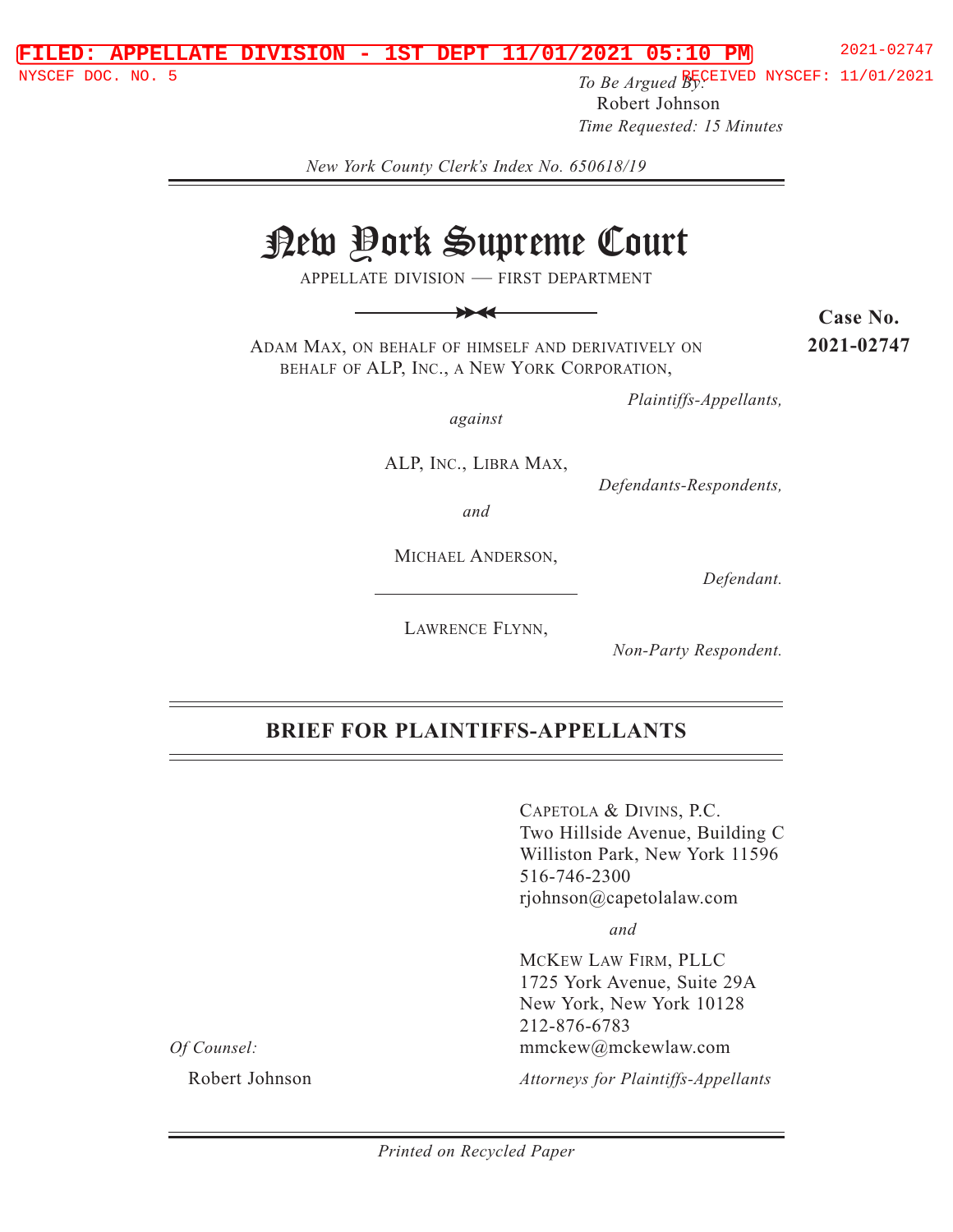# **TABLE OF CONTENTS**

|                | Libra Takes Control of the Board of Directors Under False |  |
|----------------|-----------------------------------------------------------|--|
|                | D. Damages Caused by the Respondents' Wrongdoing4         |  |
| E.             |                                                           |  |
| $\mathbf{F}$ . |                                                           |  |
|                |                                                           |  |
| H.             |                                                           |  |
| $\mathbf{I}$ . |                                                           |  |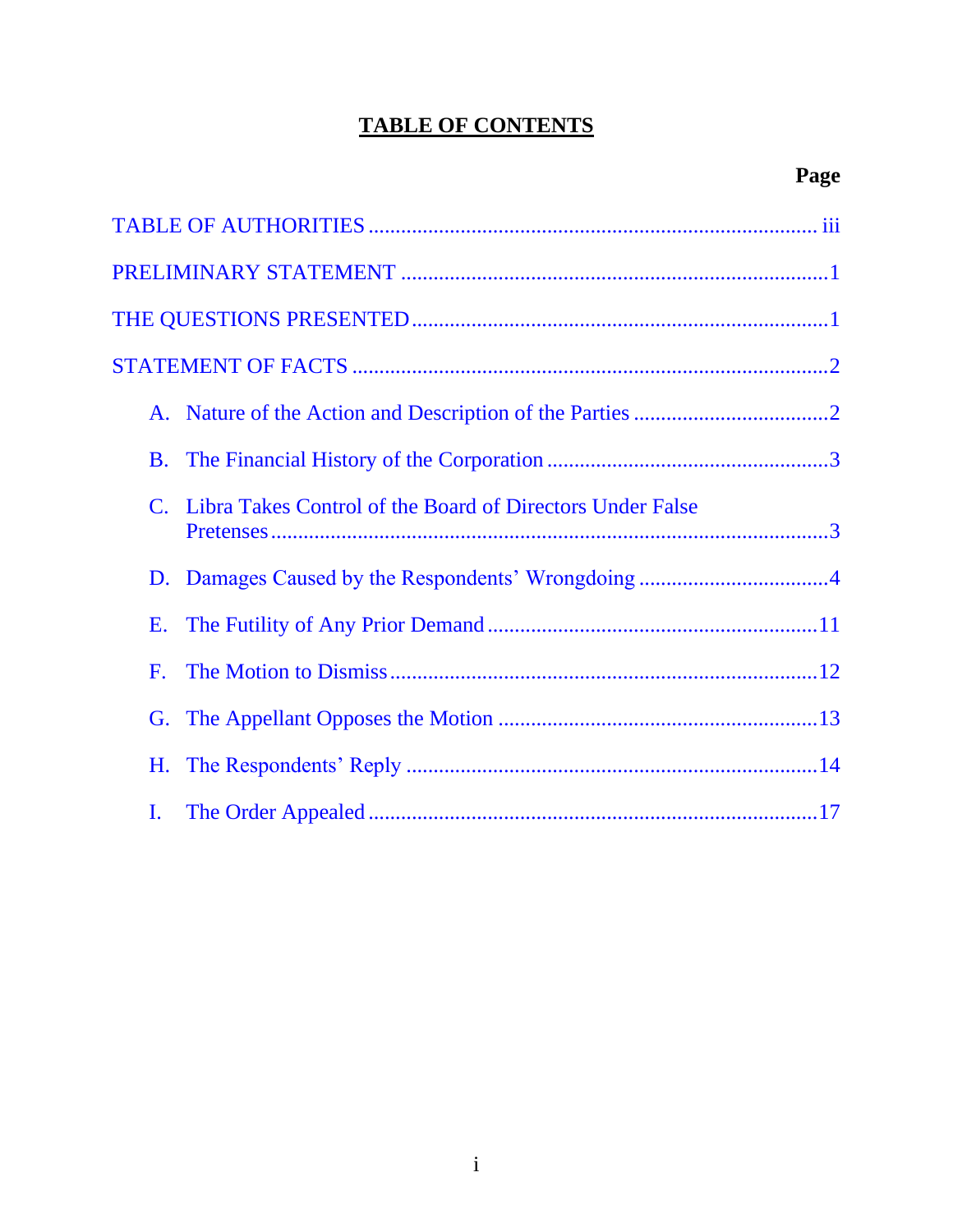| <b>POINT I</b>                                       |  |
|------------------------------------------------------|--|
| RESPONDENTS DID NOT MEET THEIR BURDEN OF             |  |
| A. Respondents Did Not Meet the Requirements of CPLR |  |
| B. Defendants Have Not Met Their Burden Under CPLR   |  |
| <b>POINT II</b>                                      |  |
| ANY PRIOR DEMAND WOULD HAVE BEEN FUTILE 27           |  |
| <b>POINT III</b>                                     |  |
| THE COLLATERAL CAUSES OF ACTION WERE                 |  |
| <b>POINT IV</b>                                      |  |
| THE ORDER IS BASED ON ERRONEOUS CONCLUSIONS          |  |
|                                                      |  |
|                                                      |  |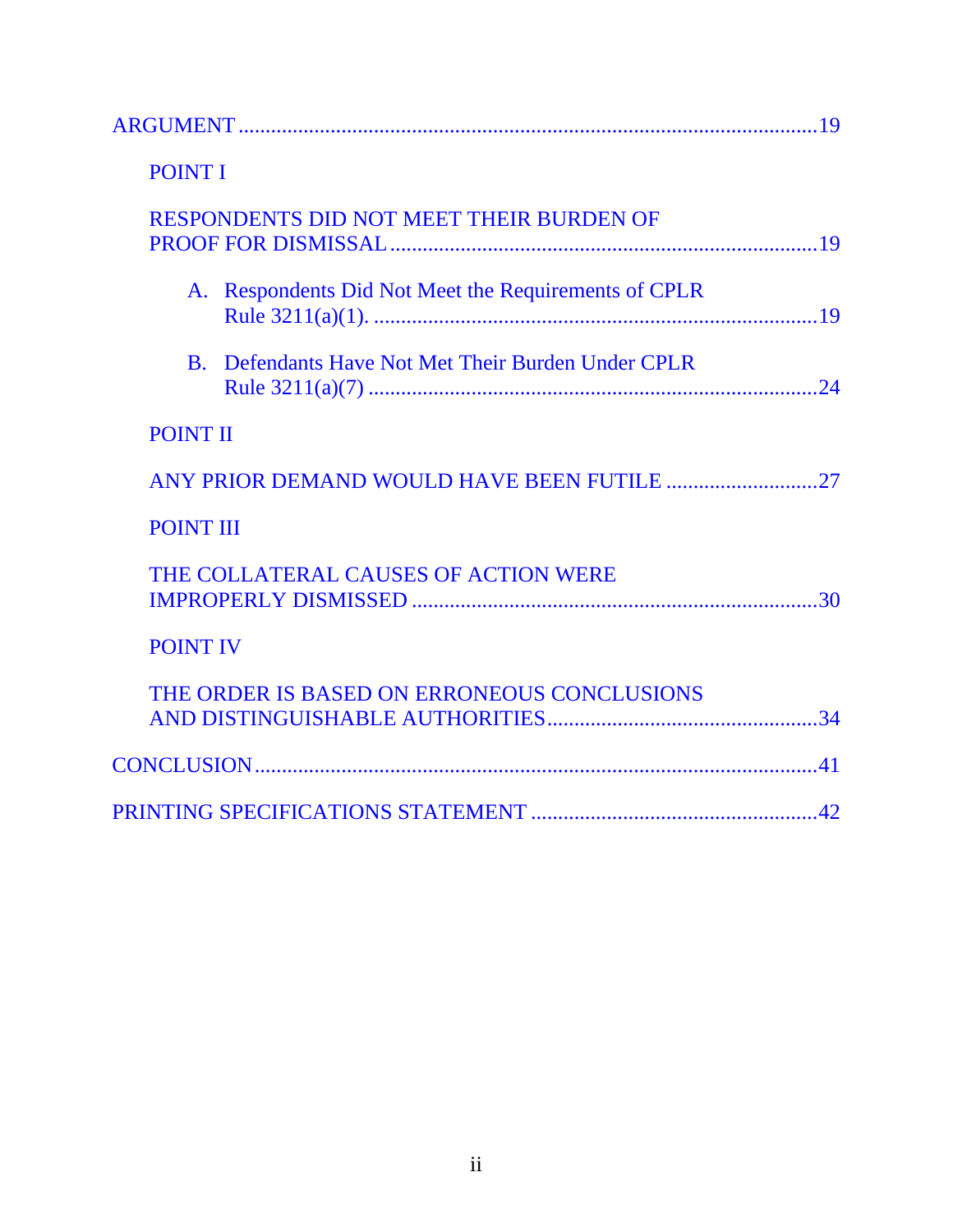# **TABLE OF AUTHORITIES**

<span id="page-3-0"></span>

| <b>Cases</b>                                                                  |  |  |
|-------------------------------------------------------------------------------|--|--|
| 511 West 232 <sup>nd</sup> Owners Corp. v. Jennifer Realty Co.,               |  |  |
| Adler v. Suffolk County Water Authority,                                      |  |  |
| <u>Alizio v. Perpignano,</u>                                                  |  |  |
| Alper v. Seavey,                                                              |  |  |
| Amfesco Industries, Inc. v. Greenblatt,                                       |  |  |
| <b>Amsterdam Hospitality Group, LLC</b><br>v. Marshall-Alan Associates, Inc., |  |  |
| Bansbach v. Zinn,                                                             |  |  |
| Barr v. Wackman,                                                              |  |  |
| Basis Yield Alpha Fund v. Goldman Sachs Group, Inc.,                          |  |  |
| Benedict v. Whitman Breed Abbott & Morgan,<br>.39                             |  |  |
| Board of Managers v. Maguire,<br>.23                                          |  |  |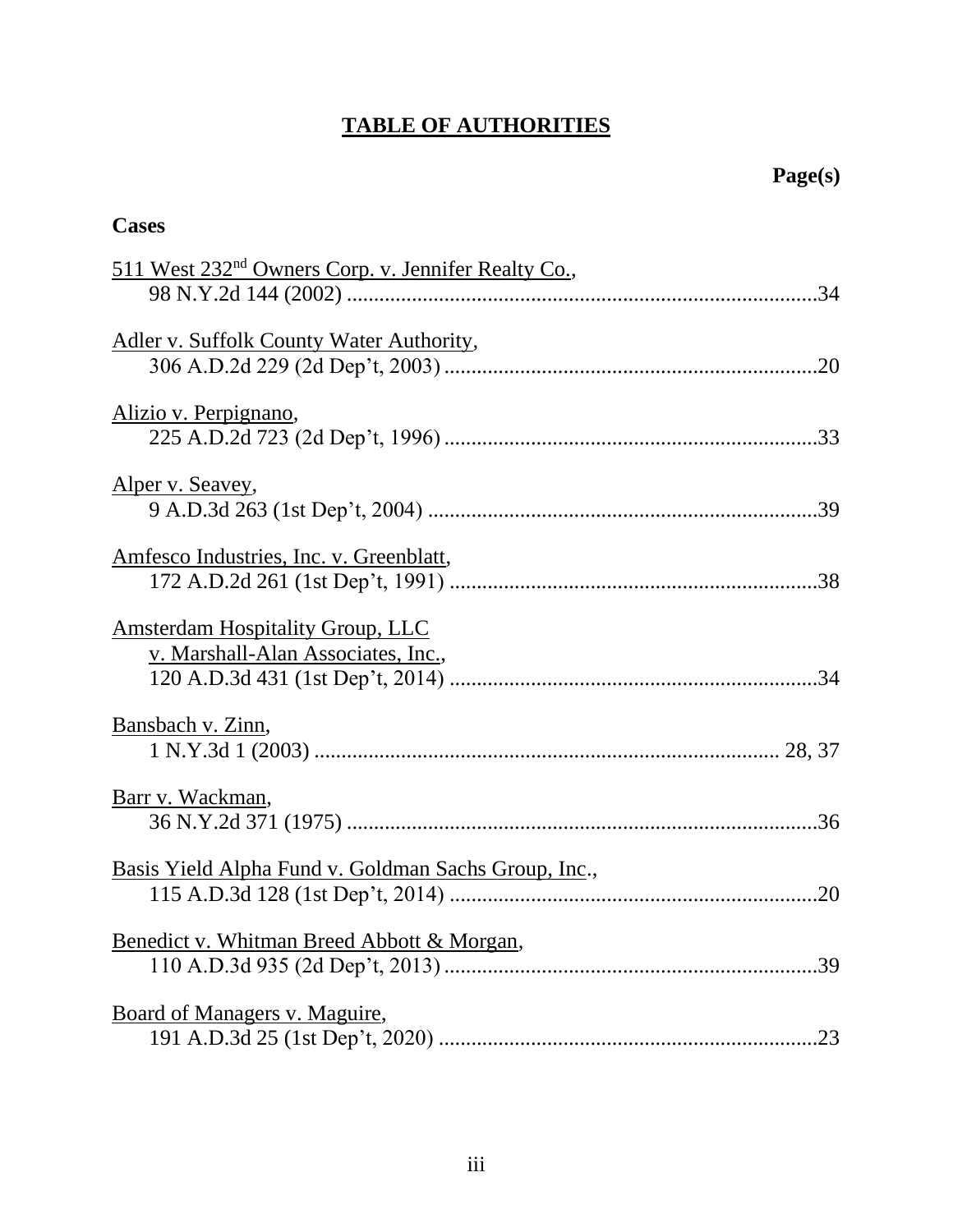| Bokhour v. GTI Retail Holdings, Inc.,                                   |  |
|-------------------------------------------------------------------------|--|
| Bordan v. North Shore University Hospital,                              |  |
| Borough Hall-Oxford Tobacco Corp v. Central Office<br>Alarm, Co., Inc., |  |
| Burry v. Madison Park Owner, LLC,                                       |  |
| Cantor v. Levine,                                                       |  |
| Chan v. Louis,                                                          |  |
| Chase v. Town of Camillus,                                              |  |
| Colucci v. Canastra,                                                    |  |
| DePrima v. Lark Street Neighborhood,                                    |  |
| Edelman v. Goodman,<br>47 Misc.2d 8 (Sup. Ct., Kings Co., 1965),        |  |
| Eos Partners BSIC, LP v. Levine,                                        |  |
| Fontanetta v. Doe,                                                      |  |
| <u>Fortis Financial Services, LLC v. Fimat Futures U.S.A., Inc.,</u>    |  |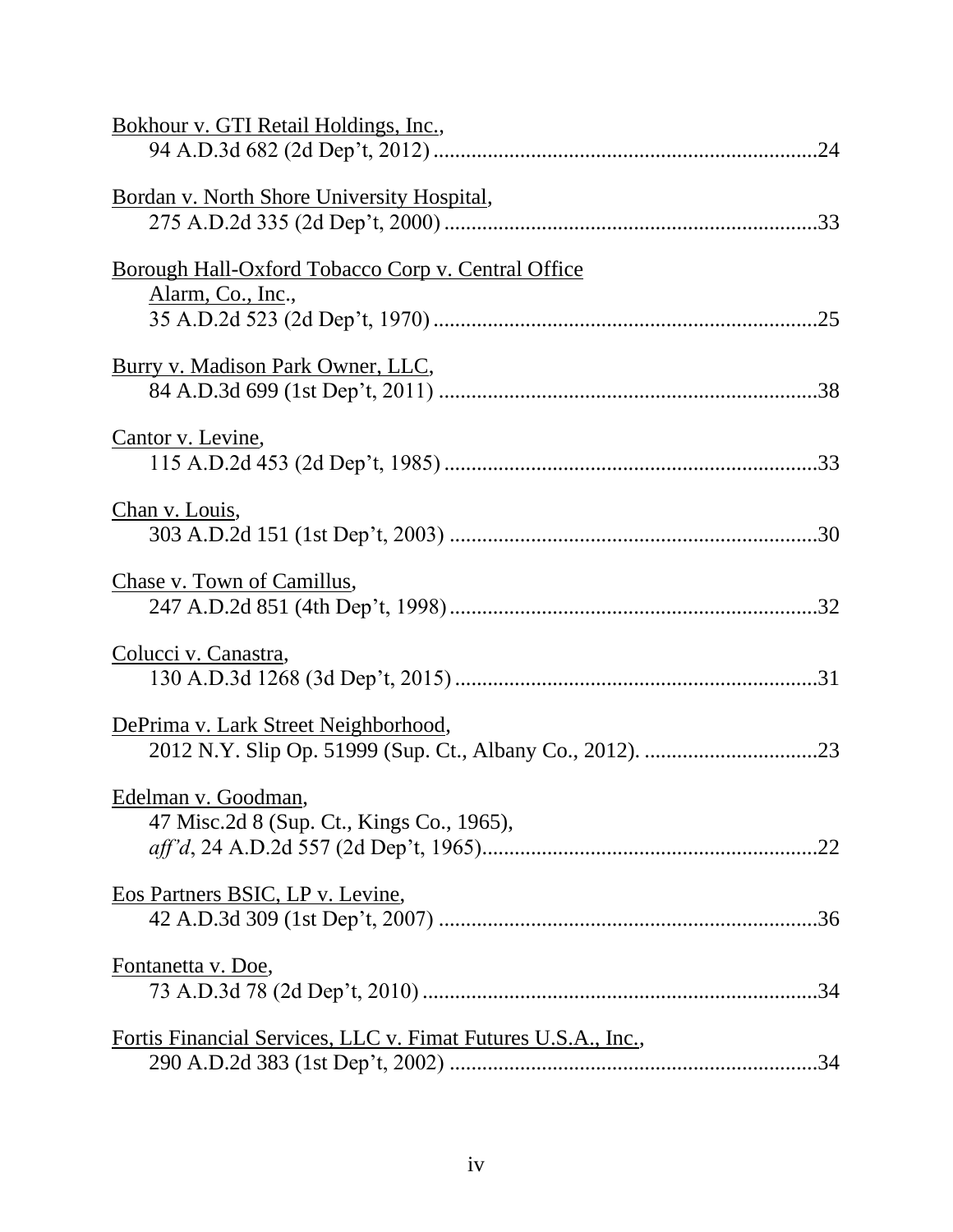| Franklin v. Winard,                                                        |
|----------------------------------------------------------------------------|
| Galvan v. 9519 Third Avenue Restaurant Corp.,                              |
| Gibbs v. Kings Auto Show Inc.,                                             |
| Giblin v. Murphy,                                                          |
| Glatzer v. Grossman,                                                       |
| Goldstein v. Bass,                                                         |
| Grace v. Grace Institute,                                                  |
| <b>Great Northern Associates, Inc. v. Continental Casualty</b><br>Company, |
| Griefer v. Newman,                                                         |
| Grogan v. O'Neil,                                                          |
| Guzman v. Kordonsky,                                                       |
| Hefter v. Elderserve Health, Inc.,                                         |
| Herman v. Greenberg,                                                       |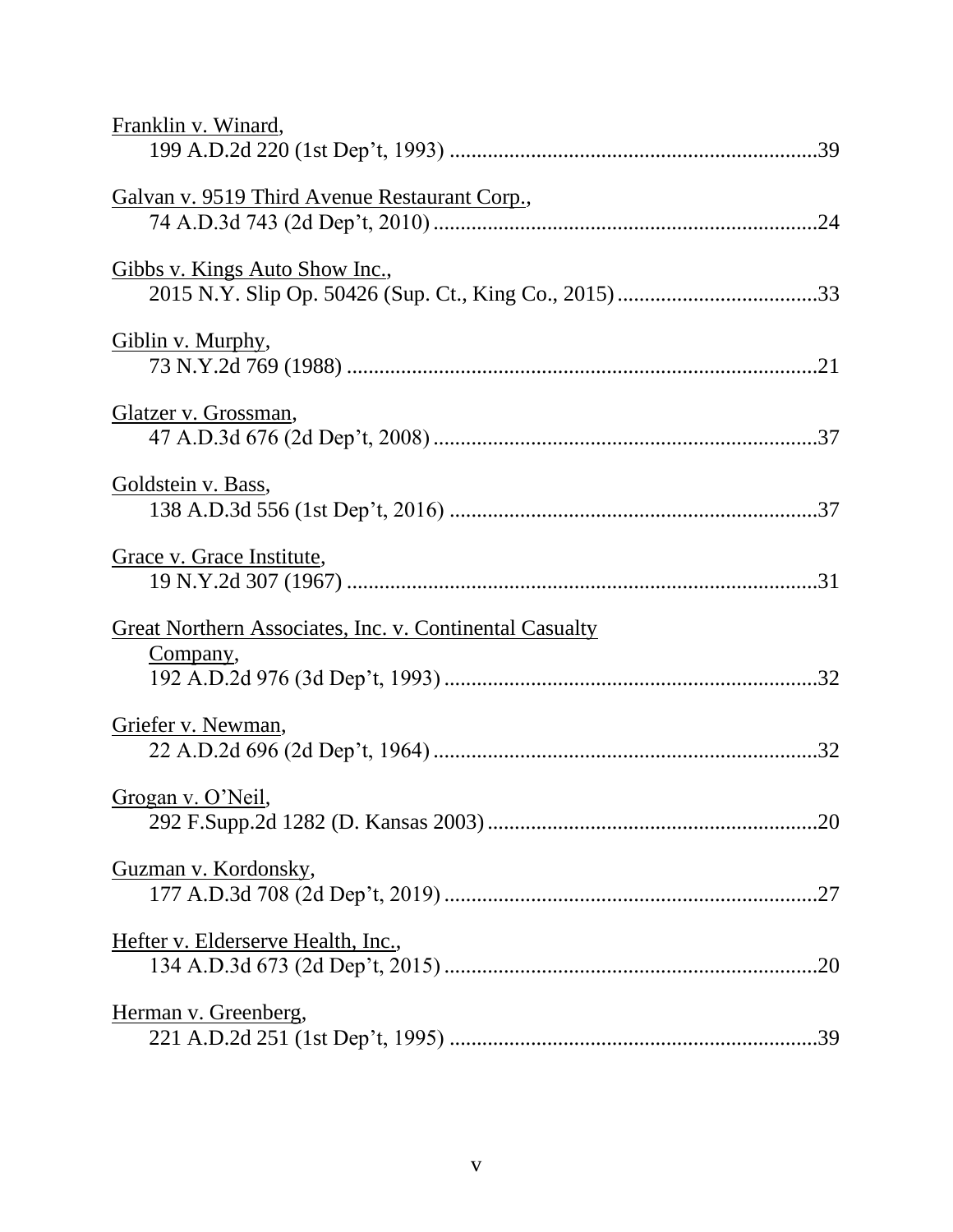| Hoch v. Glen Garden Homes, Inc.,                           |
|------------------------------------------------------------|
| Hu v. Ziming Shen,                                         |
| Hurrell-Harring v. State,                                  |
| In Re Converse Technology, Inc.,                           |
| Jannetti v. Whelan,                                        |
| Javaheri v. Old Cedar Development Corp.,                   |
| Jeffers v. American University of Antigua,                 |
| Kalisch v. Jarcho, Inc. v. City of New York,               |
| Kamin v. American Express Company,                         |
| Kaminsky v. Kahn,                                          |
| LaChapelle v. Torres,                                      |
| Lemle v. Lemle,                                            |
| Leon v. Martinez,                                          |
| Liparulo v. New York City Heath and Hospitals Corporation, |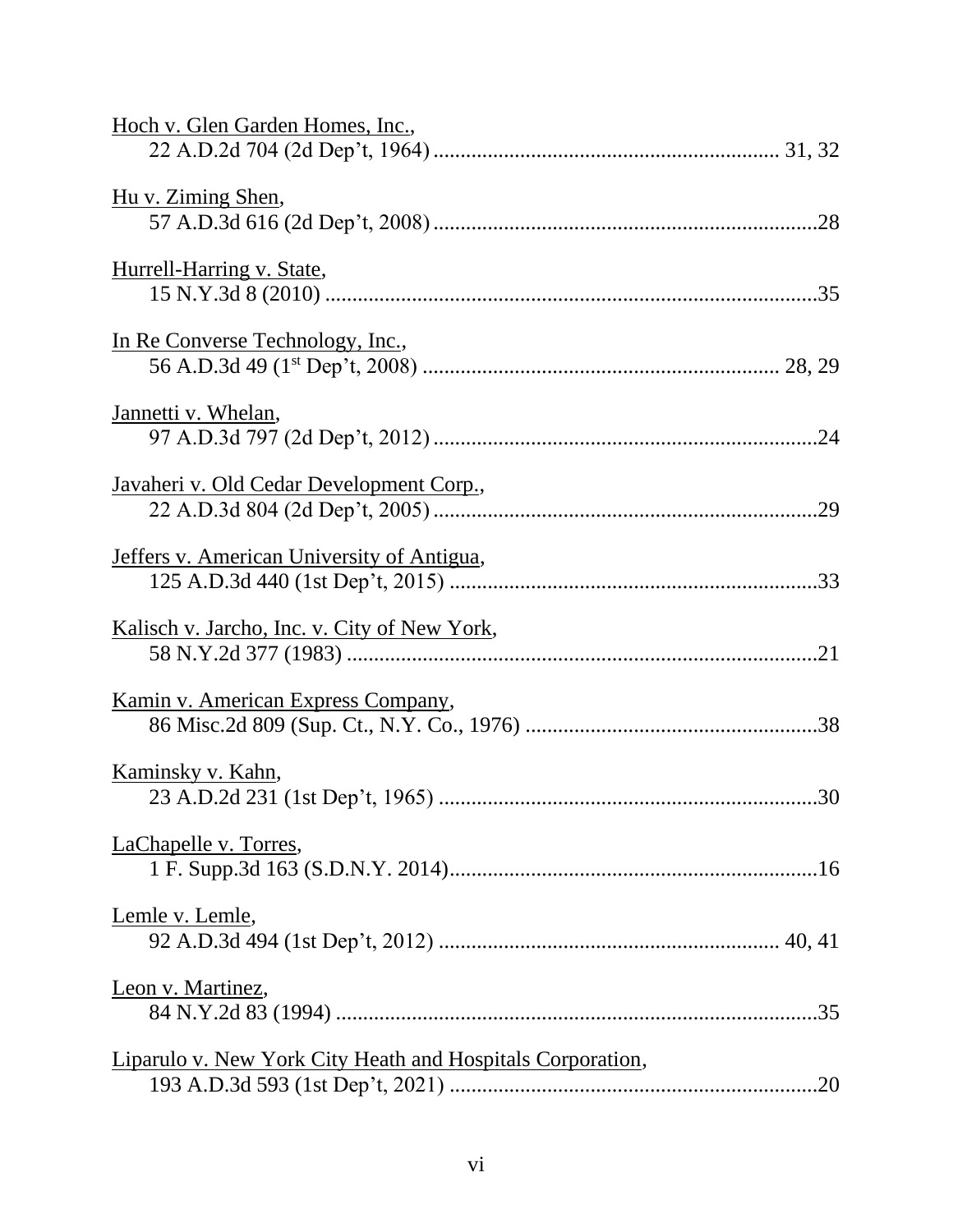| Llanos v. T-Mobile USA, Inc.,                              |
|------------------------------------------------------------|
| M&M Country Store, Inc. v. Kelly,                          |
| MacKay v. Pierce,                                          |
| Mason-Mahon v. Flint,                                      |
| <u>Merkos v. Sharf,</u>                                    |
| <u>Min Mun v. Hong,</u>                                    |
| Muhlhahn v. Goldman,                                       |
| Nice v. Combustion Engineering, Inc.,                      |
| Palazzo v. Palazzo,                                        |
| Paramount Transportation Systems, Inc. v. Lasertone Corp., |
| Phillips v. Taco Bell Corp.,                               |
| Plymouth County Retirement Association v. Schroeder,       |
| Pomerance v. McGrath,                                      |
| Postiglione v. Castro,<br>.30                              |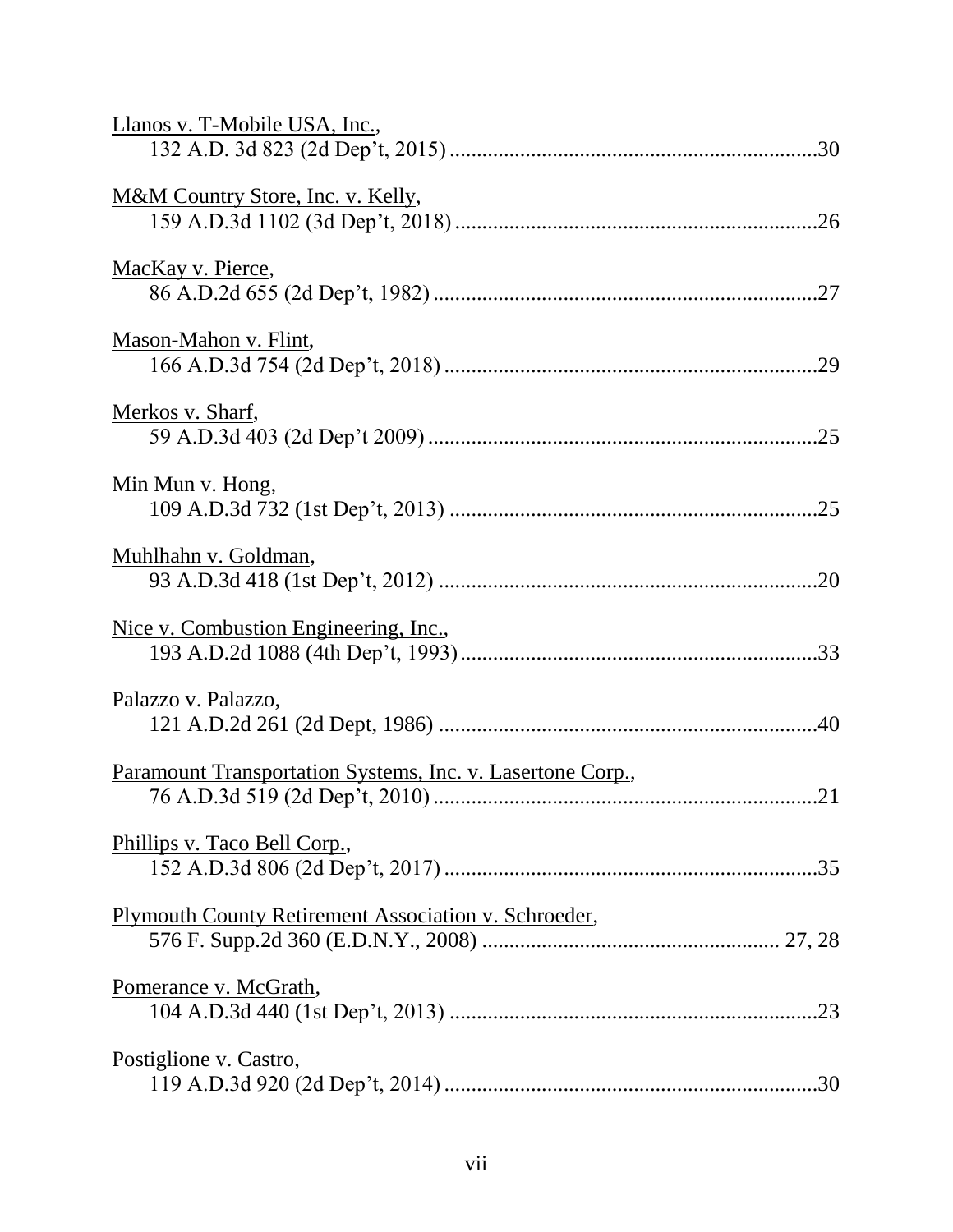| Qureshi v. Vital Transportation, Inc.,                                      |
|-----------------------------------------------------------------------------|
| <u>Rabos v. R&amp;R Bagels &amp; Bakery, Inc.,</u>                          |
| <u>Ritt v. Lennox Hill Hospital,</u>                                        |
| Romanello v. Intesa Sanpaolo, S.p.A.,                                       |
| Schmidt-Sarosi v. Offices For Fertility and<br>Reproductive Medicine, P.C., |
| Schwartz v. Marjolet, Inc.,                                                 |
| Simkin v. Blank,                                                            |
| <u>Soho Snacks Inc. v. Frangioudakis,</u>                                   |
| Sorin v. Shahmoon Industries, Inc.,                                         |
| <b>Start Elevator, LLC v. Macombs Place, LLC,</b>                           |
| Steinberg v. Altschuler,                                                    |
| Swartz v. Swartz,                                                           |
| United States Small Business Administration v. Feinsod,                     |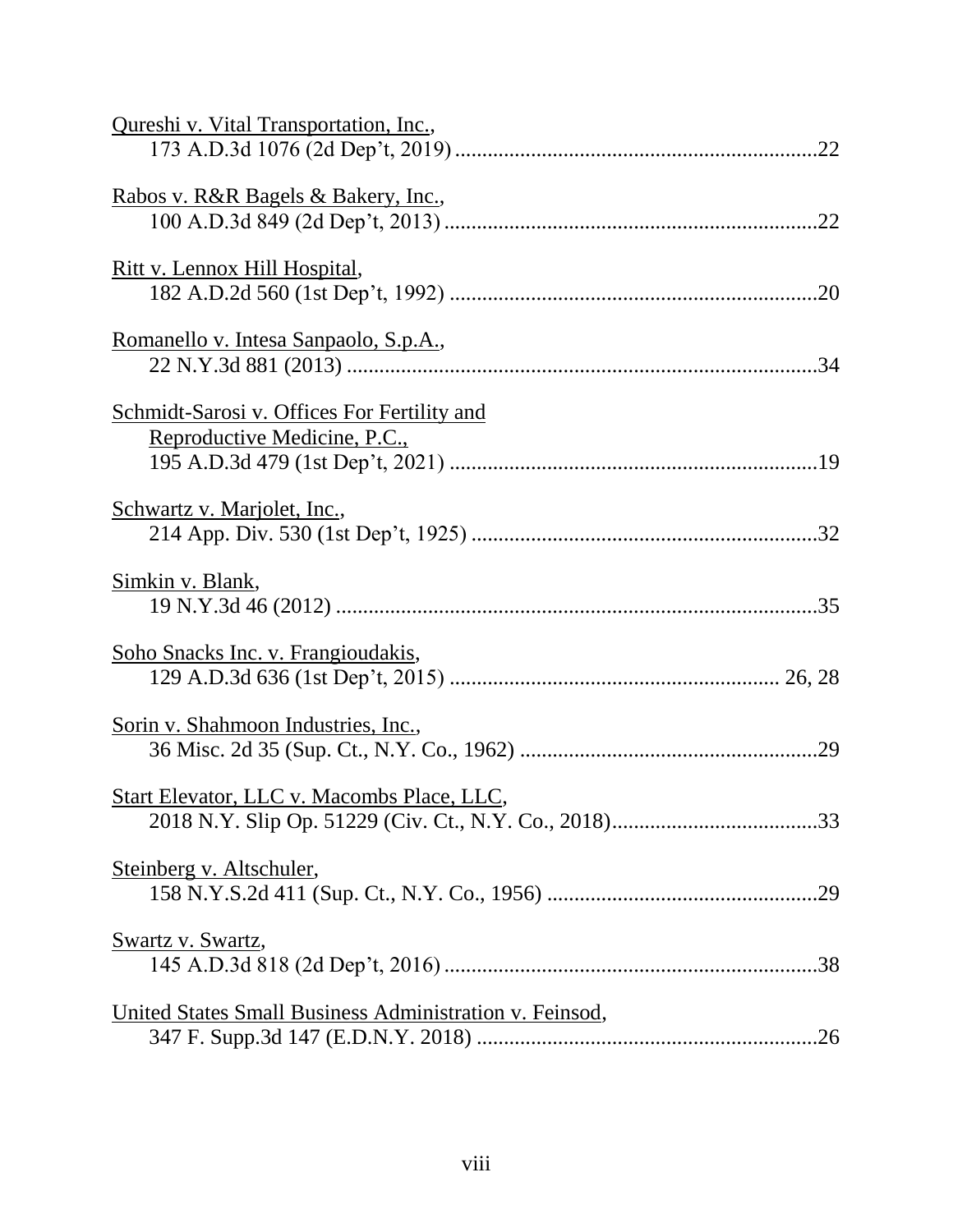| <u>VXI Lux Holdco S.A.R.L. v. SIC Holdings, LLC,</u>              |  |
|-------------------------------------------------------------------|--|
|                                                                   |  |
| <u>Wells v. League of American Theaters and Producers, Inc.</u> , |  |
|                                                                   |  |
| Westchester National Bank v. Olsen,                               |  |
|                                                                   |  |
| <b>Whitestone Construction Corp v. F.J. Sciami</b>                |  |
| Construction Co. Inc.,                                            |  |
|                                                                   |  |
| Wright v. County of Nassau,                                       |  |
|                                                                   |  |
| Wynkoop v. 622A President Street Owners Corp,                     |  |
|                                                                   |  |
| <u>Young v. Fleary,</u>                                           |  |
|                                                                   |  |
| <b>Statutes</b>                                                   |  |
|                                                                   |  |
|                                                                   |  |
|                                                                   |  |
|                                                                   |  |
| <b>Other Authoriti</b>                                            |  |
|                                                                   |  |
|                                                                   |  |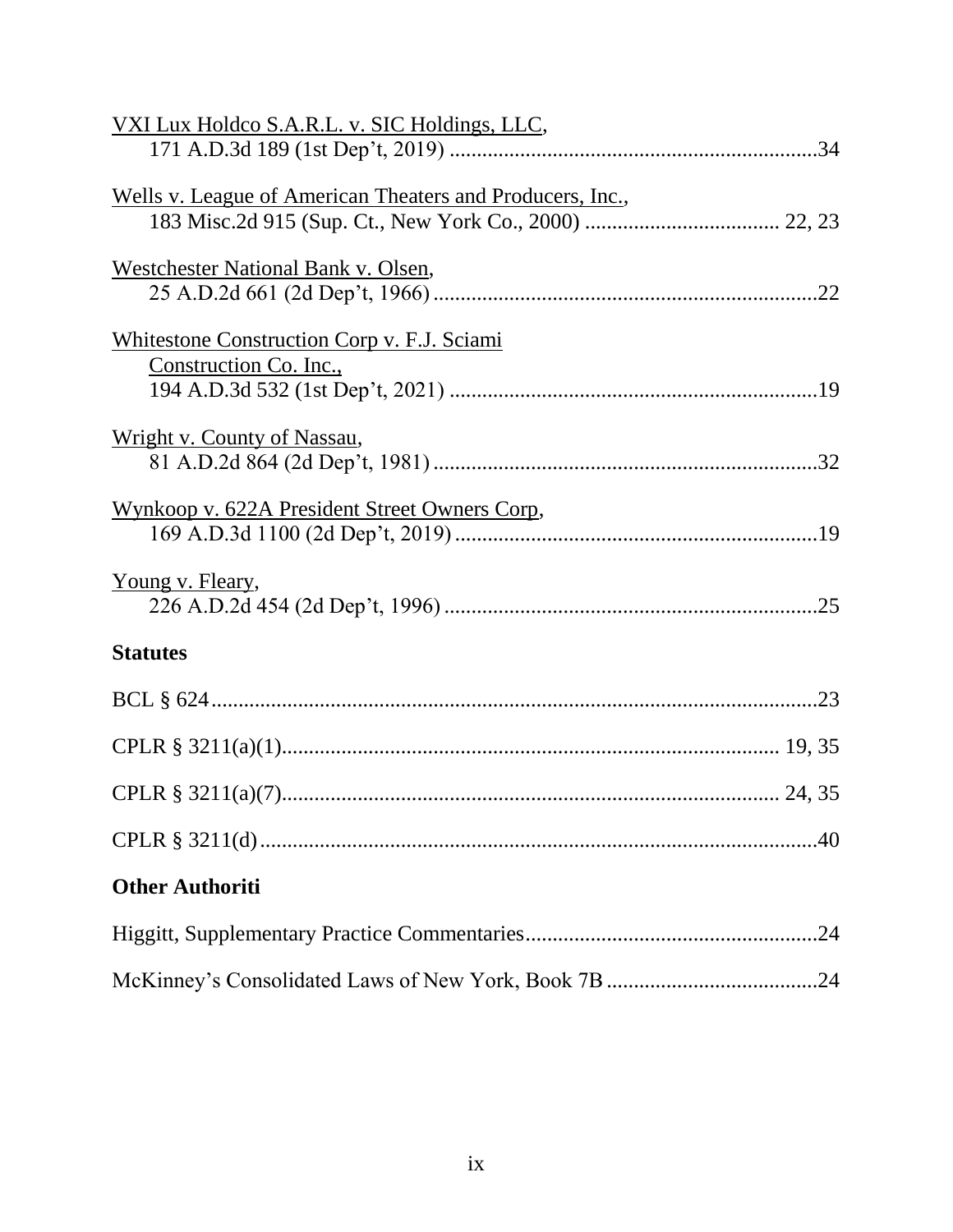#### PRELIMINARY STATEMENT

<span id="page-10-0"></span>Appellant Adam Max respectfully submits this Appellant's Brief in support of his appeal from an Order of the Supreme Court, County of New York dated June 6, 2021 (Bannon, J.) granting the motion of respondents Libra Max, Michael Anderson and nominal respondent ALP, Inc., dismissing the Amended Verified Complaint.

#### THE QUESTIONS PRESENTED

I. Whether a cause of action that is well pled and sets forth in detail claims for breach of fiduciary duty and other corporate malfeasance may be dismissed for failure to state a cause of action?

The Lower Court answered this question in the affirmative.

II. Whether a pre-action demand upon officers and directors of a corporation to bring an action against themselves for wrongdoing and malfeasance is required where such officers and directors are the only parties in the transactions complained of?

The Lower Court answered this question in the affirmative.

III. Whether a corporate exculpation clause contained in an uncertified and unverified corporate record submitted without a foundation is a sufficient basis to dismiss such claims against both directors and officers even where such officers are not covered by the exculpation clause?

1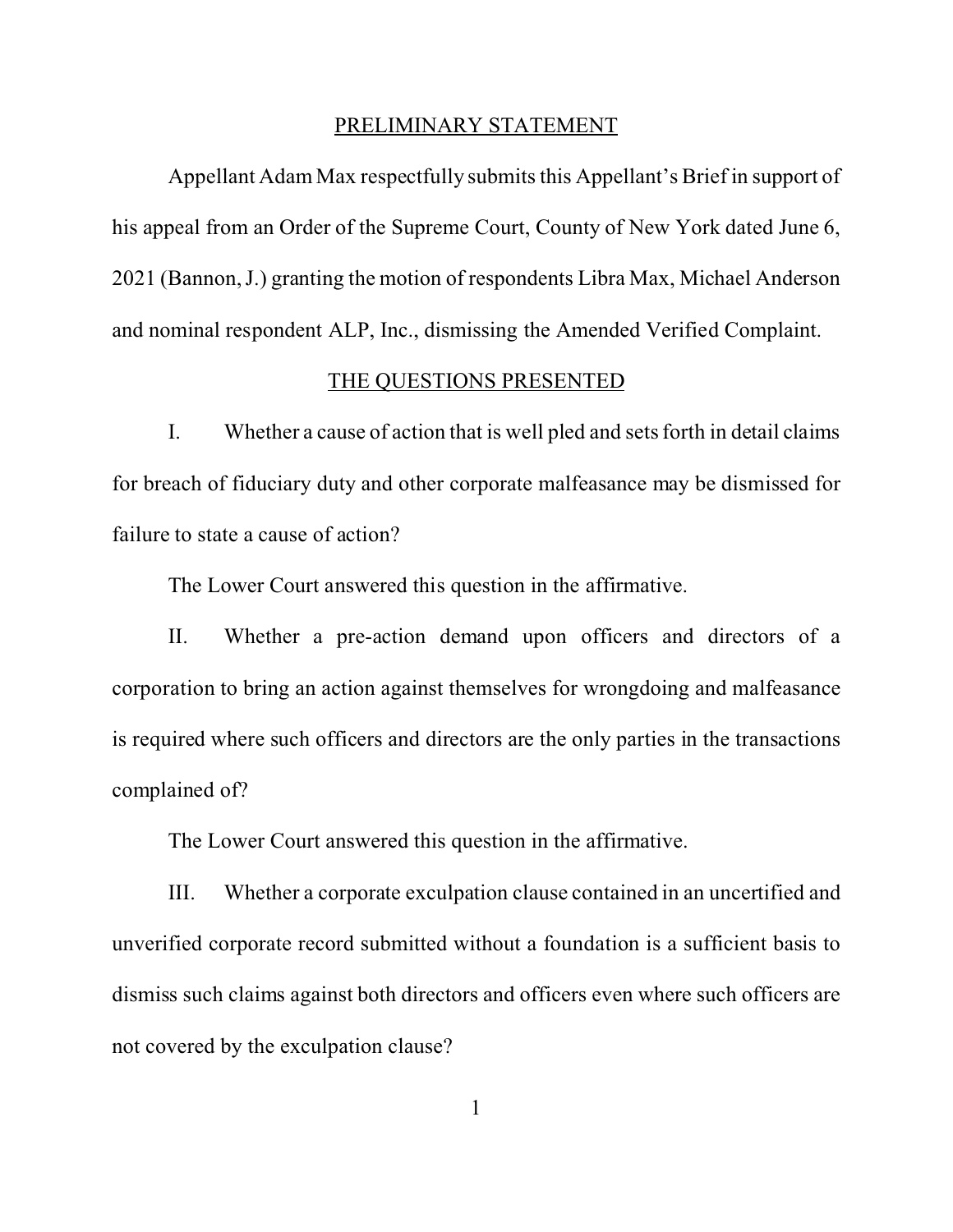The Lower Court answered this question in the affirmative.

<span id="page-11-0"></span>IV. Whether a motion to dismiss not directed against each individual cause of action, but against all "claims" generally may be utilized to dismiss all claims where one or more claims survives dismissal?

The Lower Court implicitly answered this question in the affirmative.

V. Whether dismissal is warranted where the movant is in possession of vital records that would defeat dismissal and the movant refuses to produce them?

The Lower Court implicitly answered this question in the affirmative.

#### STATEMENT OF FACTS

# A. Nature of the Action and Description of the Parties

The facts, as on any motion to dismiss must be gleaned from the complaint itself. This is a corporate derivative action brought by plaintiff Adam Max ("Adam" or "Appellant") against defendant Libra Max ("Libra" or "Respondent"), as an officer or director of ALP, Inc. ("ALP" or "the Corporation") and defendant Michael Anderson ("Anderson") as a director (R259-284). The Corporation is a nominal respondent.

The Corporation was founded in 2000 by Peter Max ("Peter"), an iconic artist (R260). At all times since its founding, the shares of the Corporation have been owned as follows: Peter 20%, his son Adam 40% and his daughter Libra 40% (R260).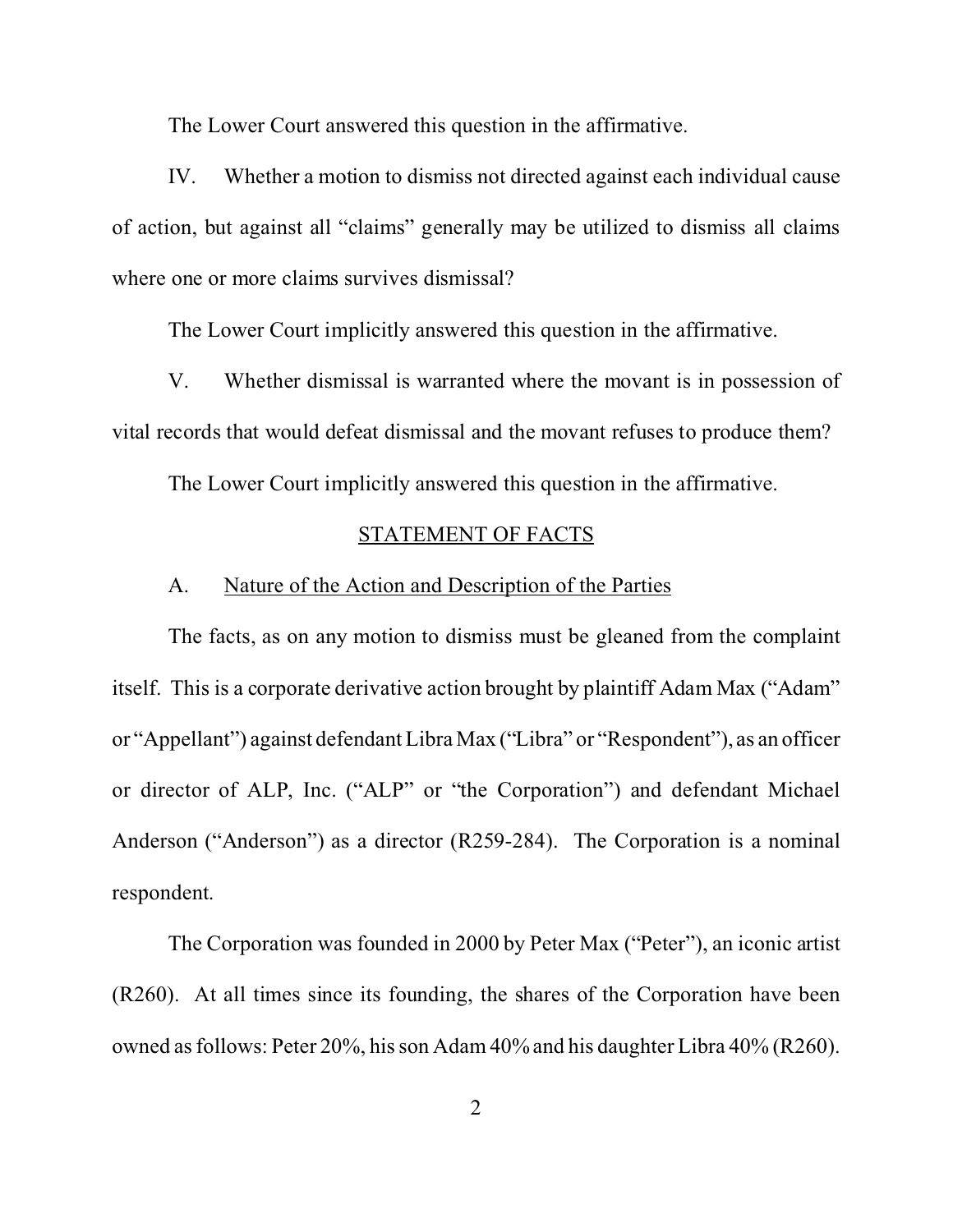#### B. The Financial History of the Corporation

<span id="page-12-0"></span>From 2000 to 2012, ALP was managed by Peter (R261). In 2012, Peter requested Adam, a New York City resident with prior experience in the business and art world, the holder of a law degree, and an employee of the Corporation for a dozen years, to assume management (R261). The Corporation was in dire financial circumstances (R260). However, once Adam assembled a new management team, including CPA Robert Frank and business and insurance consultant Lawrence Moskowitz, the Corporation's fortunes improved, and its net income rose from negative (-\$5,387,071) in 2013 to positive \$7,256,724 in 2017 (R262). In 2018 the Corporation had a net profit of \$30,392,741 and had projected sales for 2019 in excess of \$50,000,000 (R264). This all occurred while Libra resided in California and took no active role in the business (R214).

# C. Libra Takes Control of the Board of Directors Under False Pretenses

In 2017, despite the Corporation's financial success, Libra sought to compel Adam to conduct a shareholders meeting for the purpose of electing new directors (R266-267). The meeting was held on December 10, 2018 (R268). On that date, Peter's guardian, Lawrence Flynn, aligned himself with Libra and appointed Michael Anderson ("Anderson") as a third member of the board of directors ("the Board") (R268-269). Since Libra and Adam were the only other directors, and Libra had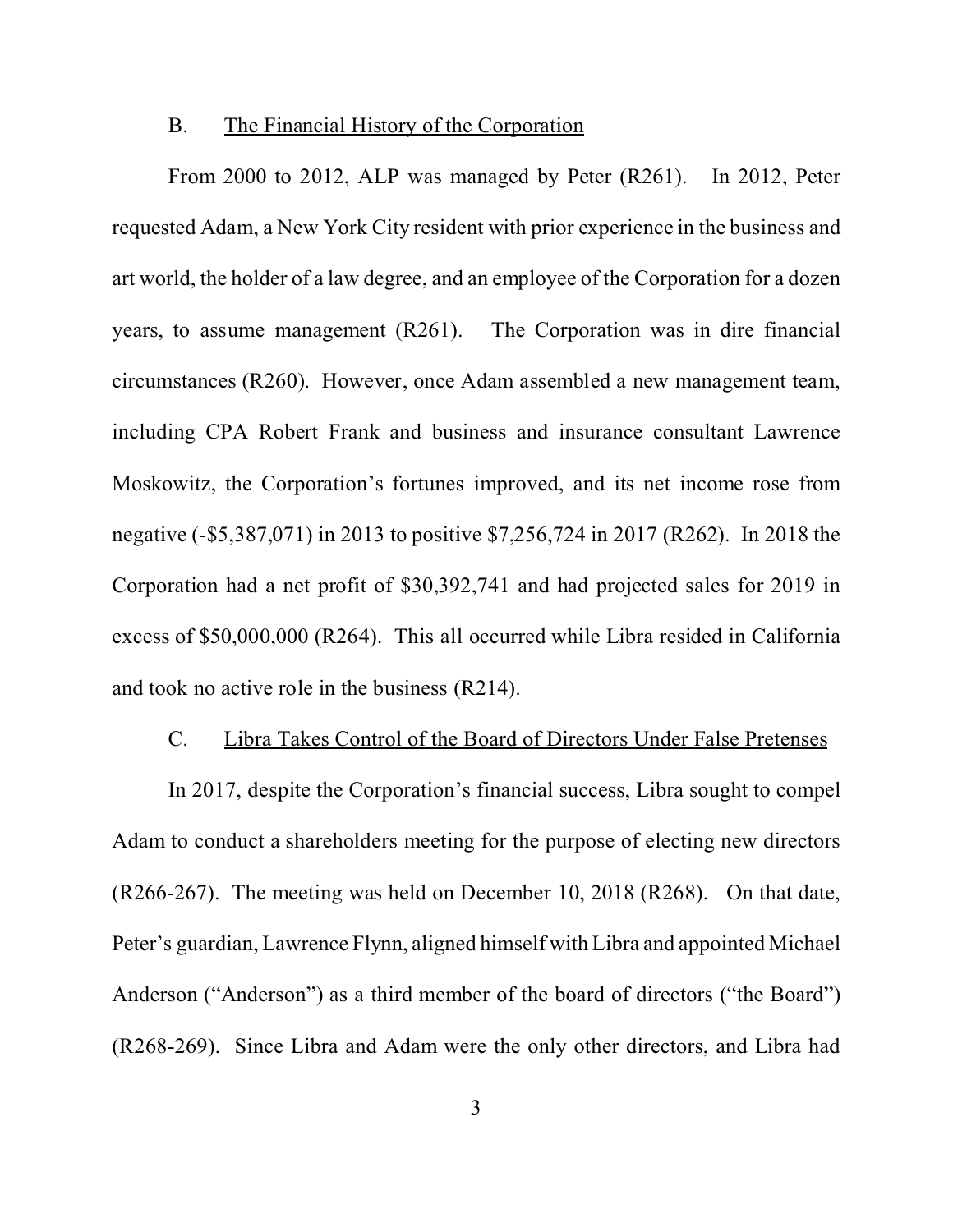<span id="page-13-0"></span>proposed Anderson to serve at her behest, this gave Libra control of the Board (R268-

269). Anderson was a California resident who had no prior relationship or contact with the Corporation, but was instead an acquaintance and bookkeeper for Libra (R268-269).

# D. Damages Caused by the Respondents' Wrongdoing

Upon assuming control of the Board, Libra, acting in concert with Anderson, began to destroy everything that had been accomplished by Adam over the past six years. Because of the obvious wrongdoing and malfeasance that was being perpetrated, Adam commenced the within action and filed an Amended Verified Complaint ("the Complaint") on August 1, 2019 (R259-285). As personally verified by the Appellant, it alleges the following acts of malfeasance and wrongdoing:

> 46. Thatwith the takeover complete, the recipe for disaster that Libra had set in motion came to fruition with results that have been both spectacular in their failures and calamitous in their results.

> 47. That amongst other things, Libra has flagrantly wasted and expended an untold amount of legal fees in her pursuit in the takeover and ultimate destruction of the Corporation which are being billed to and paid for by the Corporation in the total breach of her fiduciary duties.

> 48. That although the amount of fees can only be guessed at, it is necessary to point out that Flynn, acting in concert with Libra and Mary [Peter's now deceased wife],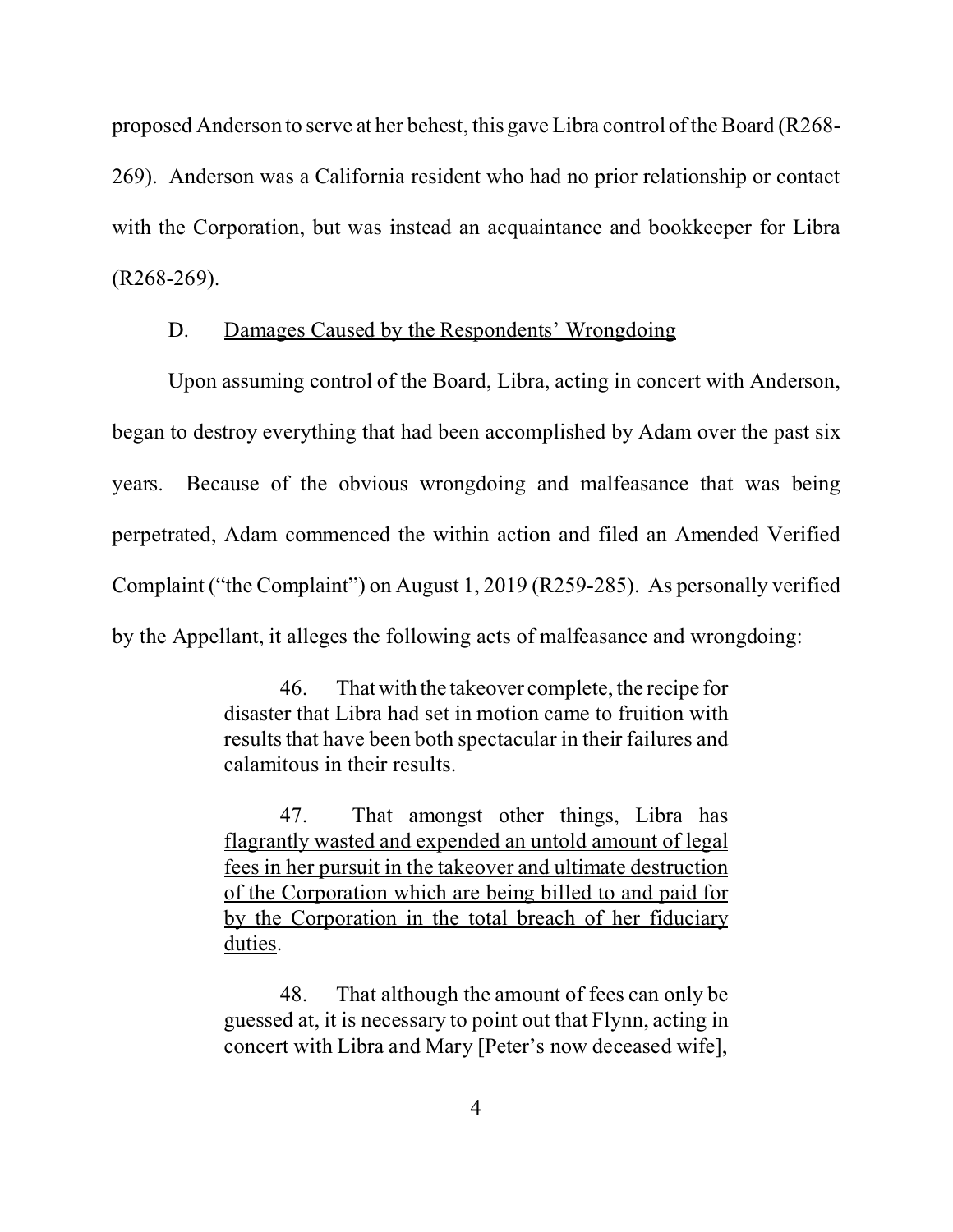currently seeks over \$108,000 in legal fees for services allegedly provided by his counsel over a six month period in 2019, with such services being entirely duplicative of the efforts of others, wholly unnecessary, and a complete waste and misuse of funds to the detriment of Peter as a 20% shareholder.

49. That upon removing Adam as President, Libra and Anderson took steps to diminish his authority to prevent him from paying expenditures and from continuing with his worthy and successful efforts at the continued rejuvenation of the Corporation and its financial affairs.

50. That to add insult to injury, Libra and Anderson terminated Lawrence [Moskowitz] as a consultant and advisor to the Corporation, took the improper and insupportable position that he should not even have been paid for his efforts, and set the scene for a total disruption and unsuccessful conclusion of the efforts to obtain the remaining \$200,000,000 in insurance claims, \$15,000,000 in expense receipts and bad faith claims totaling even more, all of which have been seriously jeopardized, if not eliminated by the actions of Libra and Anderson which were madewithout any thought, reflection or consideration.

51. That on top of that, Libra and Anderson caused the Corporation to become embroiled in what should have been unnecessary litigation with Lawrence, thus resulting in yet another wasteful dissipation of corporate assets through the payment and expenditure of legal fees, including fees owed to Lawrence pursuant to ALP's indemnification obligations, and the disruption and destruction of an invaluable business relationship.

52. That in addition, Libra and Anderson terminated Robert [Frank] and Bender, thereby disrupting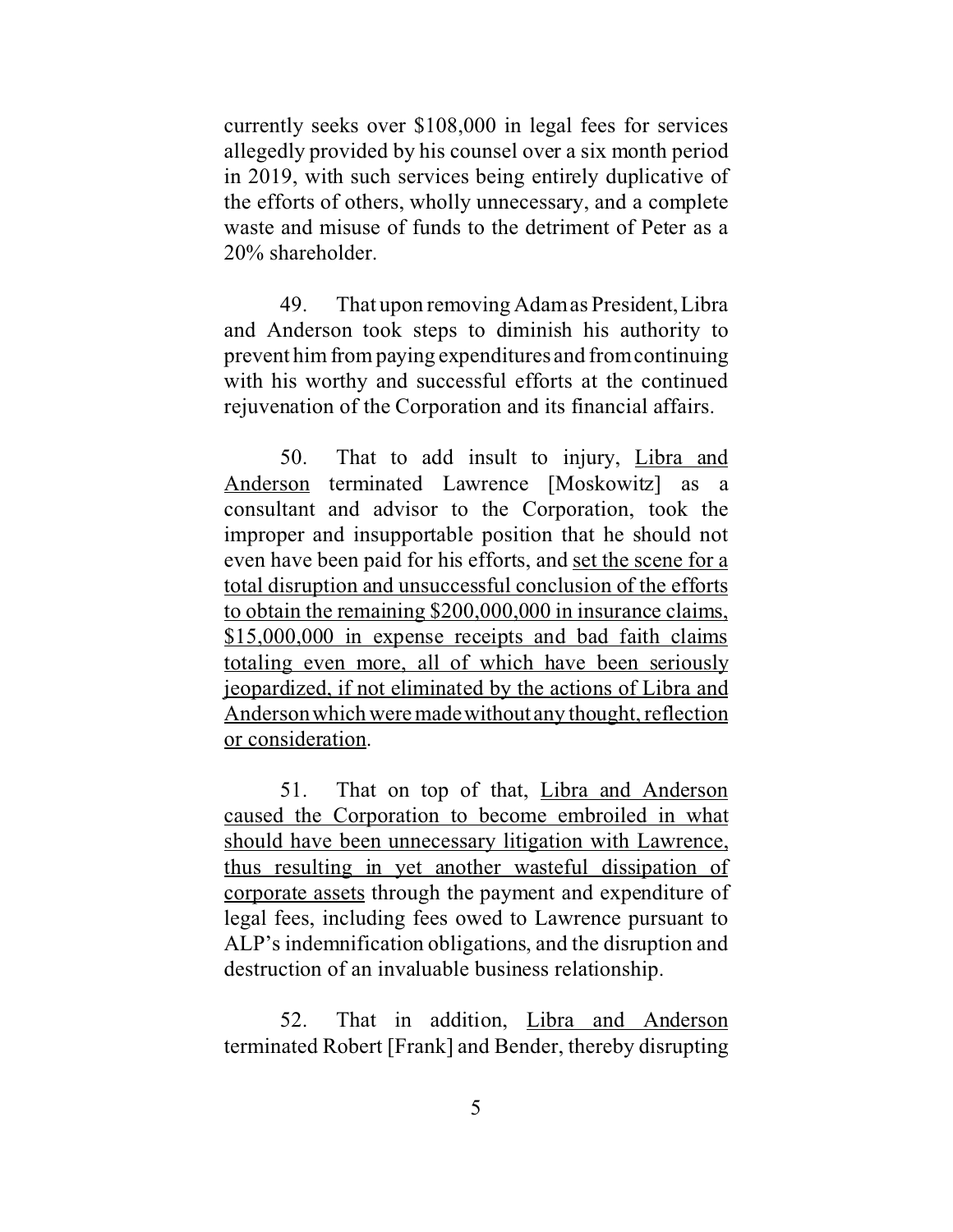all of their efforts on behalf of the Corporation, replacing them with ineffective and expensive substitute accounting service providers, and embroiling the Corporation in another round of costly litigation, including unnecessary litigation involving fees owed to Bender pursuant to ALP's indemnification obligations and otherwise, while at the same time destroying an equally valuable business relationship that had been continued for years with great success.

53. That to make matters worse, Libra and Anderson terminated Gene [Luntz], a prominent and highly regarded art dealer and broker, terminating yet another valuable and irreplaceable business relationship, thus cutting off the source of virtually all of the Corporation's sales of Peter Max artwork resulting in what is believed to be a catastrophic reduction in sales and business volume, and engaged Gene in yet another set of expensive and totally unnecessary litigation, to the detriment and prejudice of the Corporation.

54. That perhaps the most damaging of all, Libra and Anderson became entangled in a bitter financial dispute with Park West [Galleries], took the improper and legally unsupportable position that a \$15,000,000 sale of Peter Max artwork should be canceled, breached the Corporation's obligationswithParkWest, and involved the Corporation with at least two other expensive lawsuits, both wholly unnecessary, while causing the destruction of the main source of revenue of the Corporation during its renaissance, based upon the false and demonstrably untrue supposition that Adam had sold off all of ALP's saleable inventory to Park West in December 2018, when in truth and in fact, the quantity of inventory of the Corporation by crate was 1,860,321 items prior to that sale; the Park West order consisted of only 21,144 quantity by crate, leaving a quantity by crate of 1,839,177 after the sale, including tens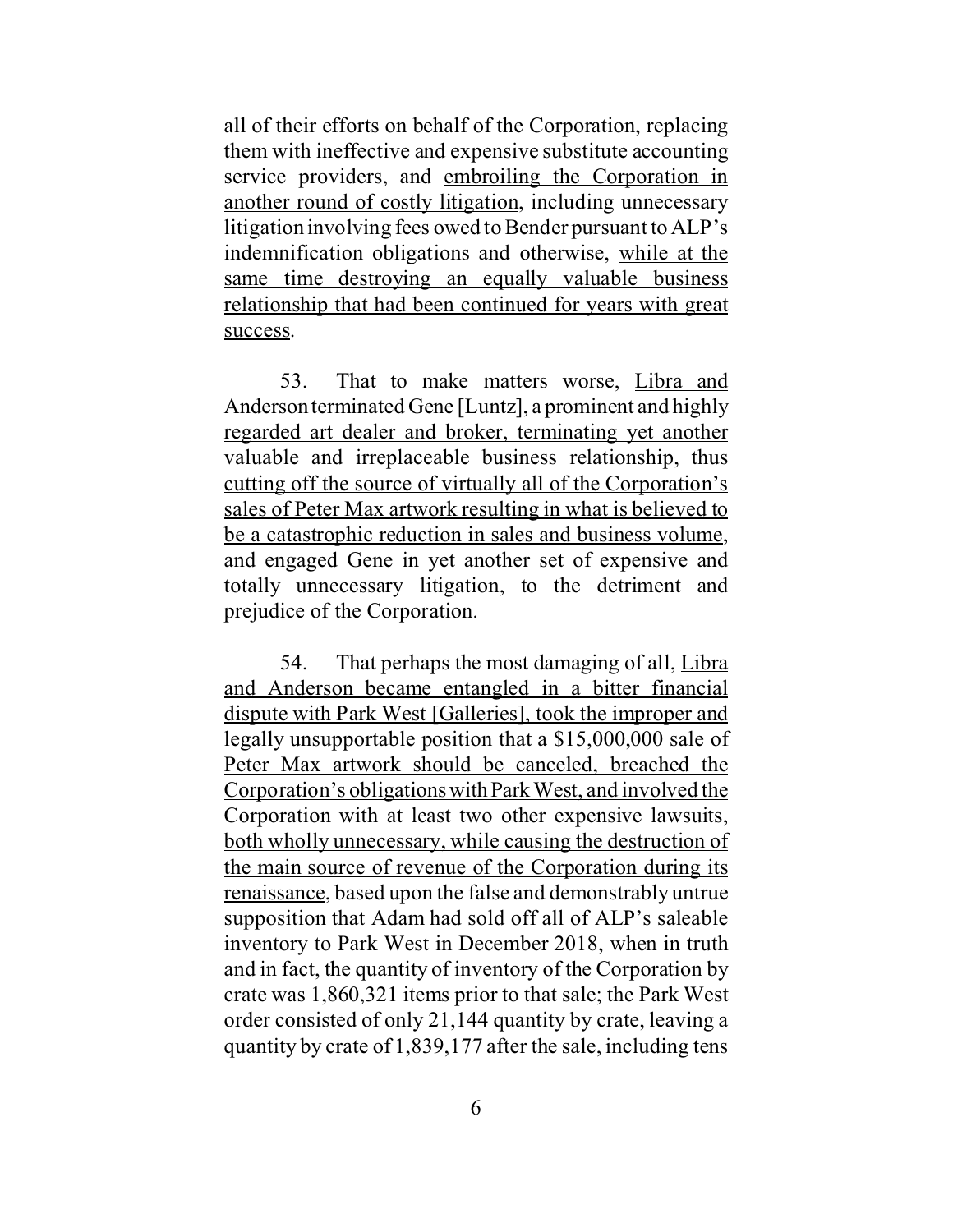of thousands of "Peter's Keepers" available for sale but which can no longer be sold, as the Corporation no longer has any viable customers.

55. That on or about May 28, 2019, Libra, conspiring with Mary and others, allowed a reporter from the New York Times to have access to Peter, provided the Times and its reporter with false information, betraying the Corporation, and portraying Adam and his team in a false light and making it appear that customers of Peter Max art on the cruise ships operated by Park West or otherwise, were essentially purchasing counterfeit goods, thus decimating the value, good name and reputation of the artwork created by Peter to the irretrievable detriment of the Corporation, thereby destroying the six year recovery brought by Adam and his team in one fell swoop.

67. That the defendants have breached their fiduciary duties by failing to take the necessary steps to appoint certain directorial and managerial positions of the Corporation by terminating Adam and his team, by leaving important positions vacant or otherwise staffing them with inexperienced and incapable personnel, by allowing Libra to assume unchecked executive functions as the Chairman of the Board, President and CEO of the Corporation, all to the Corporation's detriment.

68. That the defendants have breached their fiduciary duties by directing and/or allowing the Corporation to abandon its essential business lines, destroying irreplaceable business relationships, connections and avenues of sales, by gross mismanagement and the wasting of corporate assets and the inexplicable abandonment of a cruise ship related business that was touted as a highly successful model for the entire art world and community.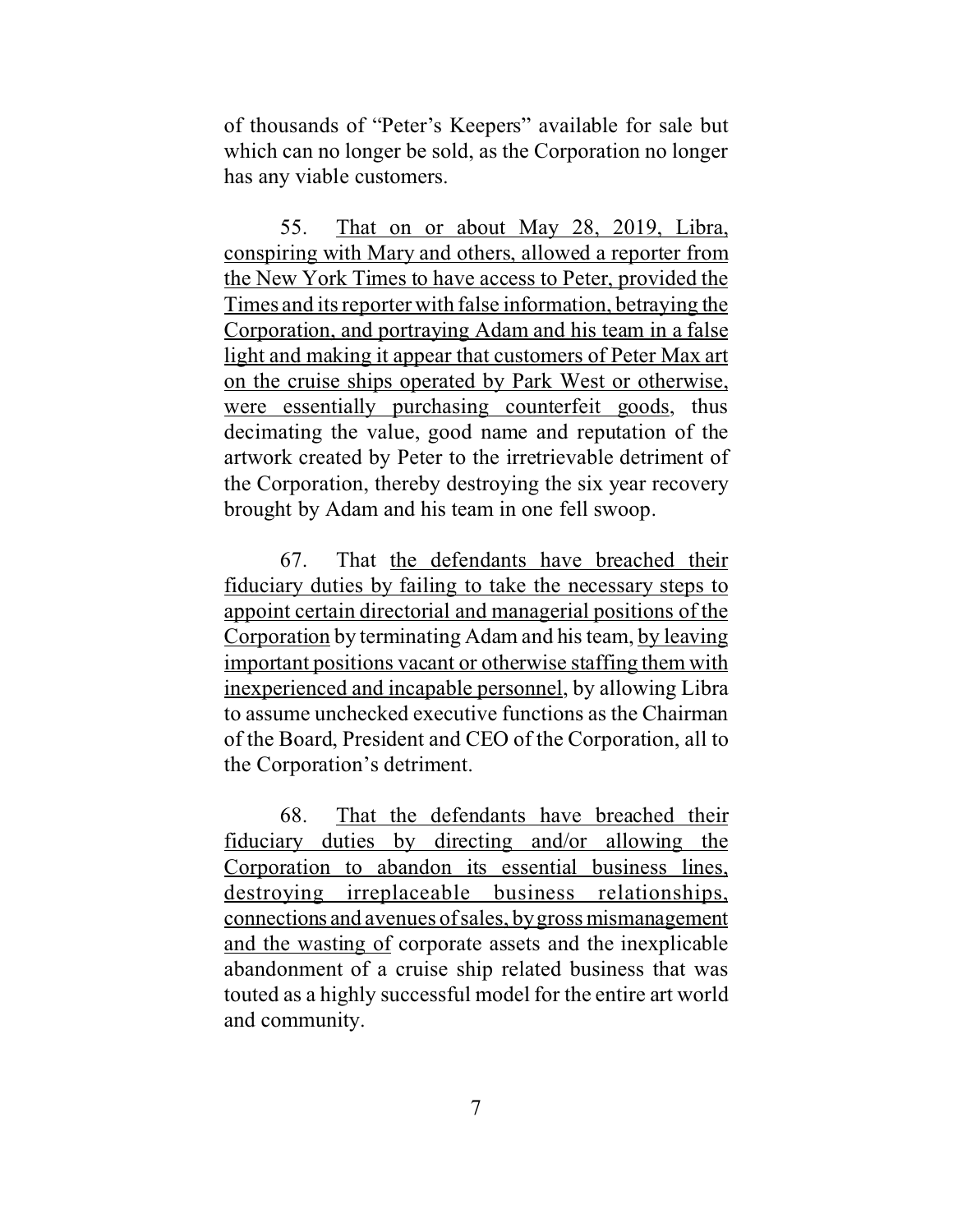69. That the defendants have further breached their fiduciary duties by failing to be transparent with financial details of the Corporation, failing to properly manage the Corporation in many material ways, failing to secure or ascertain the current true financial condition of the Corporation, failing to ensure that the Corporation's assets are preserved, failing to take the necessary steps to insure that the defendants are removed from their positions with the Corporation, and failing to appoint a new management team to run its day to day operations in line with proper corporate governance and experience and failure to restore value to the Corporation and its shareholders as well as failing to prevent the further dissipation of the Corporation and its assets.

70. That the defendants have failed to disseminate accurate and truthful information to the Corporation, its shareholders and public officials.

71. That Libra and Anderson have failed to fulfill their fiduciary obligations by their destruction of their business relationship with Park West, an irreplaceable customer that purchased \$94,516,700 of artwork from the Corporation between January 1, 2012 and January 24, 2019, during the period of Adam's tenure, but had only purchased \$2,378,803.98 of artwork from January 1, 2006 to December 31, 2011 when Peter ran the Corporation and Libra was residing in California, essentially unemployed and oblivious to the Corporation, its activities or its destiny.

72. That the defendants have further failed to fulfill their fiduciary obligations by their inability to obtain essential personnel, including not just the Corporation's leading salesperson but also artists, office personnel and others without whom the Corporation can no longer function.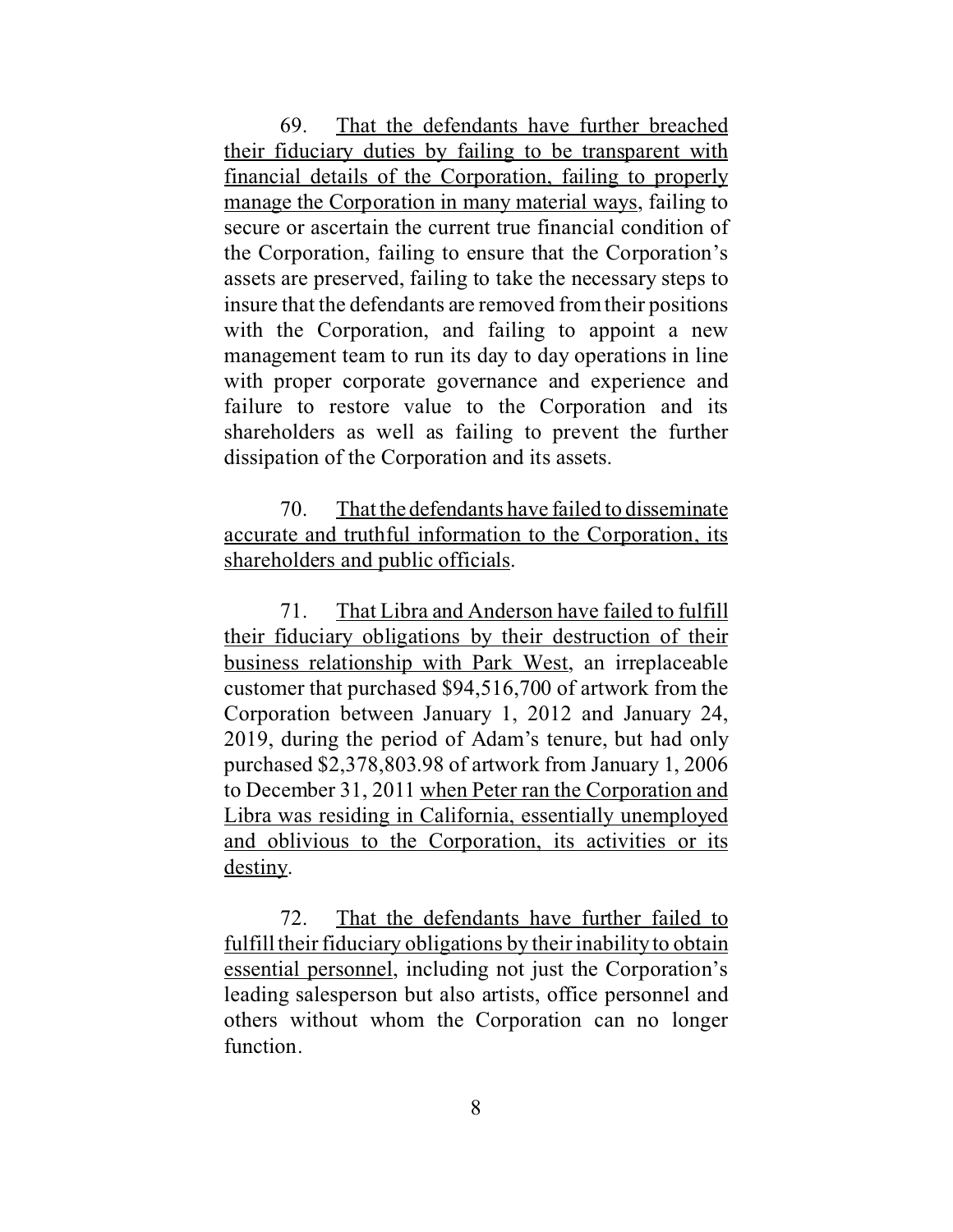73. That the defendants have also violated their fiduciary obligations by removing Adam and his team, who successfully engineered ALP's turnaround and converted it into a highly successful enterprise; electing a woefully unqualified President and CEO who has no requisite educational background, training or experience that would enable her to successfully run the Corporation and who has a history of misappropriating corporate assets and has announced her intentions to do so again; by causing ALP to breach its contractual obligations with its professionals, consultants, salespersons, clients and customersin awholly unnecessary and unjustified manner; by wasting corporate assets through the payment of unreasonable compensation, stipends, unnecessary legal fees and other expenses, by threatening the continued occupancy of ALP in its existing corporate offices which face substantial reduction, if not eviction to the diminishment of corporate activities and the threatened failure to pay rent or to continue such occupancy; by embroiling the Corporation with unnecessary litigation with its consultants, employees, customers and salespersons; by causing the Corporation and its artwork to be the subject of untrue and scandalous allegations thereby diminishing its value permanently and without recourse; by interfering with or impeding with the continued collection of insurance proceeds claims, expense claims and bad faith claims, all of which have been placed in jeopardy, if not, termination; by conspiring with Mary, Flynn and others for their own personal vendetta and agenda, all to the prejudice of the Corporation and for their own personal benefit, by terminating valuable business personnel such as Robert, Lawrence and Bender and engaging the same in unnecessary litigation and resulting in expensive fees and costs and by causing the overall destruction of the business of the Corporation.

100. That at various times, Libra and Anderson have unlawfully and improperly appropriated to their own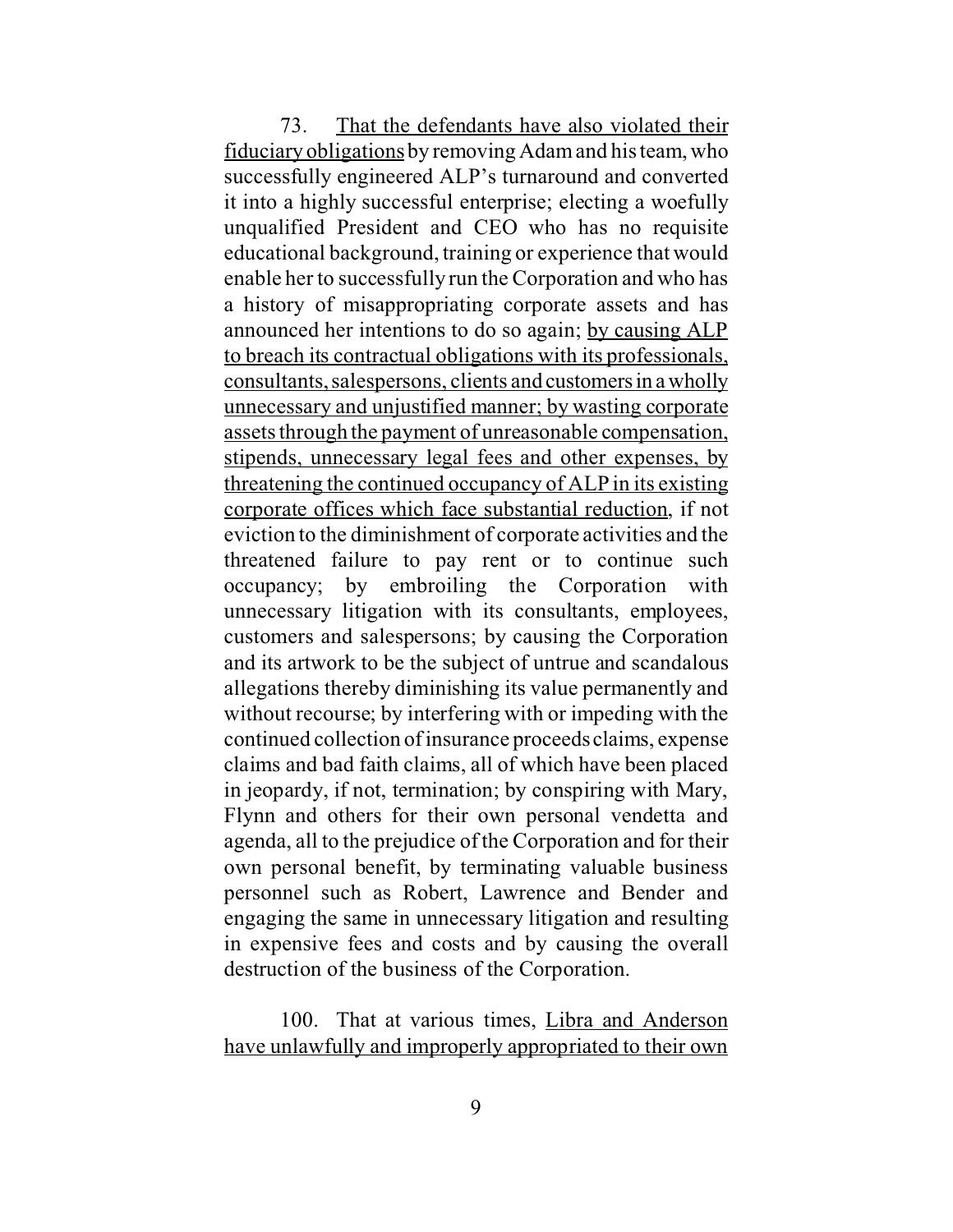use sums of money from the Corporation as expenses that were not actually incurred and which were mere devices to increase their salaries, benefits, and receipts of income and property from the Corporation; that at various times Libra has misappropriated paintings and artwork that were the property of the Corporation for her own use without compensating the Corporation for same; that Libra and Anderson have caused the Corporation's business and income to be substantially, if not wholly diminished and eliminated; have ousted the Plaintiff from work and gainful activities on behalf of the Corporation and prevented him from discharging his duties therein; have caused the Corporation to discontinue its lines of business to its detriment; has engaged it in unnecessary and costly litigation; has discharged or permitted the withdrawal of employees who were valuable assets to the Corporation without just cause; have prevented salespersons from taking any orders for the Corporation; have willfully wasted and dissipated the assets of the Corporation; thereby depriving the Corporation of large sums of money and assets that belong to the same, the particular amounts of which Plaintiff does not know; and that Libra and Anderson have taken such action in bad faith and intentionally with full knowledge that their action constituted misconduct in knowing violation of the law and for the improper purpose of personally gaining financial profits and advantages to which they are not entitled, such that the business judgment rule does not apply and that moreover they are not entitled to any indemnification from the Corporation by statute, a Common Law nor by any corporate action.

] 103. That Libra and Anderson at all times relevant herein acted in a grossly negligent manner in preventing Adam and his team from continuing their management of the Corporation and its financial affairs; by failing to discharge their duty to the Corporation of exercising that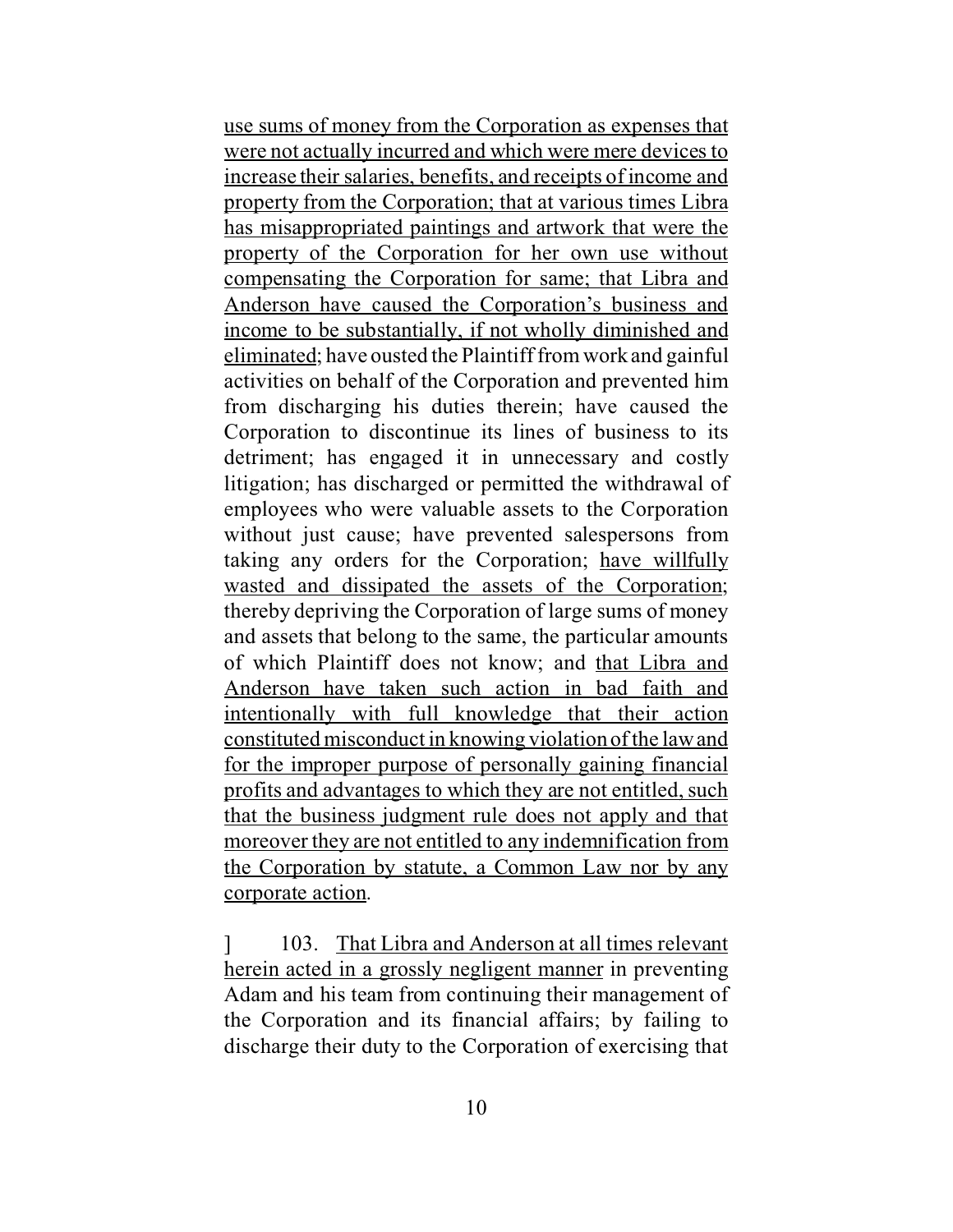<span id="page-20-0"></span>degree of diligence, care or still that an ordinarily prudent business person would exercise in similar circumstances; and by failing to prudently invest and manage the Corporation's business and assets.

104. That as a direct result and proximate cause of the negligence and breach of duty by Libra and Anderson to properly manage, monitor and invest the Corporation's assets, the assets of the Corporation were wasted, and the Corporation has lost income and incurred other losses in an amount to be determined by the Court but estimated to be not less than \$400,000,000. (Emphasis supplied).

## E. The Futility of Any Prior Demand

Adam did not precede the action with a prior demand upon Libra and Anderson

to sue themselves for obvious reasons, as stated in the Complaint:

62. That anydemand by Adam to Libra, Anderson or the Board of Directors as a whole would be futile due to a majority of directors being interested in the alleged violations of law contained herein.

63. That moreover, the absolute voting power of Libra due to her alignment with Flynn and representing 60% of the voting rights of the Corporation's shares would make any such demand to the Board futile; that therefore, the Plaintiff did not make any demand upon the Corporation, the Board, or Libra or Anderson that the said Corporation commence an action against Libra and Anderson for the reason that they control the Board of Directors and are the controlling officers of the Corporation so that it would be futile and useless to demand that they bring an action against themselves; and indeed, the filing of the original Petition/Complaint in this action and their failure to take any remedial steps in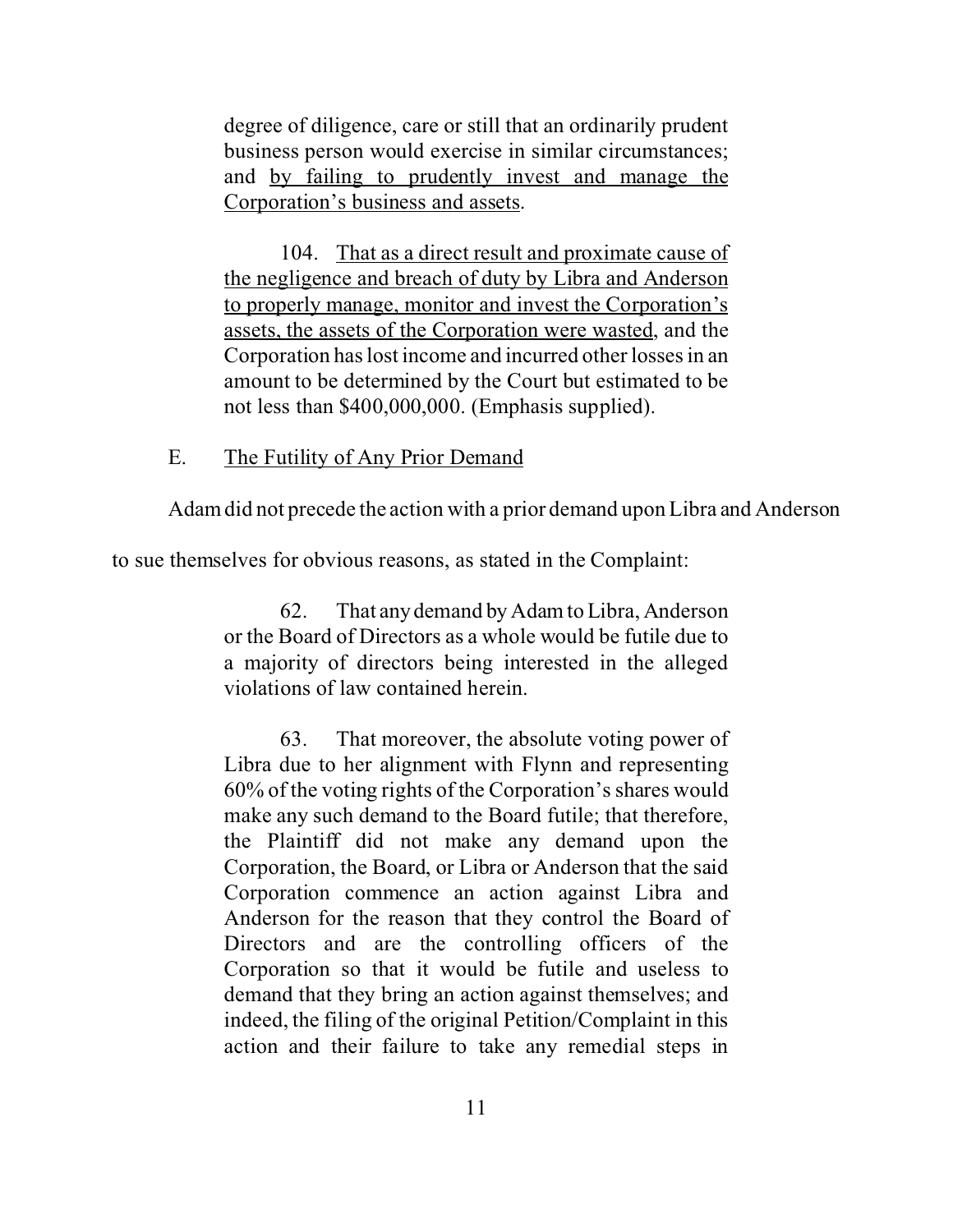<span id="page-21-0"></span>connection therewith, make it incontestible that any preaction demand would have been utterly futile (R272-273).

#### F. The Motion to Dismiss

Under Notice of Motion dated September 9, 2019, Libra, Anderson, and the Corporation as a nominal defendant moved for an Order "dismissing the claims against them" (R25). The motion was supported by an affirmation of counsel and numerous exhibits unrelated to the Complaint (R27-256). The Complaint was omitted from the motion despite its obvious necessity (R257-258). Instead, the motion was based on exhibits taken from other actions and proceedings and an uncertified copy of the Certificate of Incorporation for ALP for which no foundation or authentication was laid (R27-256, 204-208).

The Respondents also submitted as an exhibit an affidavit of the Appellant (R212-221) confirming that Libra lived in California since ALP's inception and had never done any significant work for the Corporation (R214); that she had been a purely passive shareholder, officer and director (R214); and that Adam had caused the Corporation to triple its sales, transforming it from a losing proposition to one that made millions of dollars a year (R214). The Respondents also submitted a Verified Petition of Adam (R226-237) demonstrating that under Adam's leadership ALP had quadrupled its sales since 2012 (R228); that he had obtained an insurance award of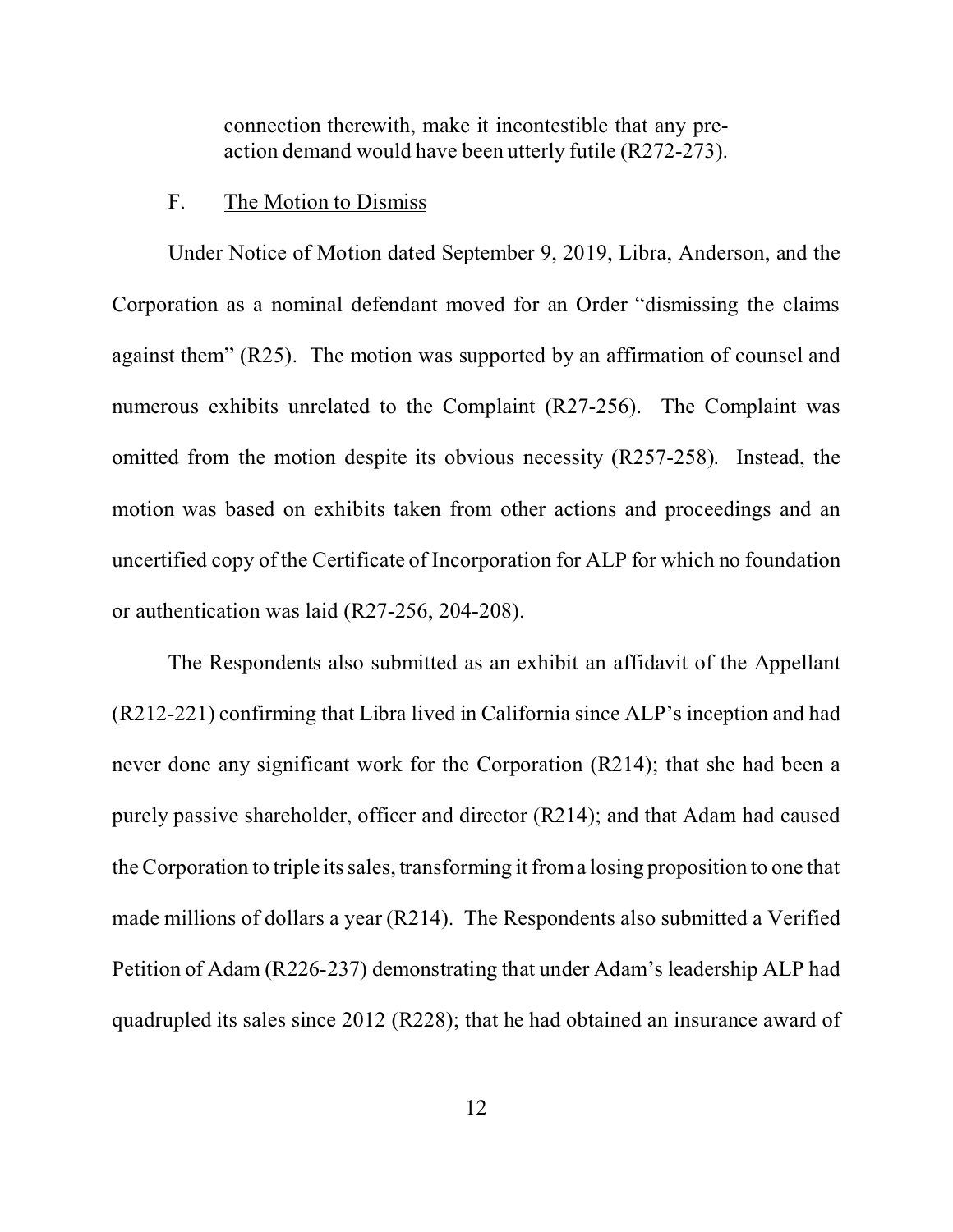<span id="page-22-0"></span>\$48,000,000, sixteen times the \$3,000,000 initially offered by the insurer (R229); that Libra had received more than \$4,500,000 in salary and \$2,000,000 in dividends from 2012 to 2018 (R229) and that Libra had no experience running any business such that her plans to take control of ALP would lead to disaster (R229).

## G. The Appellant Opposes the Motion

The Appellant opposed the motion (R257-299) and pointed out, among other things, that the Complaint had not been submitted in support of the motion, and that the Respondents were in exclusive possession of relevant financial information and documents which would substantiate the evidentiary basis for the claims asserted, but that the Respondents had refused to produce same (R258, 286-299). Respondents refused to comply with the corporate shareholder demand of Appellant even though Libra had commenced this dispute on May 19, 2017 with virtually the same corporate demand (R288, 291-292, 293-294). This Court may and should take judicial notice of the fact that when the same documents were demanded by Appellant in a notice to produce in the Lower Court, the Respondents again took the position that such documents and information, including tax returns for 2018, 2019 and 2020, were not discoverable and would not be produced.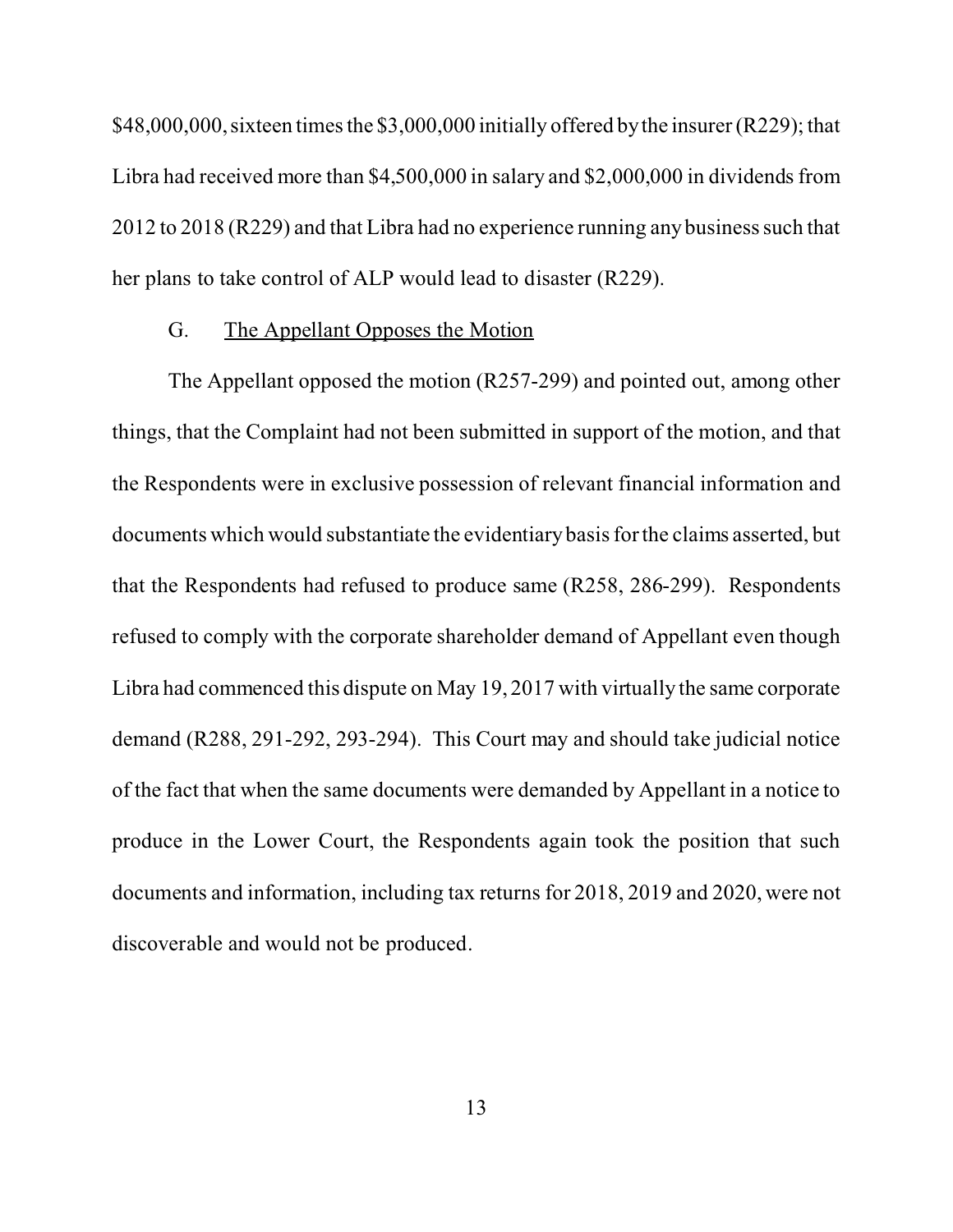#### <span id="page-23-0"></span>H. The Respondents' Reply

The Respondents replied in further support of the motion (R300-465). For the first time, they submitted a certified copy of the Certificate of Incorporation (R302- 307). They also submitted copies of documents submitted by them in opposition to a motion by the Appellant for a receiver, which motion was denied (R410-463). Perhaps inadvertently, Respondents submitted a copyof an affidavit by the Appellant, reaffirming the Respondents' failure to provide any financial documents (R309-310); that the Respondents had broken a lucrative contract resulting in a loss of \$12,000,000 in virtually guaranteed revenue (R310); that Libra had admitted that "the money is all gone" (R311) despite the fact that when Appellant had been terminated the Corporation was generating millions of dollars in income per month, and had millions of dollars of cash in the bank and no debt (R311). The affidavit also stated that Libra had fired 40 ALP employees; was unable to afford the rent on a studio it had occupied for twenty years (R311); that ALP's profits for 2018 were \$44,814,638 (R313); that in the same year ALP had distributed \$13,024,894 to Peter, \$706,798 to Libra and \$690,205 to Adam as well as additional distributions totaling \$26,883,002 to all three shareholders (R313). The affidavit also recounted that Libra had reduced Peter's income from \$3,700,000 per year to \$800,000 per year, which did not cover his expenses (R314). The affidavit also stated that the guardian and his attorney had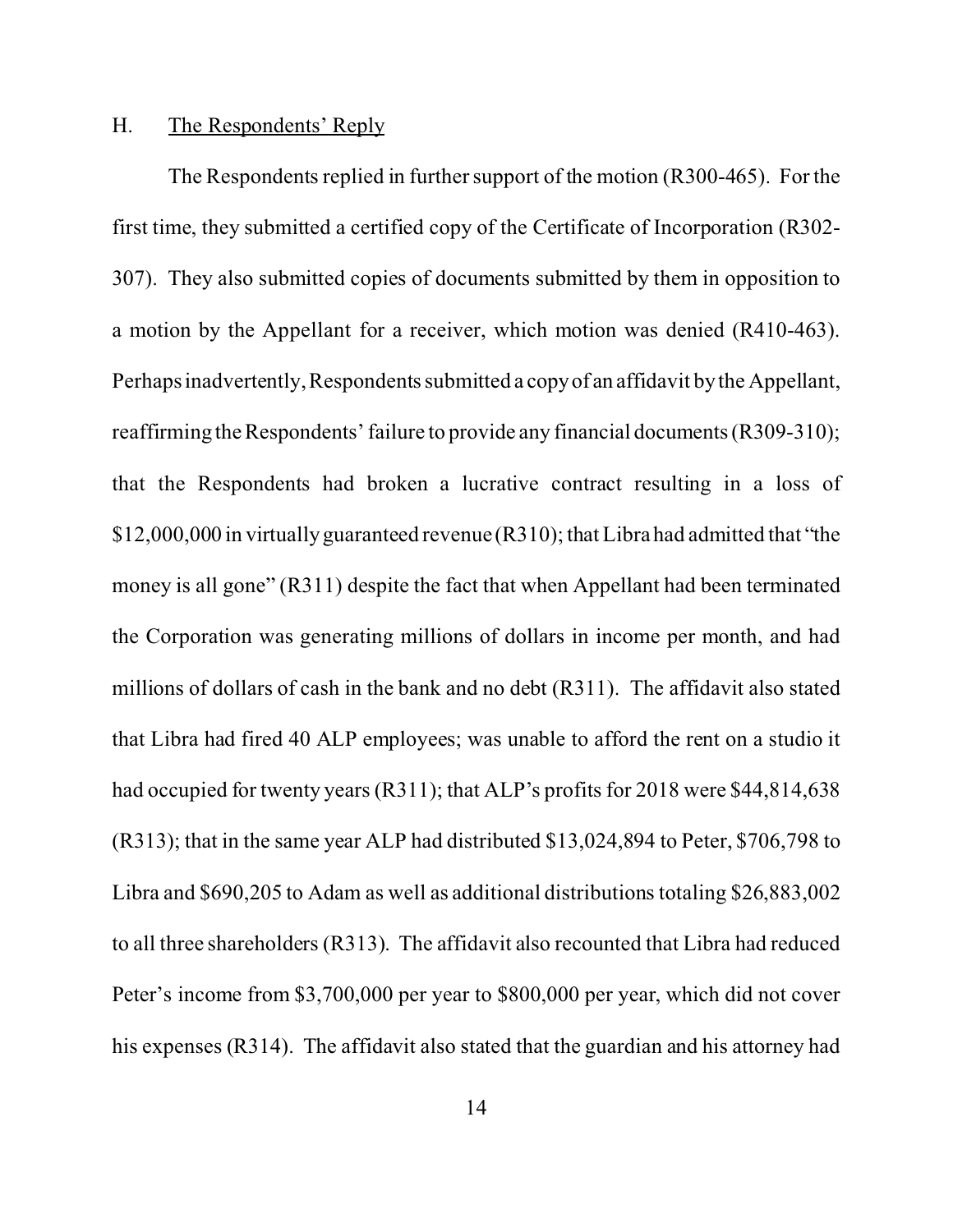made inquiries about Anderson but had been rebuffed (R314-315). Specifically, the guardian's attorney recounted that "my inquiries about the involvement and input of ALP Director Michael Anderson, as my offer to suggest someone else who might agree to assist in marketing [Peter's] works and licensing his intellectual property, have elicited no meaningful response" (R314-315), thus confirming Anderson's role as a "dummy director" with no independence who serves at Libra's whims.

The Respondents' reply also included an affidavit from Libra submitted in opposition to the receivership motion (R410-426) in which she concedes that she was in the process of closing down the 20,000 square foot office and studio facility maintained by ALP since the 1990's (R411-412). Annexed to that affidavit is a minutes of a Board meeting held on January 18, 2019 (R433-436). At that meeting, Libra helped herself to reimbursement from the Corporation of all of her legal expenses, including legal fees that she had incurred in seeking to obtain corporate books and records, demanding a special meeting of shareholders and constituting a new Board (R435). There is no authority by statute or otherwise for the reimbursement of such fees and expenses, such that this action taken alone is a serious breach of the fiduciary obligations of Libra and Anderson. Anderson supported reimbursement because he is not a shareholder and he was perfectly content to give away funds that indirectly belong to Adam and Peter. Libra, without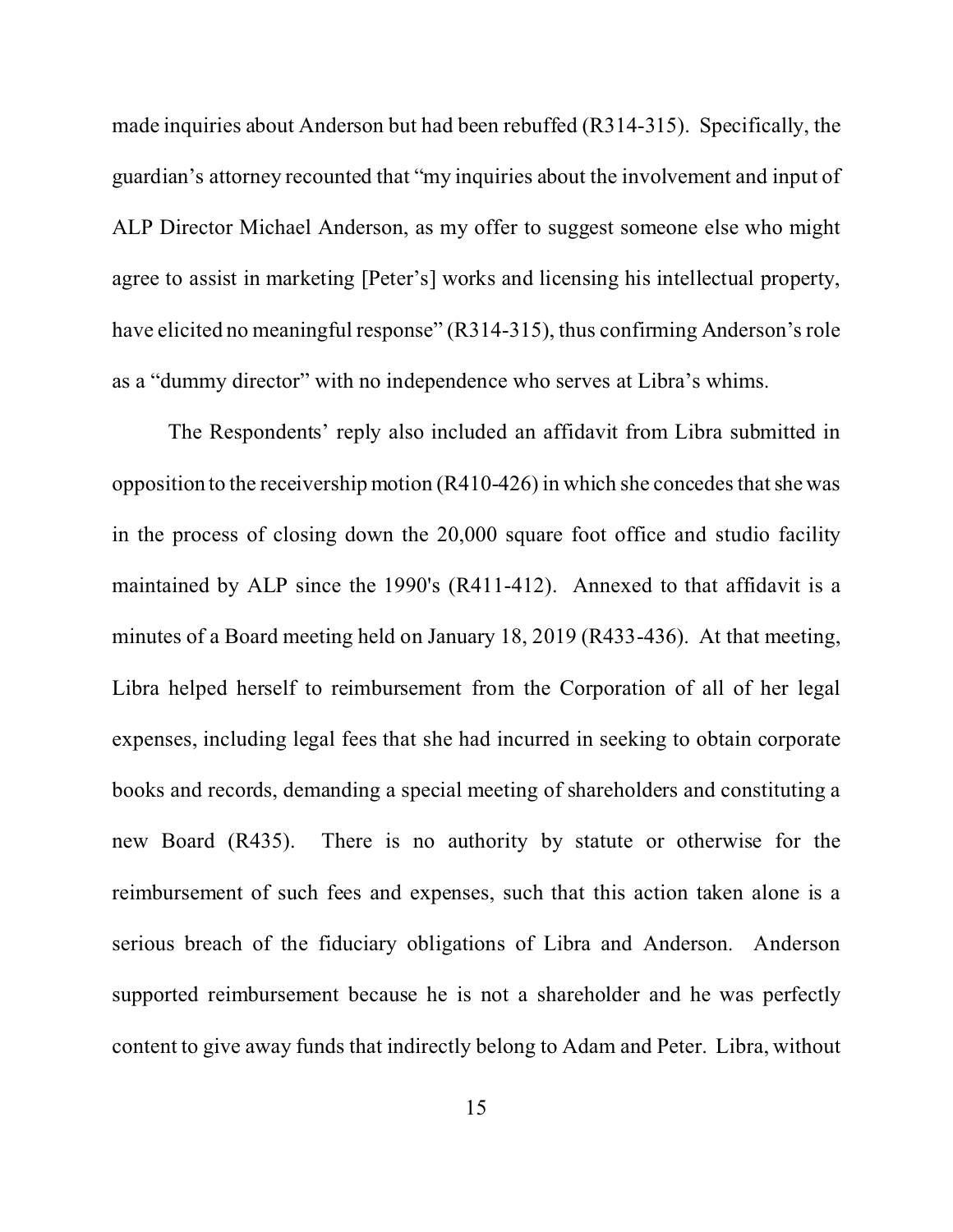any authority, stripped the Corporation of funds to reimburse herself for fees that were personal expenses that she should have paid out of her own pocket.

Libra also submitted a copy of a New York Times article essentially casting Adam, his business associates, and ALP itself in a highly negative light while at the same time confirming its unparalleled financial success under Adam's leadership (R452-457).

Finally, the Respondents submitted an affidavit from Anderson in which he touted his business experience, including his involvement in the management of the Fred Torres Collaborations, which he identified as a gallery located in Manhattan's Chelsea Art District that was run by Fred Torres (R458-463). Specifically, Anderson claimed that "the Fred Torres Collaborations also managed all sales of [David] LaChapelle's works in the fine arts world and the creation of art exhibitions and I was involved in all aspects of those operations" (R459-460). Anderson conspicuously avoided reference to the fact that he was sued by Fred Torres and his gallery for converting confidential financial information, and providing the same to Torres' competitor, together with privileged information and attorney work product, thus breaching his fiduciary duties to Mr. Torres. See LaChapelle v. Torres, 1 F. Supp.3d 163 (S.D.N.Y. 2014). Contrary to his present posturing as a person with vast business experience, Anderson described himself in that action as a "freelance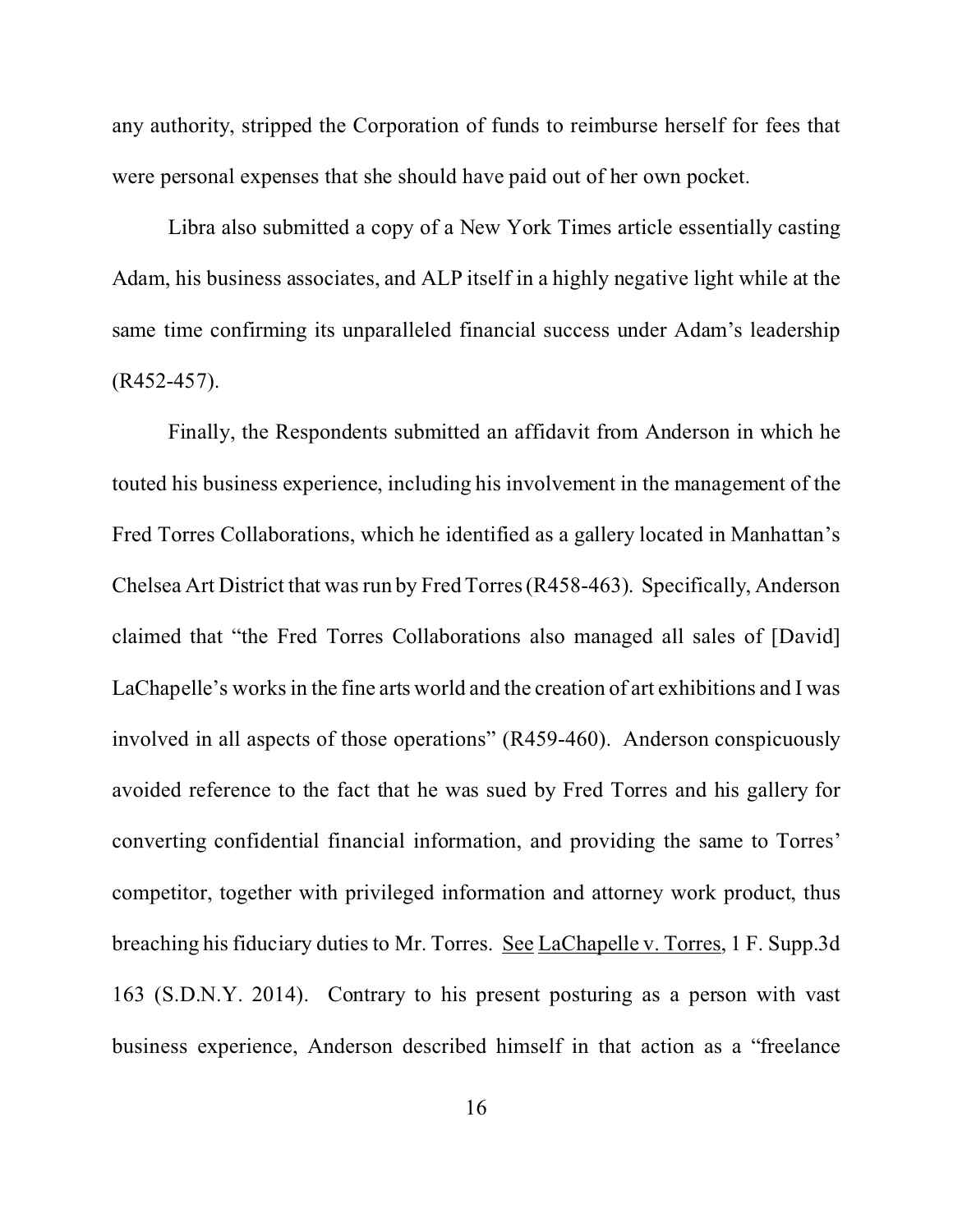<span id="page-26-0"></span>bookkeeper", and made no reference to his management of sales and art exhibitions. Thus, Anderson is either lying here or he lied to the Federal Court. This disqualifies him from serving as a director of a multi-million dollar corporation.

#### I. The Order Appealed

By Decision and Order dated June 6, 2021, the Supreme Court, New York County (Bannon, J.) granted the motion and dismissed the Complaint in its entirety (R6-23). The Lower Court stated that the Certificate of Incorporation ("the Certificate") barred any derivative action against Libra and Anderson as directors (R13-16), but did not discuss the claims against Libra as an officer. The Lower Court held that the Certificate was properly introduced in reply by an attorney's affirmation (R14). The Lower Court stated that the Complaint failed to plead bad faith or intentional conduct sufficient to overcome the exculpation clause (R14-15).

The Lower Court also found that a pre-action demand upon Libra and Anderson to sue themselves was required and that its absence mandated dismissal (R16-18). The Lower Court appears in this regard to have focused solely on paragraph 62 of the Complaint (R272) and overlooked paragraph 63 which was far more comprehensive (R272-273).

The Lower Court also found that the termination of employees, breaching of contracts, vast reduction of income, business activities and employment were, in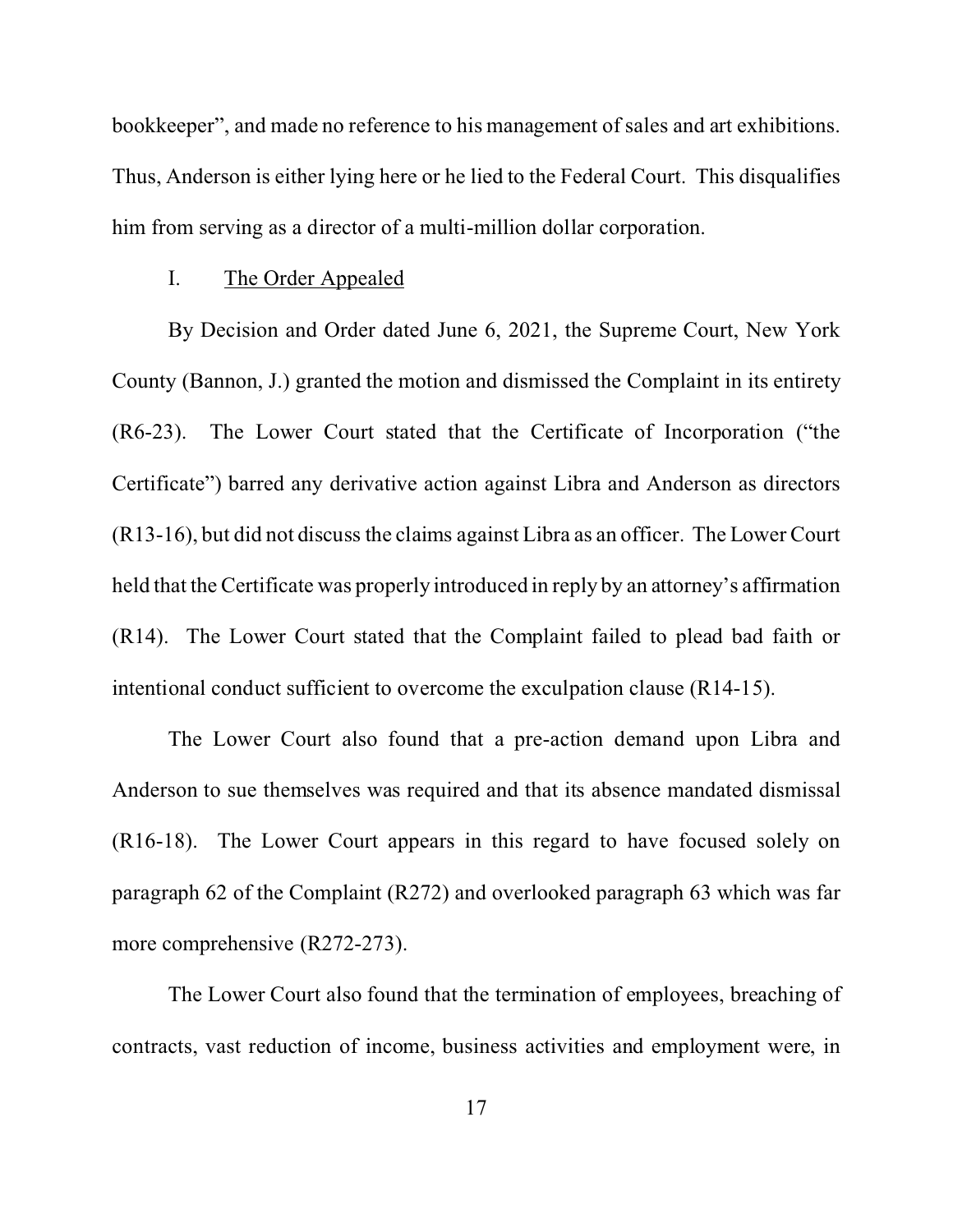effect, a mere deviation from the prior business model followed by Adam (R18-19). The Lower Court also recognized that on a motion to dismiss, the facts alleged in the Complaint are presumed to be true (R21). However, it found The New York Times article (R452-457) to be documentary evidence that flatly contradicted that presumption (R21). The cause of action for breach of diligence, care and skill was dismissed as duplicative of the fiduciary duty claim (R21). The causes of action for the removal of Libra and Anderson as officers and directors was dismissed because the Lower Court found no wrongdoing on their part (R22). The cause of action for an accounting was dismissed because the Lower Court stated that a breach of fiduciary duty was not sufficiently pled (R22). The Lower Court made this determination despite the fact that the Complaint that Libra and Anderson owed the Corporation and Adam fiduciary obligations that had been breached (R273-274). The claim for appointment of a receiver was dismissed as the Lower Court considered it merely a provisional remedy (R22). The claim seeking appointment of a receiver because there was no officer within the state to administer corporate affairs (Libra, a California resident, being the only officer) was dismissed because the Lower Court found no such allegation (R22-23). This finding was made despite the fact that the Complaint specifically alleged that Libra and Anderson were California residents  $(R259-260)$ . This appeal ensued  $(R2-3)$ .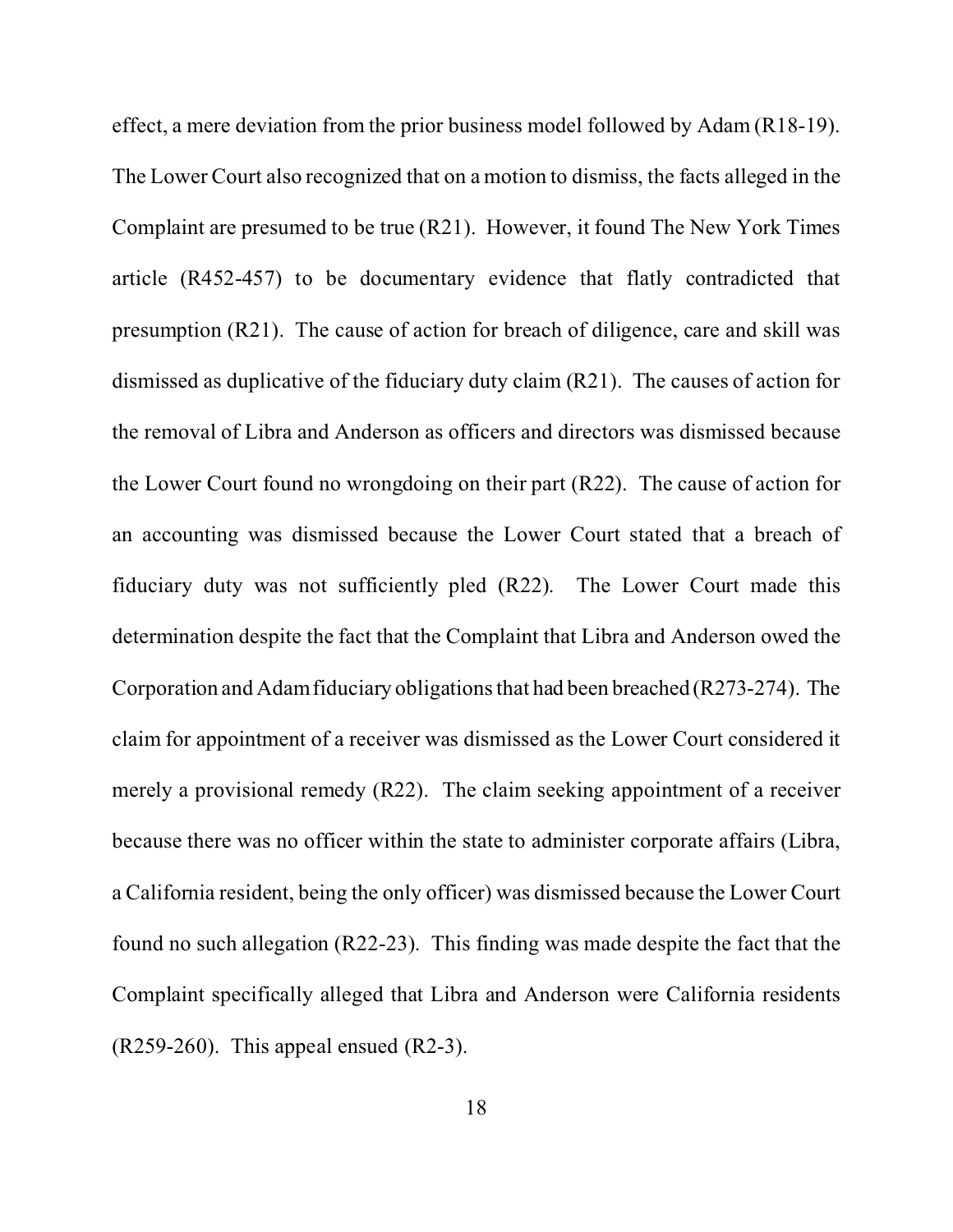#### ARGUMENT

#### POINT I

# RESPONDENTS DID NOT MEET THEIR BURDEN OF PROOF FOR DISMISSAL

# <span id="page-28-0"></span>A. Respondents Did Not Meet the Requirements of CPLR Rule 3211(a)(1).

To succeed on a motion to dismiss based upon documentary evidence pursuant to CPLR Rule 3211(a)(1), the evidence must utterly refute the plaintiff's factual allegations, conclusively establishing a defense as a matter of law. Schmidt-Sarosi v. Offices For Fertility and Reproductive Medicine, P.C., 195 A.D.3d 479 (1st Dep't, 2021)(dismissal is warranted only if the documentary evidence conclusively establishes a defense as a matter of law); Whitestone Construction Corp v. F.J. Sciami Construction Co. Inc., 194 A.D.3d 532 ( $1<sup>st</sup>$  Dep't, 2021)(motion denied as the proffered documents did not contain facts that were essentially undeniable and only related to some but not all of plaintiff's claims); Wynkoop v. 622A President Street Owners Corp, 169 A.D.3d 1100 (2d Dep't, 2019)(counterclaims for breach of contract and fiduciary duty not conclusively refuted by any documentary evidence; motion denied).

The Respondents proffer the Certificate as the basis for dismissal, contending that it is documentary evidence. This argument fails for at least four reasons. First,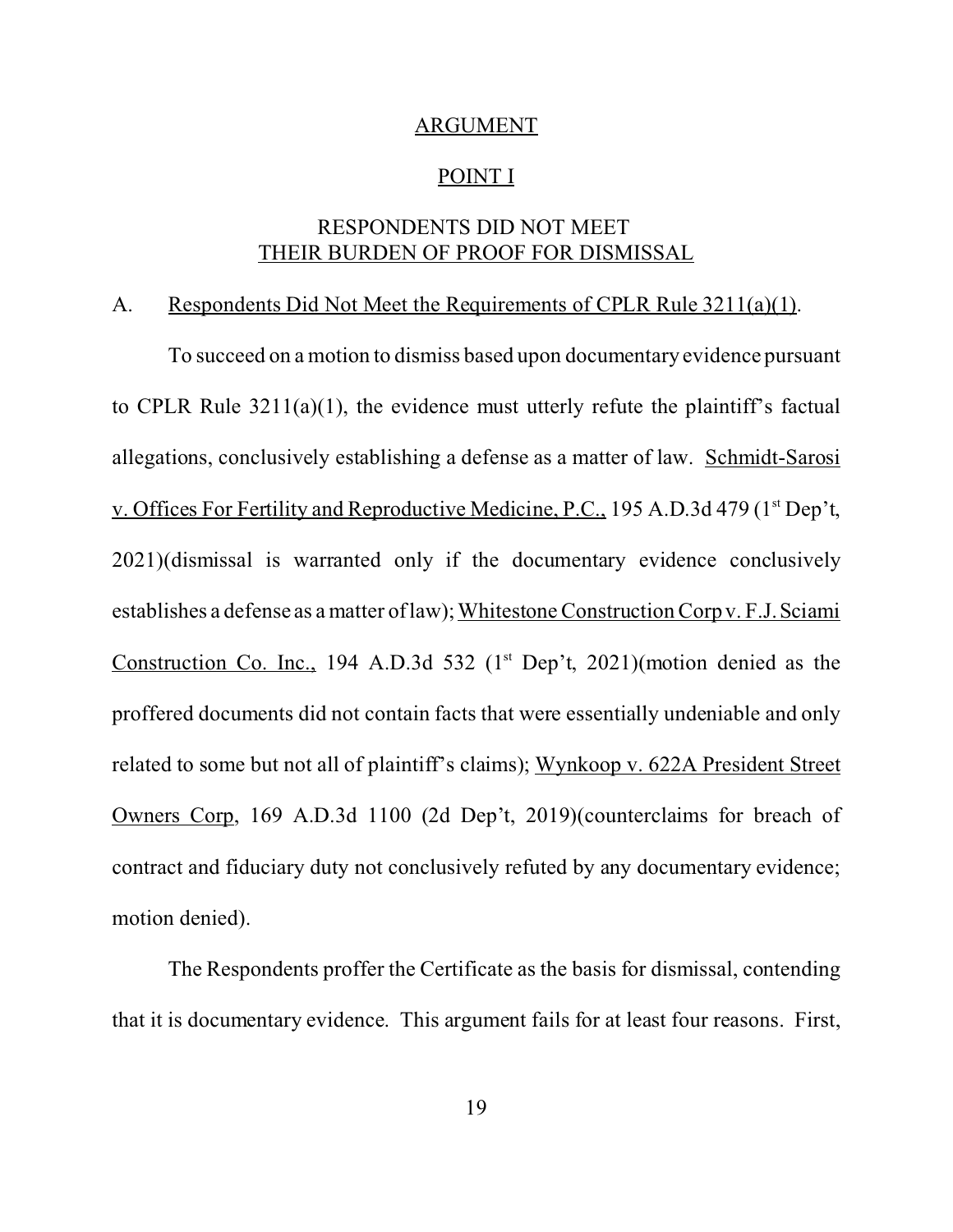the certified copy of the Certificate should not have been considered as it was submitted in reply for the first time. Liparulo v. New York City Heath and Hospitals Corporation, 193 A.D.3d 593 ( $1<sup>st</sup>$  Dep't, 2021)(medical affidavit improperly submitted for the first time in reply); Adler v. Suffolk County Water Authority, 306 A.D.2d 229 (2d Dep't, 2003)("the evidence submitted by the CSWA for the first time in its reply was properly disregarded"); Ritt v. Lennox Hill Hospital, 182 A.D.2d 560  $(1<sup>st</sup> Dep't, 1992)$ <sup>\*</sup> ("the function of a reply affidavit is to address arguments made in opposition to the position taken by the movant").

In Grogan v. O'Neil, 292 F.Supp.2d 1282 (D. Kansas 2003), the defendants sought to dismiss derivative claims based on a similar exculpatory provision. The Court denied the motion upon the grounds that the copy of the Articles of Incorporation submitted in support of the motion were not certified. The same result should obtain here.

Second, the affirmation of counsel was insufficient to lay a foundation or otherwise authenticate the Certificate. Hefter v. Elderserve Health, Inc., 134 A.D.3d 673 (2d Dep't, 2015); Muhlhahn v. Goldman, 93 A.D.3d 418 (1st Dep't, 2012); Basis Yield Alpha Fund v. Goldman Sachs Group, Inc., 115 A.D.3d 128 (1<sup>st</sup> Dep't, 2014)(ftn. 4)("on a motion, the only possible way that documentary evidence can be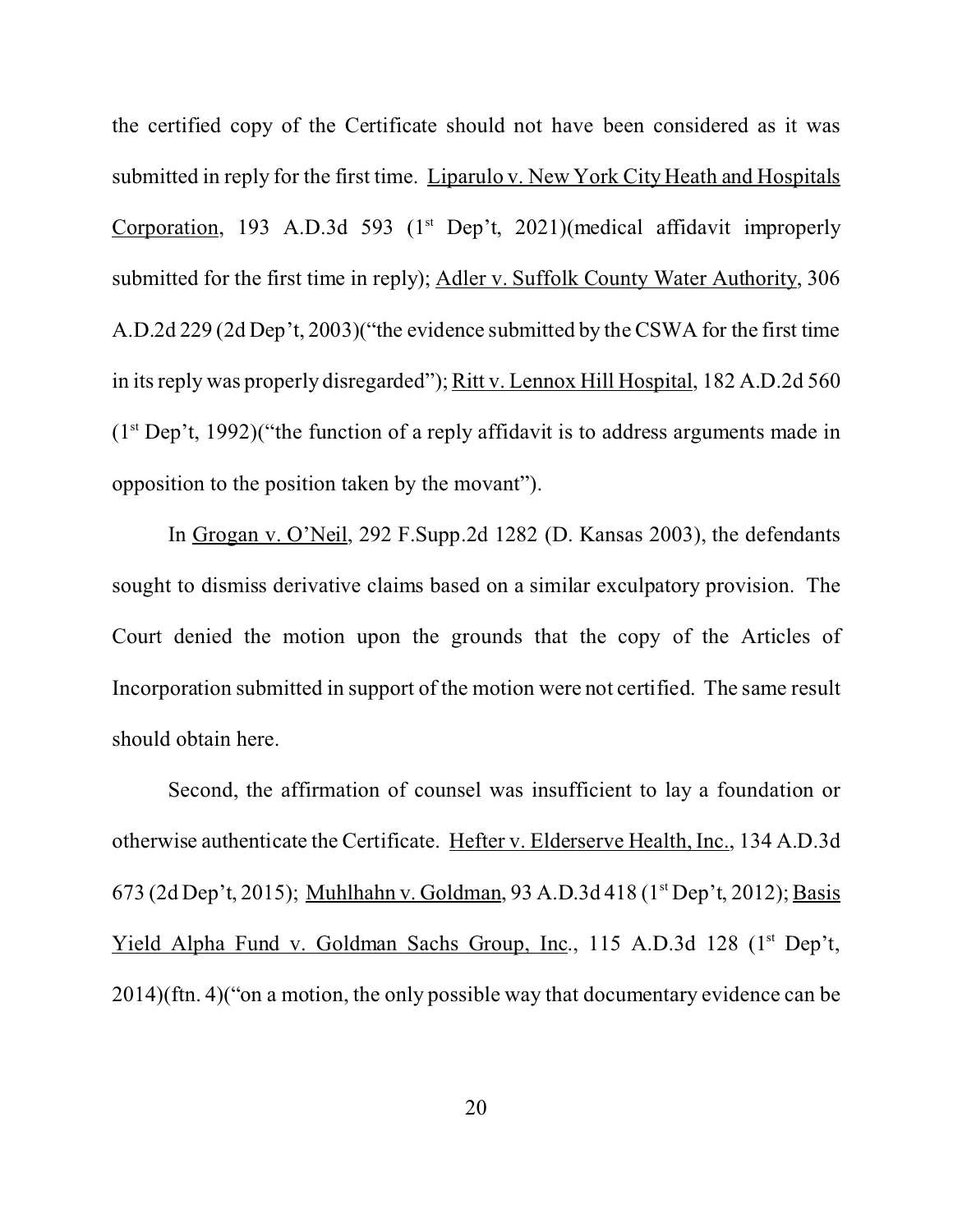submitted to the court is by way of affidavit"). Thus, the Certificate was never properly authenticated in the first instance.

Third, a corporate entity such as ALP cannot shelter individuals from responsibility for breaches of duty of care they may independently owe as directors. Giblin v. Murphy, 73 N.Y.2d 769 (1988). As the Court of Appeals stated in Kalisch v. Jarcho, Inc. v. City of New York, 58 N.Y.2d 377 (1983):

> An exculpatory agreement, no matter how flat and unqualified its terms, will not exonerate a party from liability under all circumstances. Under announced public policy, it will not apply to exemption of willful or grossly negligent acts [citations omitted]. More pointedly, an exculpatory clause is unenforceable when, in contravention of acceptable notions of morality, the misconduct for which it would grantimmunitysmacks of intentional wrongdoing. This could be explicitly, as when it is fraudulent, malicious or prompted by the sinister intention of one acting in bad faith. Or, when, as in gross negligence, it betokens a reckless indifference to the rights of others, it may be implicit [citation omitted]. (Emphasis supplied).

That branch of the motion seeking dismissal based on documentary evidence should have been denied, as the Certificate did not resolve all factual issues as a matter of law, or conclusively dispose of the Appellant's claims even if its authenticity was unquestionable. Paramount Transportation Systems, Inc. v. Lasertone Corp., 76 A.D.3d 519 (2d Dep't, 2010)(motion to dismiss based upon certificate of incorporation denied as the proffered document did not conclusively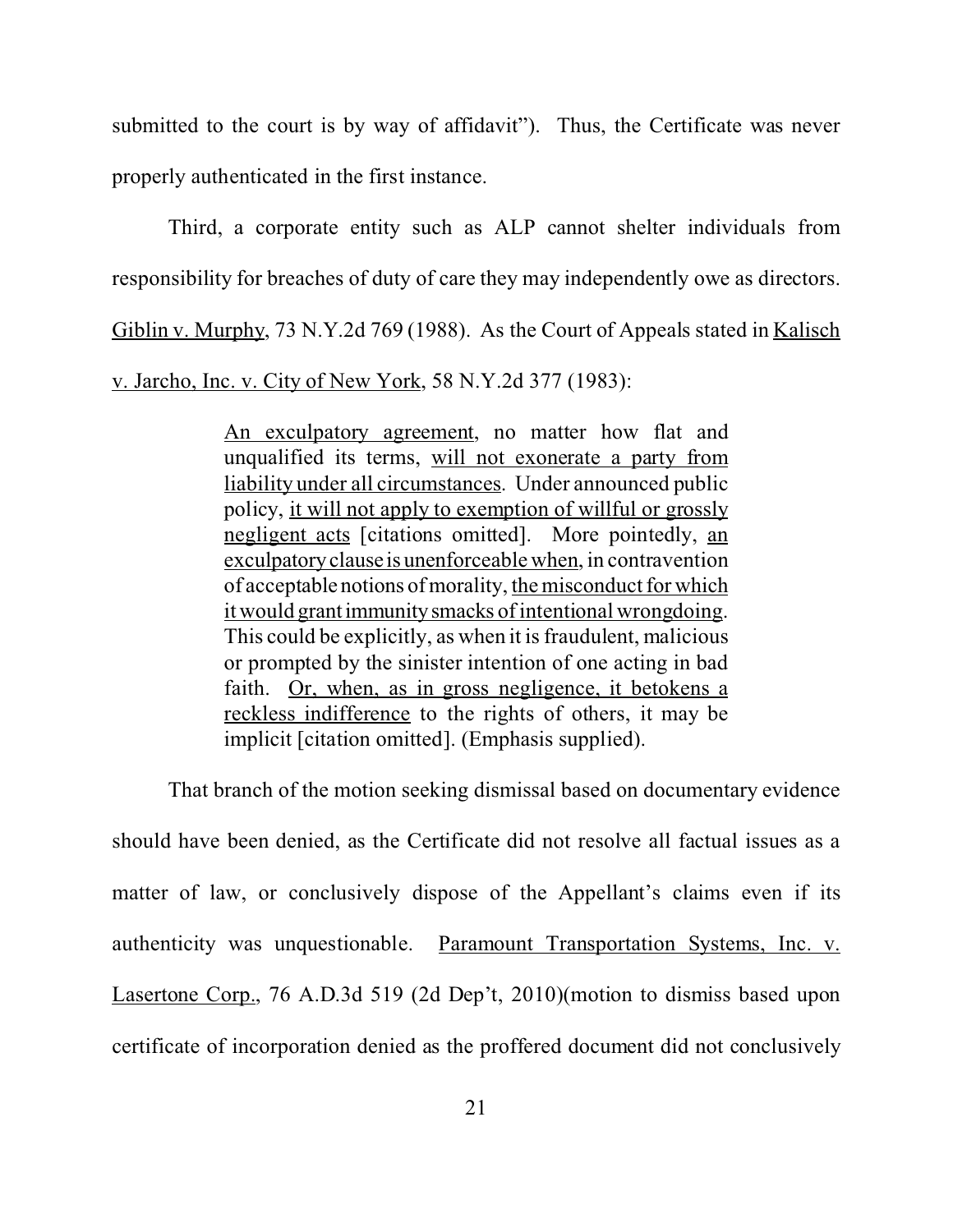dispose of plaintiff's claims). In Qureshi v. Vital Transportation, Inc., 173 A.D.3d 1076 (2d Dep't, 2019), a motion based upon putative documentary evidence was denied as the attorney affirmation submitted was insufficient, materials were improperly submitted for the first time in reply, and the supposed evidence did not utterly refute the plaintiff's factual allegations. The same result should obtain here. Rabos v. R&R Bagels & Bakery, Inc., 100 A.D.3d 849 (2d Dep't, 2013)(minutes of subject corporation insufficient as documentary evidence to warrant dismissal).

Fourth, the Complaint clearly alleges intentional and grossly negligent actions taken in bad faith such that the Certificate is no defense. As alleged in the Complaint and as demonstrated and documented by the Respondents' own submissions, Libra improperly and without any lawful basis recouped what we believe to be hundreds of thousands of dollars in legal fees by the Corporation in reimbursement for obtaining documents and launching a hostile takeover for her own benefit. This was tantamount to a conversion of corporate assets especially considering that the actions brought by Libra amounted to no more than a controversy between the holder of 40% of the capital stock of a close corporation and the owners of the remaining 60%. First Westchester National Bank v. Olsen, 25 A.D.2d 661 (2d Dep't, 1966). Libra had no right to reimbursement. Edelman v. Goodman, 47 Misc.2d 8 (Sup. Ct., Kings Co., 1965), *aff'd*, 24 A.D.2d 557 (2d Dep't, 1965); Wells v. League of American Theaters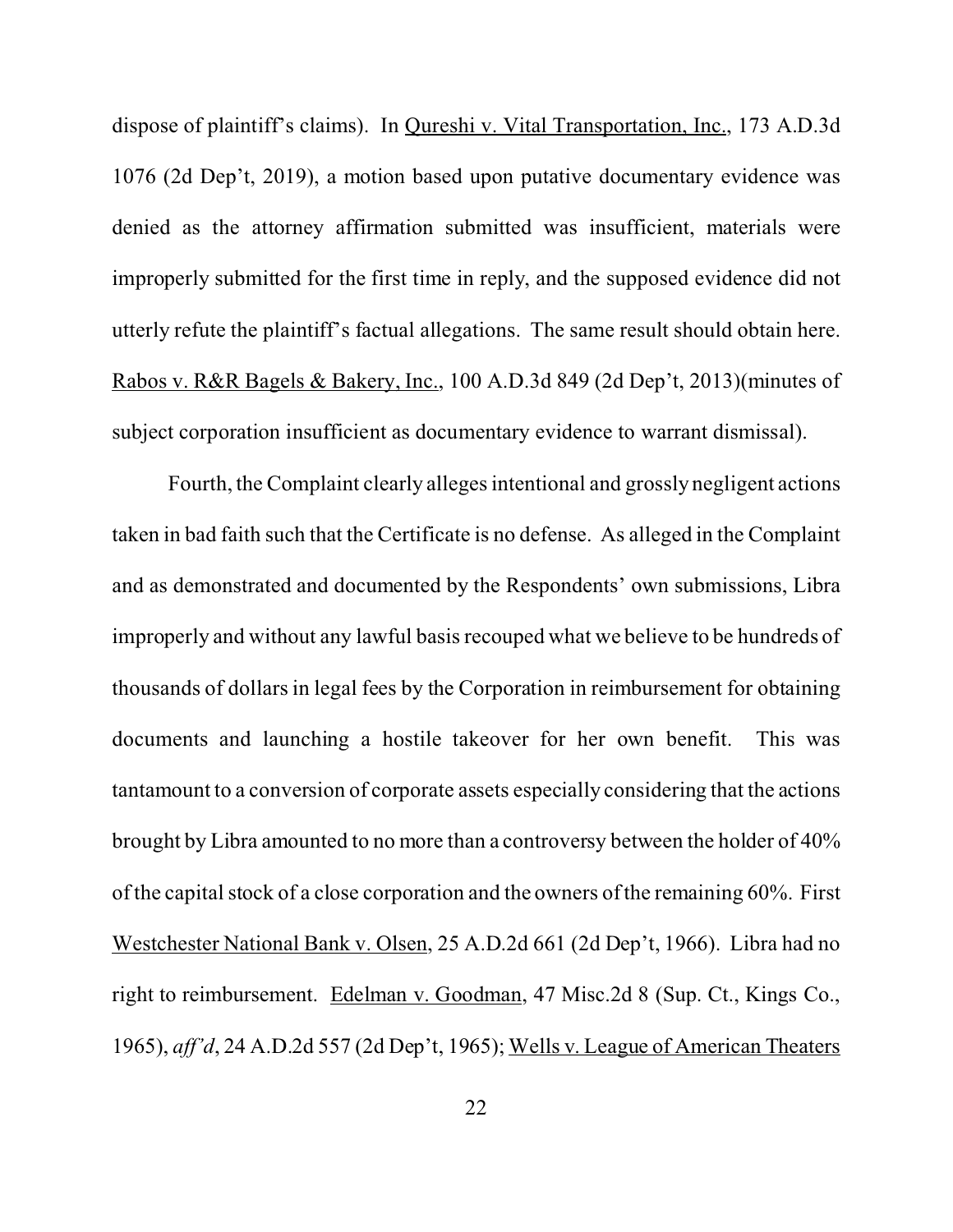and Producers, Inc., 183 Misc.2d 915 (Sup. Ct., New York Co., 2000); DePrima v. Lark Street Neighborhood, 2012 N.Y. Slip Op. 51999 (Sup. Ct., Albany Co., 2012).

In Pomerance v. McGrath, 104 A.D.3d 440  $(1<sup>st</sup>$  Dep't, 2013), this very Court held that a shareholder such as Libra could not recover legal fees representing the cost of obtaining the information she sought pursuant to BCL §624, just as Libra did here. There is no authority under the Business Corporation Law or otherwise for Libra to simply help herself to hundreds of thousands of dollars of corporate funds. Board of Managers v. Maguire, 191 A.D.3d 25 (1<sup>st</sup> Dep't, 2020).

During the period May 2017 to December 2018, the Appellant demonstrated time and again that ALP. had progressed from financial destitution in 2012 when it incurred a loss in excess of \$4,000,000 to a period of great success in 2018 when it had a profit of over \$30,000,000. This was confirmed by the article upon which the Lower Court relied. Nevertheless, Libra launched a hostile takeover of the Corporation even though she knew that such a takeover would lead to disaster. She now refuses to provide the records necessary to document the extent of that disaster. Thus, her actions were carried out in bad faith, were intentional and grossly negligent, such that they do not deserve the protection of the Certificate. In any event, the Certificate does not protect her from liability from her actions as president as it applies only to any breach of duty as a director (R408).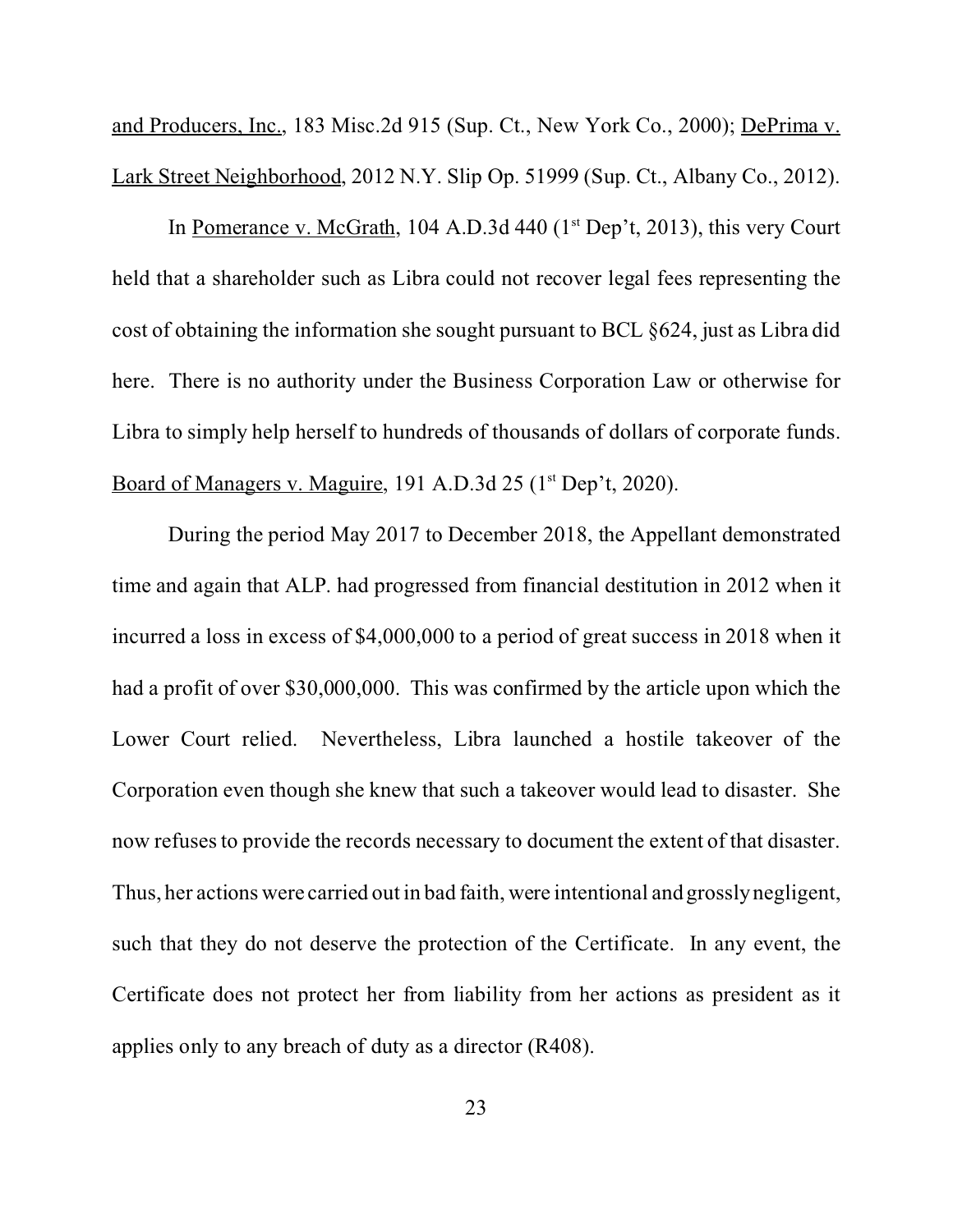<span id="page-33-0"></span>In summary, the Certificate is legally insufficient to warrant dismissal. Galvan v. 9519 Third Avenue Restaurant Corp., 74 A.D.3d 743 (2d Dep't, 2010)(insurance policy and lease legally insufficient as basis for dismissal under statute).

#### B. Defendants Have Not Met Their Burden Under CPLR Rule 3211(a)(7).

Respondents also sought dismissal based upon an alleged failure to state a cause of action or "claims", in the words of Respondents' counsel. The Appellant is aided by three rules of decision: (1) give the complaint a liberal construction, (2) accept the allegations as true, and (3) provide the plaintiff with the benefit of every possible favorable inference. Higgitt, Supplementary Practice Commentaries, McKinney's Consolidated Laws of New York, Book 7B, C3211:21, p.6.

In addition, because the Respondents submitted evidence in support of their motion, the question was no longer whether the Appellant *stated* a cause of action, but rather, whether he *possessed* a cause of action. Bokhour v. GTI Retail Holdings, Inc., 94 A.D.3d 682 (2d Dep't, 2012)("a motion to dismiss pursuant to CPLR 3211 (a)(7) must be denied unless it has been shown that a material fact as claimed by the pleader to be one is not a fact at all, and unless it can be said that no significant dispute exists regarding it"); Jannetti v. Whelan, 97 A.D.3d 797 (2d Dep't, 2012)("when evidentiary material is considered on a motion to dismiss a complaint pursuant to CPLR 3211(a)(7), and the motion has not been converted to one for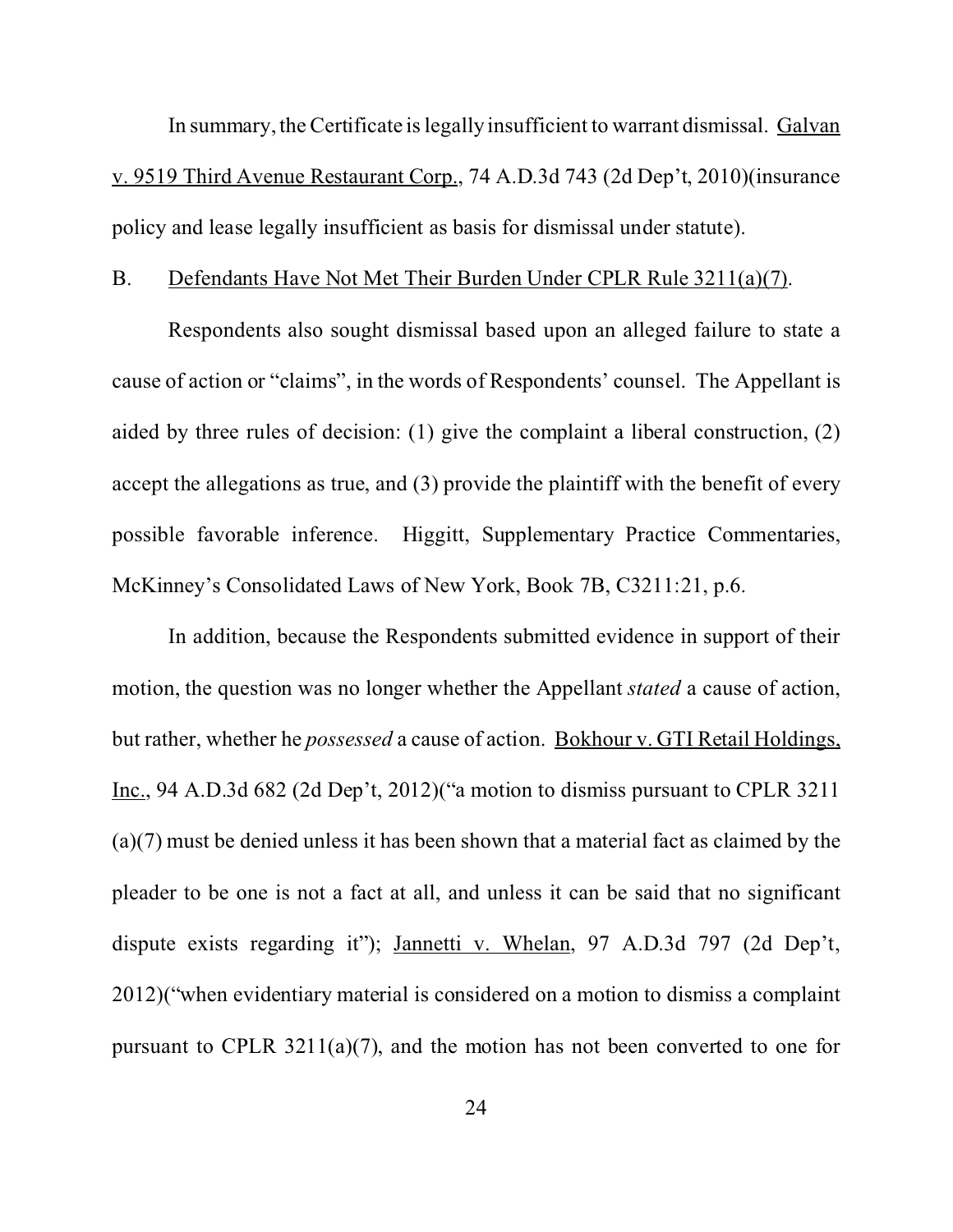summary judgment, the criterion is whether the pleader has a cause of action, not whether it has stated one, and unless it has been shown that a material fact as claimed by the pleader to be one is not a fact at all and unless it can be said that no significant dispute exists regarding it, dismissal should not eventuate").

Judged by these legal standards, and accepting the allegations of the Complaint as true, the Appellant clearly stated causes of action against the Respondents. The Lower Court concluded, however, that the presumption of truth is rebutted where the facts of the Complaint are flatly contradicted by documentary evidence, and held that The New York Times article referred to in the Order appealed was such evidence. This was reversible error, as statements contained in newspapers articles do not constitute competent evidence. Merkos v. Sharf, 59 A.D.3d 403 (2d Dep't 2009); Young v. Fleary, 226 A.D.2d 454 (2d Dep't, 1996); Borough Hall-Oxford Tobacco Corp v. Central Office Alarm, Co., Inc., 35 A.D.2d 523 (2d Dep't, 1970). Indeed, in Min Mun v. Hong, 109 A.D.3d 732 ( $1<sup>st</sup>$  Dep't, 2013), this very Court held that such a newspaper article was inadmissible as evidence. Thus, the Lower Court's conclusion to the contrary was legal error.

Parenthetically, this writer has read the article word for word and the Lower Court's recitation of the author stating that her work was based upon her own research is nowhere to be found. However, there can be no doubt that by stating her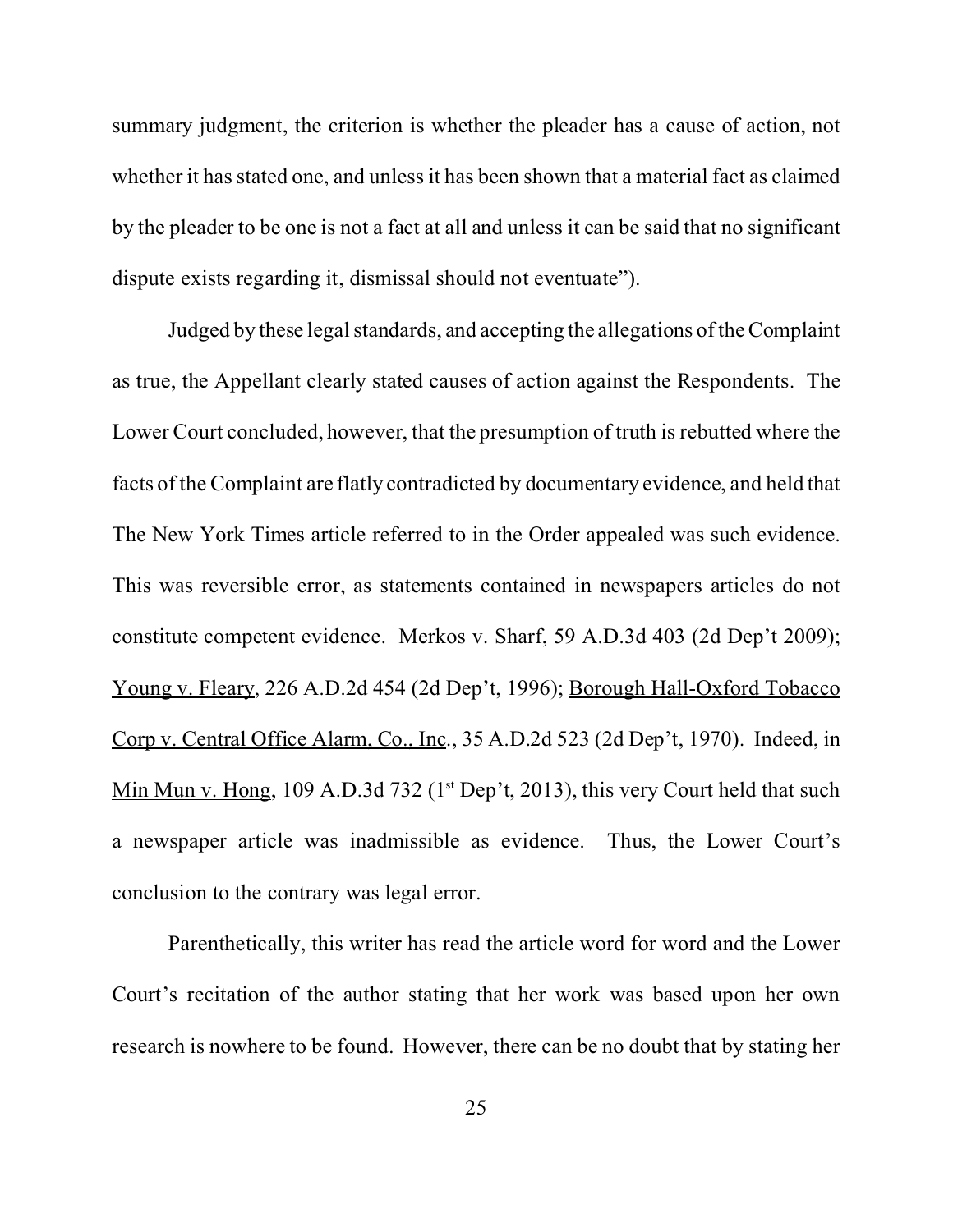intentions to sue all of ALP's agents, brokers, customers, vendors, and professionals only gave credence to the allegations raised in the article, thus causing grievous damage to the Corporation in violation of Libra's fiduciary obligations. That branch of the motion claiming that the Complaint fails to state a cause of action should be denied in light of the Complaint's allegations that the Respondents did not act in good faith, denied the Appellant access to books and records, made substantial distributions and other payments to themselves to the exclusion of the other shareholders and misappropriated business assets, among other wrongdoing. Soho Snacks Inc. v. Frangioudakis, 129 A.D.3d 636 (1<sup>st</sup> Dep't, 2015).

In sum, Libra and Anderson should be held responsible for their breaches of fiduciary duty, negligence and gross negligence. United States Small Business Administration v. Feinsod, 347 F. Supp.3d 147 (E.D.N.Y. 2018). Accepting the allegations of the Complaint as true, Libra and Anderson have crippled and severely injured the Corporation. It is well established that conduct that does so is impermissible and that a director or officer may be liable where he or she fails to provide good and prudent management - - regardless of whether the failure is intentional or negligent. M&M Country Store, Inc. v. Kelly, 159 A.D.3d 1102 (3d Dep't, 2018). In that case the defendants took over control of the corporate business at a point in time when it was vibrant and profitable. Four years later, the corporate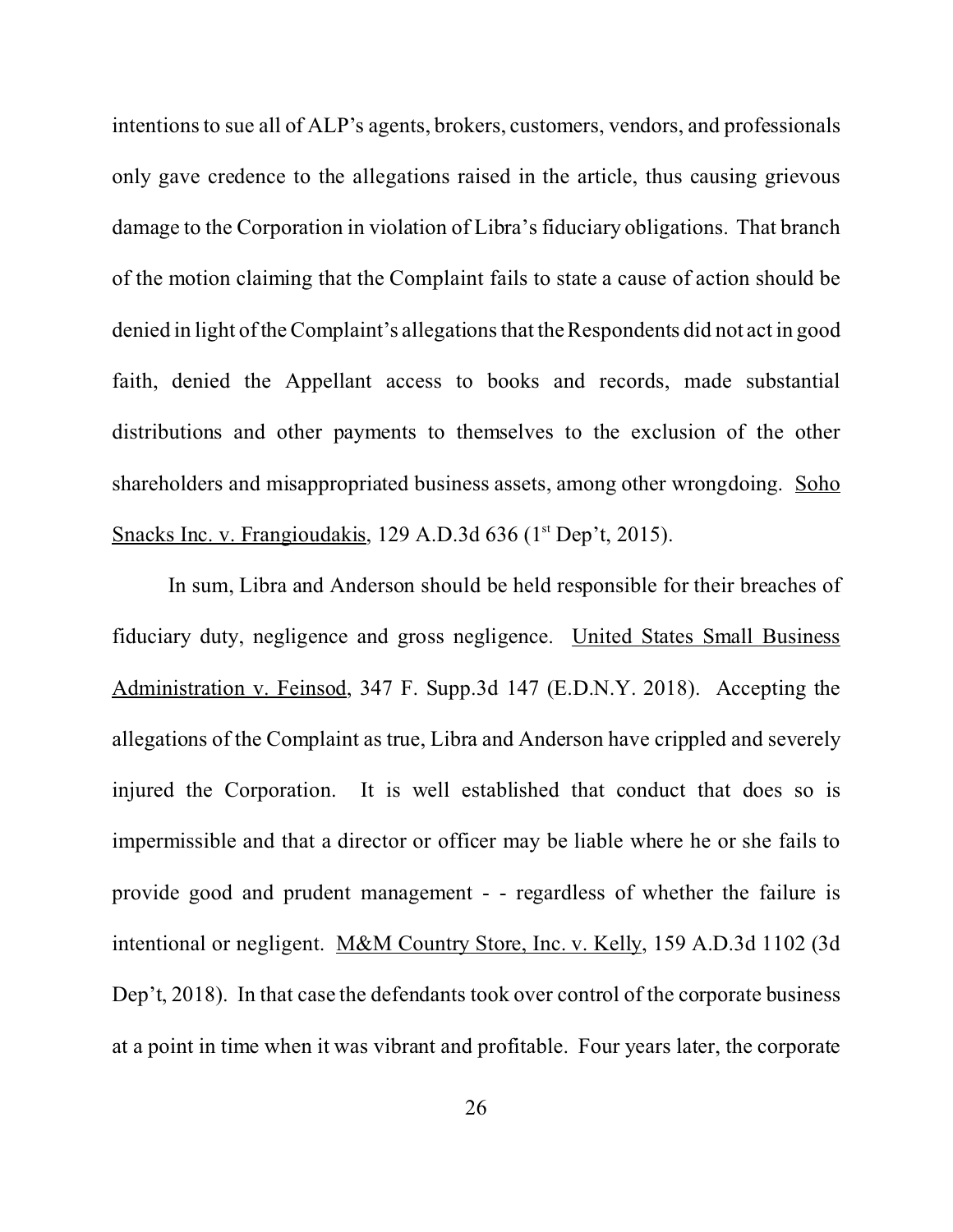<span id="page-36-0"></span>business was in disastrous condition. After the sellers-plaintiffs reassumed management, the corporation sued the director-officer that had caused the damage, just as Adam, on behalf of the Corporation, seeks to hold the Respondents liable. The Court held that extreme mismanagement, lacking any legitimate business purpose and resulting in the waste of corporate assets, rises to the level of a breach of the directorofficers' fiduciary duties. The same result should obtain here.

#### POINT II

#### ANY PRIOR DEMAND WOULD HAVE BEEN FUTILE

The Lower Court also dismissed the Complaint by finding that a pre-litigation demand was necessary, even though the Appellant would have been requesting Libra and Anderson to sue themselves. This was reversible error. Guzman v. Kordonsky, 177 A.D.3d 708 (2d Dep't, 2019)("demand is futile when the directors are incapable of making an impartial decision as to whether to bring suit"); MacKay v. Pierce, 86 A.D.2d 655 (2d Dep't, 1982)("in view of the nature of the action, charging a majority of the directors with a breach of their fiduciary duties, a prior demand was not necessary").

Since Libra and Anderson were the only other directors, and any request to them to sue themselves would have been futile, no demand was required. Plymouth County Retirement Association v. Schroeder, 576 F. Supp.2d 360 (E.D.N.Y.,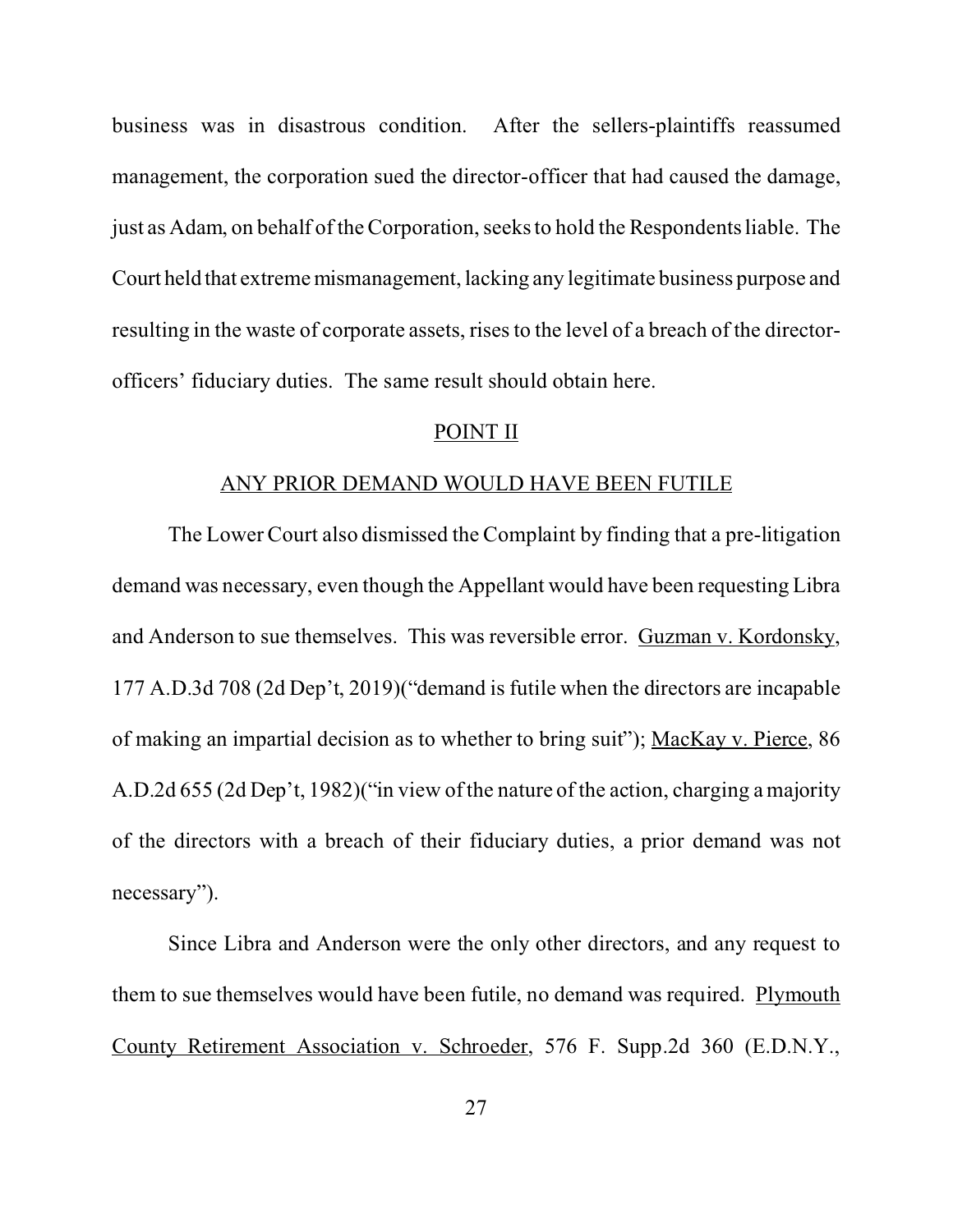2008)("where the directors and controlling shareholders are antagonistic, adversely interested, or involved in the transaction attacked, a demand on them is presumptively futile and need not be made").

A demand upon a corporate board may be excused when, as here, the directors are incapable of making an impartial decision as to whether to bring suit, which occurs when (a) the board majority is interested in the challenged transactions; (b) the board did not fully inform themselves about the transaction; and (c) the transaction was so egregious on its face that it could not have been the product of sound business judgement of the directors. Bansbach v. Zinn, 1 N.Y.3d 1 (2003).

In the case at bar, Libra and Anderson were clearly incapable of making an impartial decision of whether to sue themselves, since they were interested in all challenged transactions, had not informed themselves fully about the same, and their actions were so egregious on their face that they could not have been the product of sound business judgment. Soho Snacks Inc. v. Frangioudakis, 129 A.D.3d 636 (1<sup>st</sup>) Dep't, 2015)(complaint adequately set forth reasons for not making a demand prior to litigation, as corporation's sole directors were self interested in the challenged conduct); Hu v. Ziming Shen, 57 A.D.3d 616 (2d Dep't, 2008)(demand not required as futile as defendants directly interested in alleged acts of malfeasance); In Re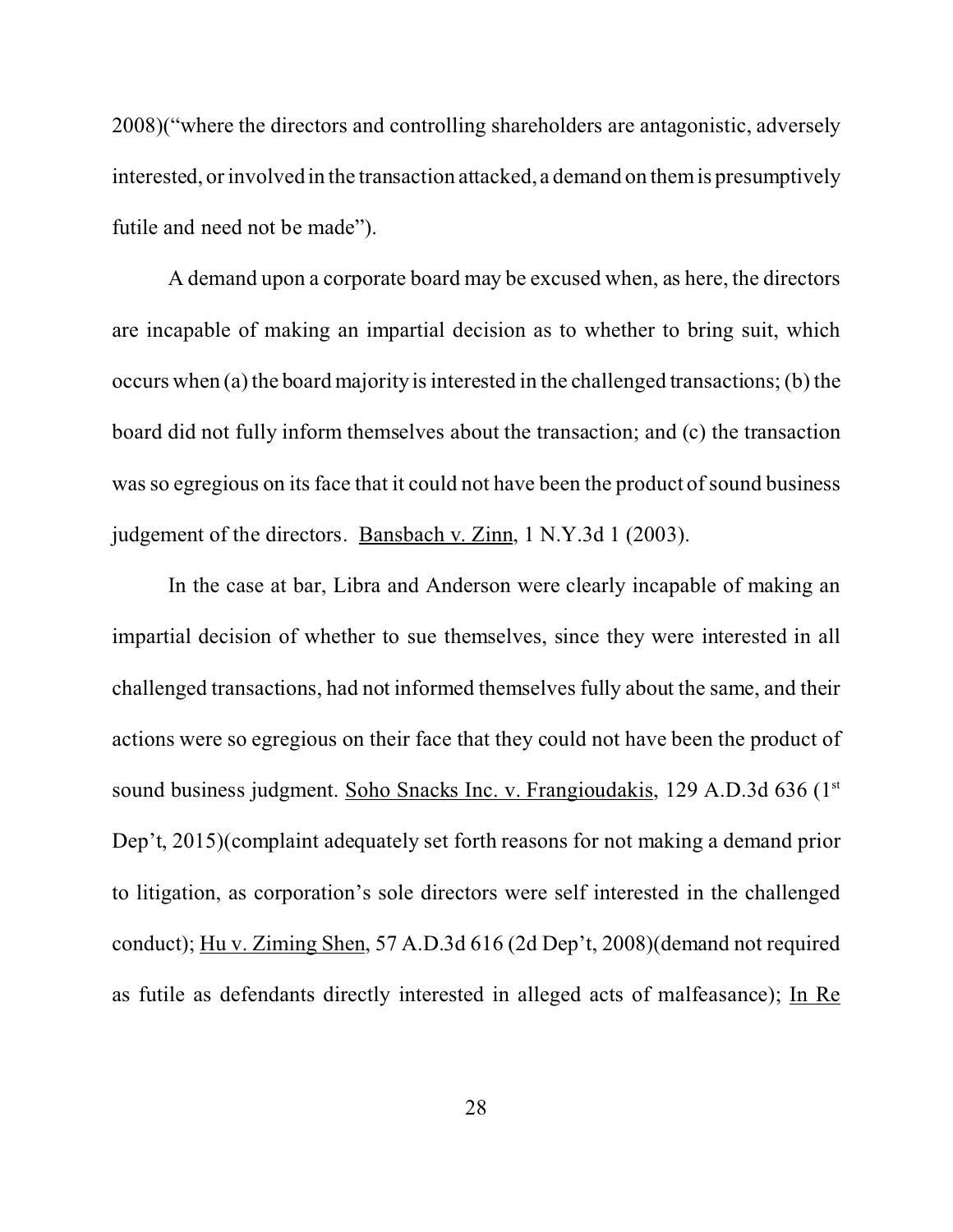Converse Technology, Inc., 56 A.D.3d 49 (1<sup>st</sup> Dep't, 2008)(same); Javaheri v. Old Cedar Development Corp., 22 A.D.3d 804 (2d Dep't, 2005)(same).

In Sorin v. Shahmoon Industries, Inc., 36 Misc. 2d 35 (Sup. Ct., N.Y. Co., 1962), the Court found that no pre-litigation demand was required prior to commencement of the action against the corporation's principal officer for misuse and waste of corporate funds and assets, such as in the case at bar. In Steinberg v. Altschuler, 158 N.Y.S.2d 411 (Sup. Ct., N.Y. Co., 1956), the Court determined that a prior demand was unnecessary, where, as here, the derivative action was brought against directors who composed the entire board, or a majority thereof, since it was obvious that they would not prosecute an action against themselves for their alleged wrongdoing. The same result should obtain here. Mason-Mahon v. Flint, 166 A.D.3d 754 (2d Dep't, 2018).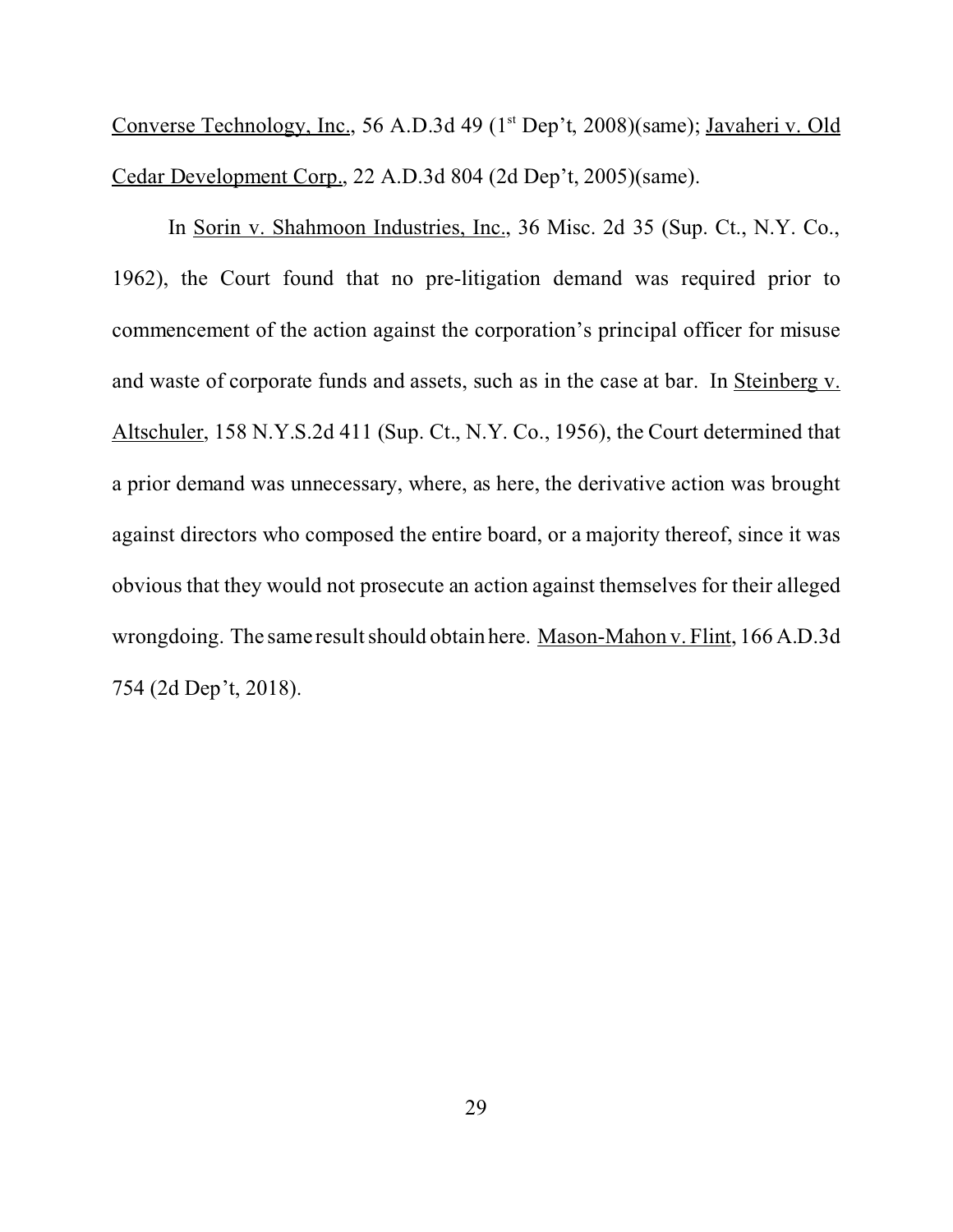#### POINT III

# THE COLLATERAL CAUSES OF ACTION WERE IMPROPERLY DISMISSED

<span id="page-39-0"></span>In light of the well pleaded allegations of the Complaint and the defective and incomplete nature of the Respondents' motion, we submit that all seven causes of action should survive dismissal.

The cause of action for negligence is not duplicative of the other claims asserted and should not have been dismissed. Postiglione v. Castro, 119 A.D.3d 920 (2d Dep't, 2014)(negligence claim sustained independently of other claims); Llanos v. T-Mobile USA, Inc., 132 A.D. 3d 823 (2d Dep't, 2015)(dismissal denied of claims under the Human Rights Law as independent of other similar claims contained in complaint).

The claims for an accounting, attorneys fees, and removal of directors and officers should also have been sustained as they are sufficiently pled with considerable detail and factual allegations. Kaminsky v. Kahn, 23 A.D.2d 231 (1st) Dep't, 1965)("equitable powers of Court were properly exercised to compel accounting for monies received").

For example, in Chan v. Louis, 303 A.D.2d 151 ( $1<sup>st</sup>$  Dep't, 2003), this very Court denied the motion to dismiss a shareholders complaint seeking similar relief,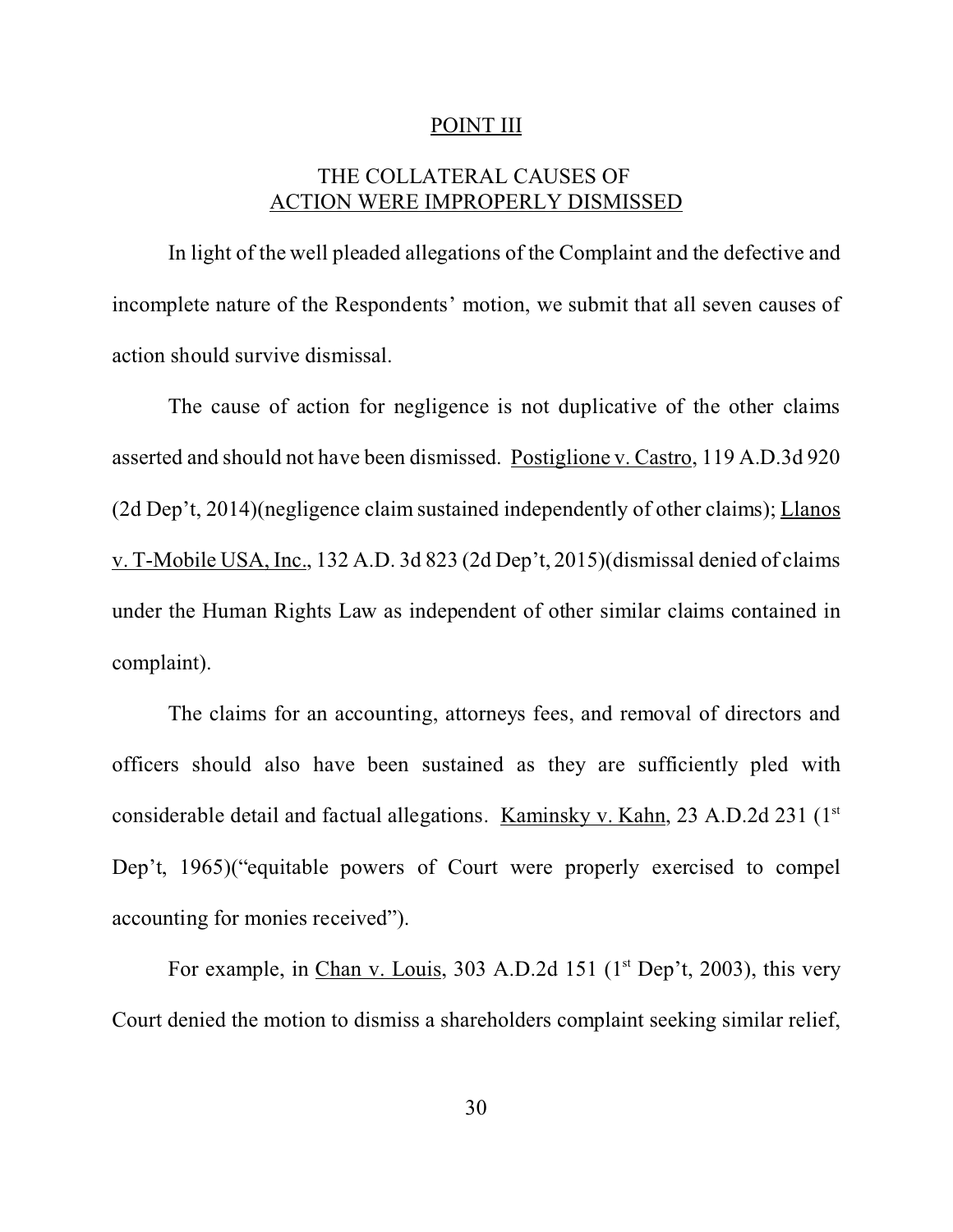stating that the allegations of self dealing and corporate waste, if ultimately proven, would justify an accounting, reimbursement, and the appointment of a receiver thereby sustaining the derivative action based upon mismanagement and waste. The same result should be reached here.

The causes of action seeking removal of the Respondents as officers and directors should also be sustained, based upon their conversion of corporate funds to reimburse Libra for her expenses, and other actions that benefitted only Libra and not the other shareholders. Colucci v. Canastra, 130 A.D.3d 1268 (3d Dep't, 2015). Stated differently, the actions of the Respondents were not made in good faith and in any event, were so reckless that the activities of the Corporation have been substantially impaired. Grace v. Grace Institute, 19 N.Y.2d 307 (1967). By the way, the Court in Colucci also held that the certificate of incorporation and exculpatory provision therein did not warrant dismissal or summary judgment, thus supporting the contentions of the Appellant.

It is the Respondents' motion, not the Complaint, that is insufficient in law and defective. Since the motion does not seek independent dismissal of separate causes of action, but instead dismissal of "claims" as a whole, no cause of action may be dismissed if any one of them survives dismissal. Hoch v. Glen Garden Homes, Inc.,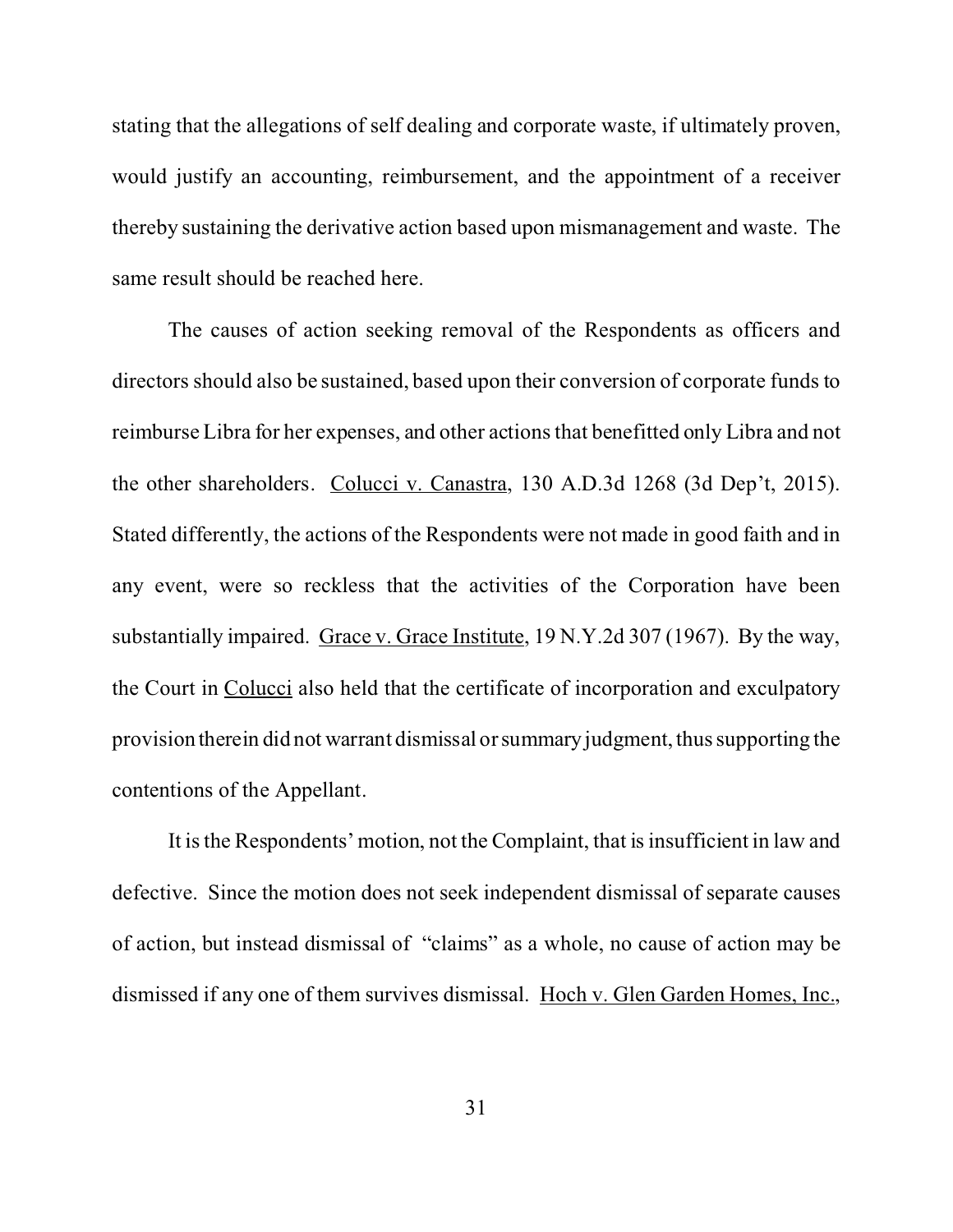22 A.D.2d 704 (2d Dep't, 1964); Wright v. County of Nassau, 81 A.D.2d 864 (2d Dep't, 1981); Griefer v. Newman, 22 A.D.2d 696 (2d Dep't, 1964).

For example, in Great Northern Associates, Inc. v. Continental Casualty Company, 192 A.D.2d 976 (3d Dep't, 1993), the Court found that two out of thirteen claims were sufficiently stated and thus sustained all thirteen causes of action based upon this principle. Chase v. Town of Camillus, 247 A.D.2d 851  $(4<sup>th</sup>$  Dep't, 1998)("it is well established that where a motion to dismiss is addressed to the entire complaint, the motion must be denied in its entirety if even one cause of action is legally sufficient"). The same result should eventuate here. Incidentally, the Court in Great Northern also stated that under announced public policy exculpatory covenants are ineffective against intentional, willful or grossly negligent acts such as those at issue here.

In Schwartz v. Marjolet, Inc., 214 App. Div. 530 ( $1<sup>st</sup>$  Dep't, 1925), the notice of motion referred to the complaint and not to specific parts thereof, just as the notice of motion in the case at bar referred only to "claims". This very Court held that such a notice was vague and defective and denied the motion accordingly. The same result should be reached in the instant case.

The Record reveals that the Respondents are in exclusive possession of the financial information detailing the disastrous consequences of their actions, yet they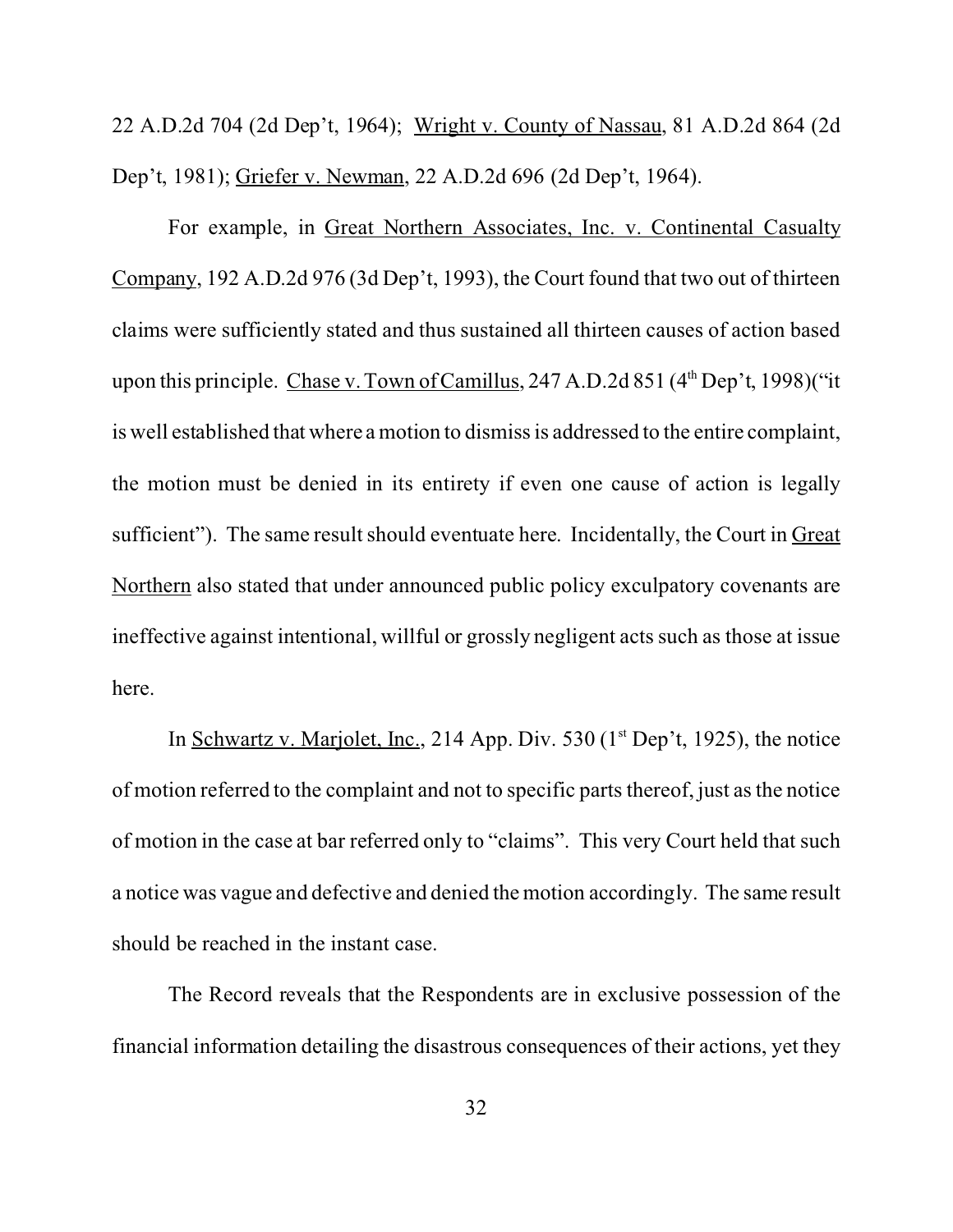have refused to provide such documents and information. The motion was therefore defective as premature and should have been denied. Bordan v. North Shore University Hospital, 275 A.D.2d 335 (2d Dep't, 2000) ;Nice v. Combustion Engineering, Inc., 193 A.D.2d 1088 (4<sup>th</sup> Dep't, 1993); Cantor v. Levine, 115 A.D.2d 453 (2d Dep't, 1985).

In Jeffers v. American University of Antigua,  $125$  A.D.3d 440 ( $1<sup>st</sup>$  Dep't, 2015), this very Court held that a motion for summary judgment was premature, as the defendants had not been deposed, the record was not fully developed, and the motion stayed discovery. Once again, the same result should obtain here.

Parenthetically, the motion was also defective as it failed to include a copy of the Complaint for which dismissal was sought. This has been held to be a fatal defect mandating that dismissal be denied. Alizio v. Perpignano, 225 A.D.2d 723 (2d Dep't, 1996); Gibbs v. Kings Auto Show Inc., 2015 N.Y. Slip Op. 50426 (Sup. Ct., King Co., 2015); Start Elevator, LLC v. Macombs Place, LLC, 2018 N.Y. Slip Op. 51229 (Civ. Ct., N.Y. Co., 2018). Even if this rule was not mandatory in the electronic age, we submit that it would be inappropriate to dismiss the Complaint when we weigh its allegations and completeness against the incomplete and unsupported motion of the Respondents. Thus, all seven causes of action should survive dismissal, including the request for a receiver under the Business Corporation Law which is based on the fact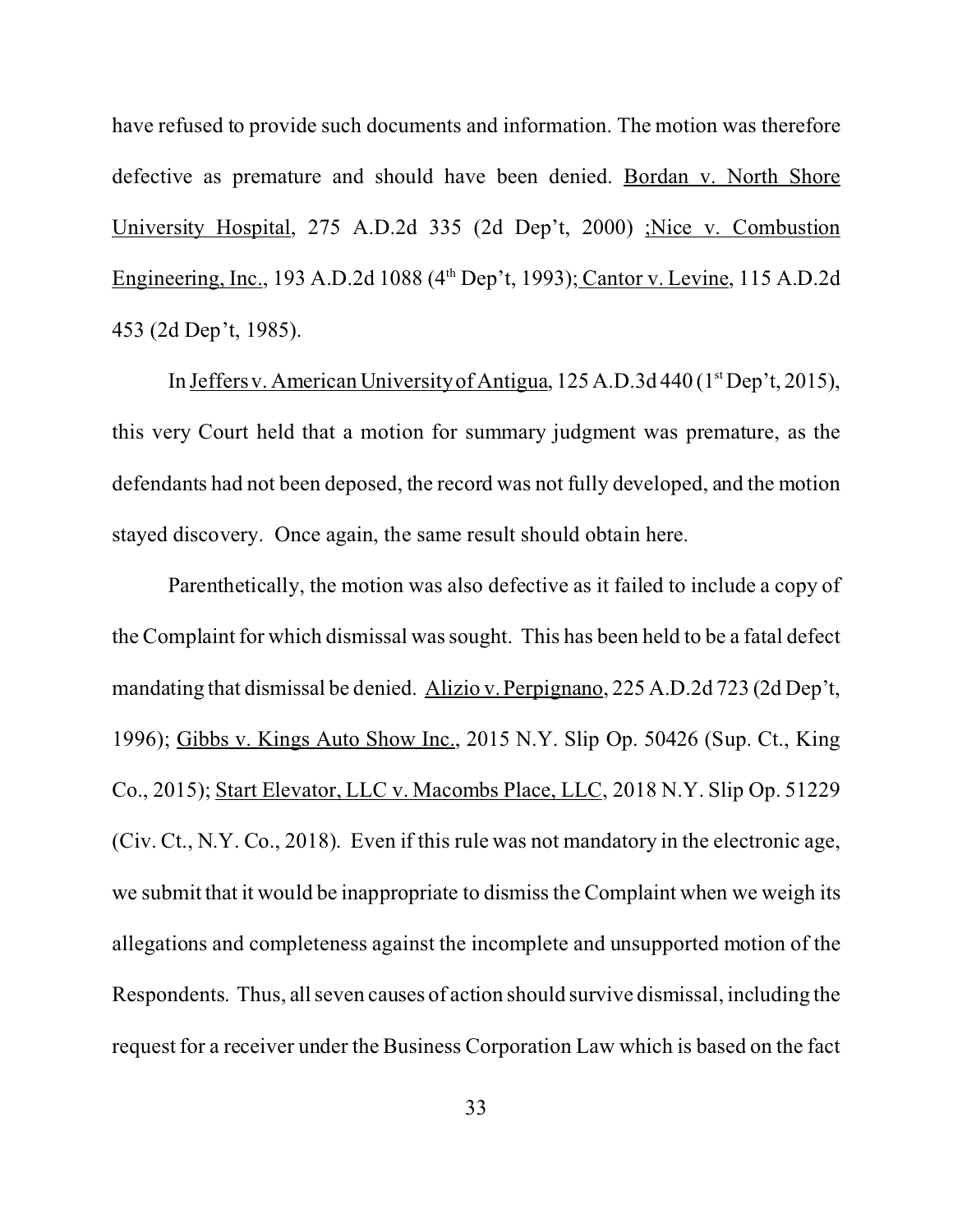<span id="page-43-0"></span>that Libra and Anderson reside in California and there is no officer in the State of New York to assume responsibility for corporate affairs (R316).

#### POINT IV

# THE ORDER IS BASED ON ERRONEOUS CONCLUSIONS AND DISTINGUISHABLE AUTHORITIES

We respectfully submit that the Order appealed is based on erroneous legal conclusions, misstatements and omissions of critical facts, and authorities that are distinguishable or support the position of the Appellant.

In Fortis Financial Services, LLC v. Fimat Futures U.S.A., Inc., 290 A.D.2d 383 (1<sup>st</sup> Dep't, 2002), Amsterdam Hospitality Group, LLC v. Marshall-Alan Associates, Inc., 120 A.D.3d 431 (1<sup>st</sup> Dep't, 2014), Fontanetta v. Doe, 73 A.D.3d 78 (2d Dep't, 2010) and VXI Lux Holdco S.A.R.L. v. SIC Holdings, LLC, 171 A.D.3d 189 (1st Dep't, 2019), the motions to dismiss were denied. Those cases support the position of the Appellant.

In 511 West 232nd Owners Corp. v. Jennifer Realty Co., 98 N.Y.2d 144 (2002), the motion to dismiss was denied because the sponsor's documentary evidence did not clearly refute the complaints assertions. That case also supports the Appellant's position. In Romanello v. Intesa Sanpaolo, S.p.A., 22 N.Y.3d 881 (2013), the principal claim survived dismissal. The same conclusion should be reached here.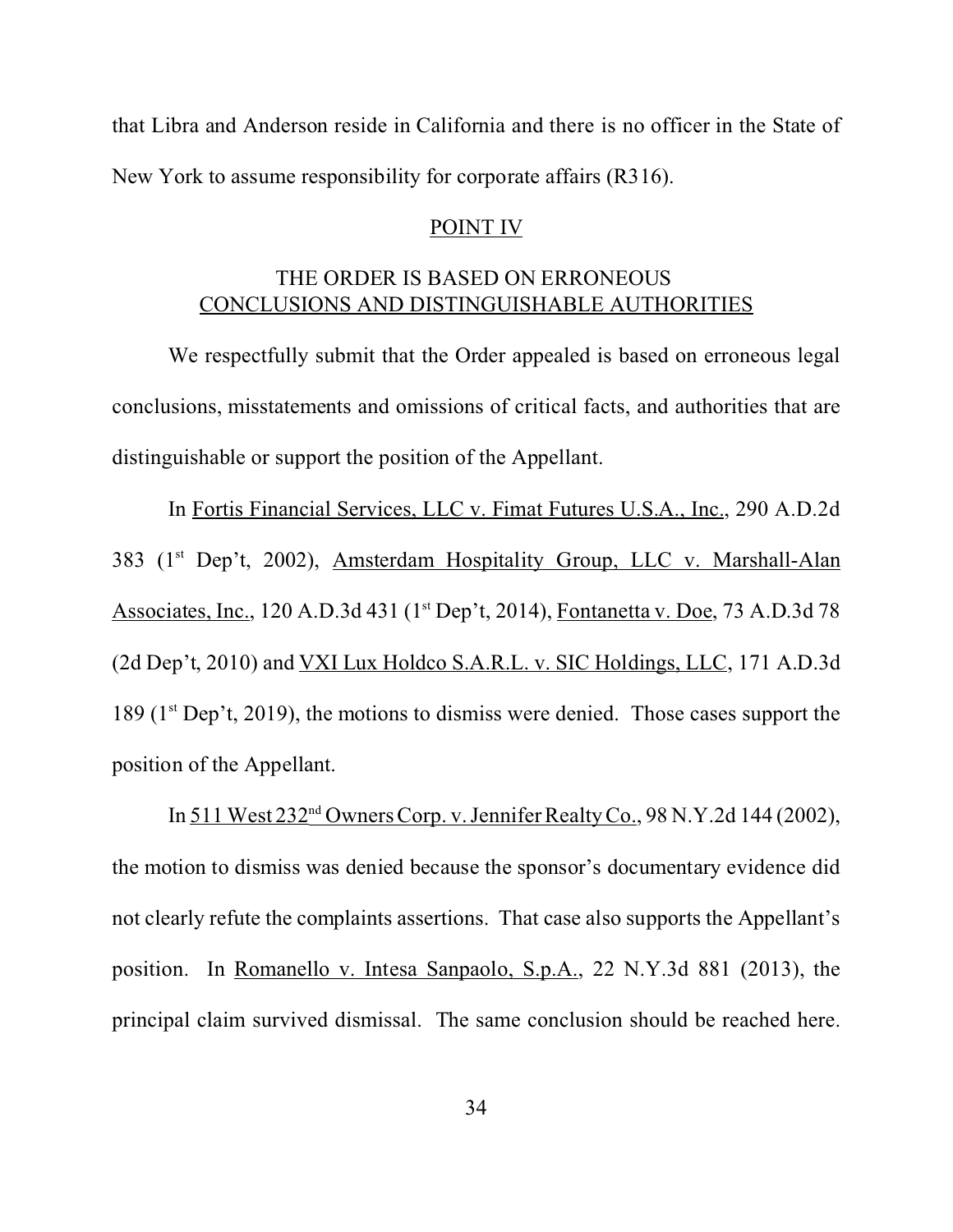Simkin v. Blank, 19 N.Y.3d 46 (2012), concerned an attempt by a spouse to reform or set aside a marital agreement based on a claim of mutual mistake. No such issues are presented here. Hurrell-Harring v. State, 15 N.Y.3d 8 (2010), involved a plaintiff seeking to declare indigent representation as provided by the State to be unconstitutional. No such facts are presented here.

In Leon v. Martinez, 84 N.Y.2d 83 (1994), the motion to dismiss was denied. The Court of Appeals found that the complaint and supporting affidavit, although inartfully drafted, adequately alleged, for pleading survival purposes, the causes of action set forth. That case also supports our contentions.

The Lower Court relied upon the Certificate even though it was not certified, introduced by an attorney's affirmation, and was, in effect, only submitted in reply, citing Phillips v. Taco Bell Corp., 152 A.D.3d 806 (2d Dep't, 2017). In that case, the motion to dismiss made pursuant to CPLR Rule 3211(a)(1) and (7), was denied in its entirety. The Court found that the documents offered did not establish a defense as a matter of law or utterly refute the contentions of the plaintiff. That case also supports the contentions of the Appellant.

The Lower Court also found that the Complaint at bar failed to plead bad faith or intentional misconduct on the part of Libra and Anderson. We submit that this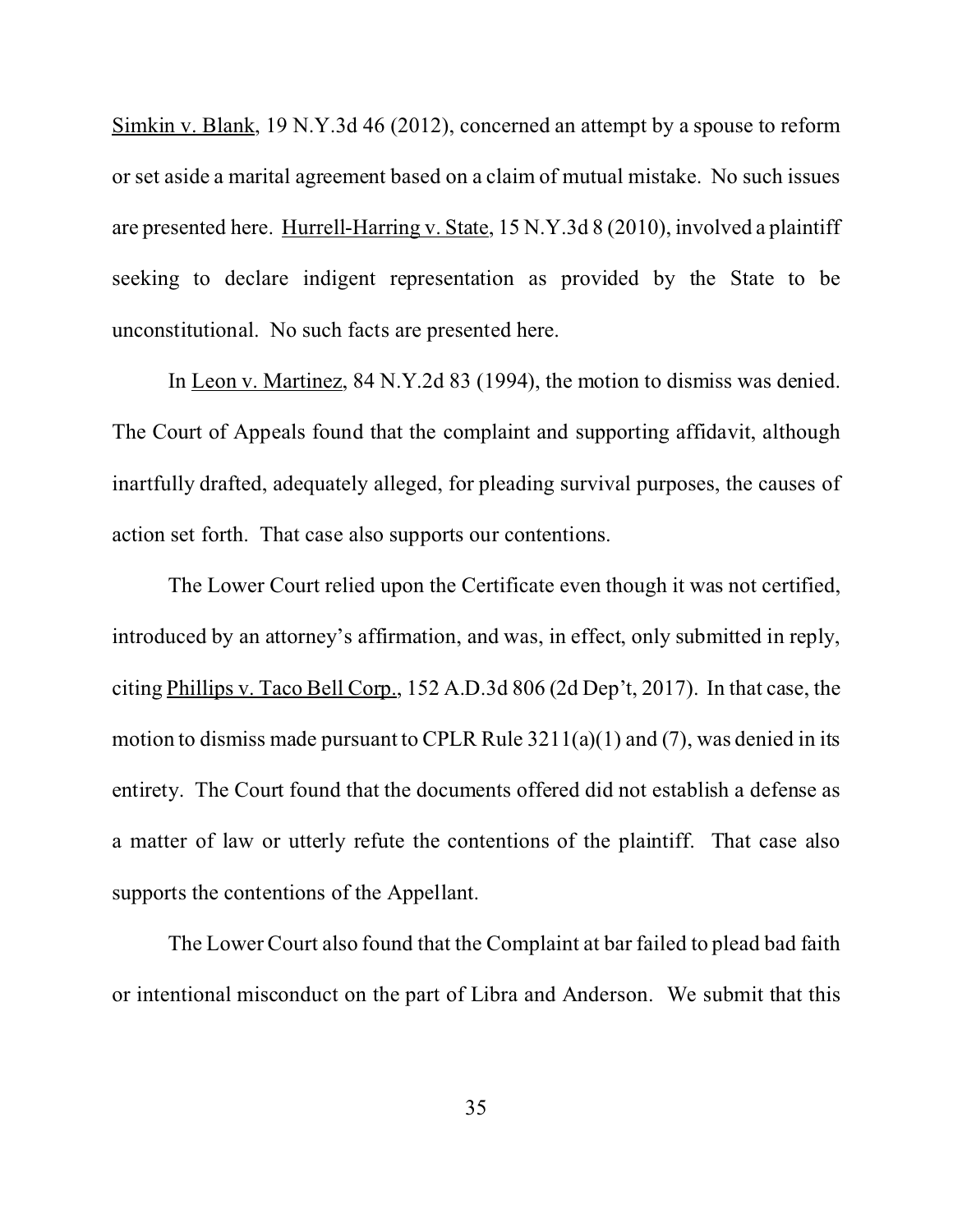conclusion is obviously erroneous in light of the allegations contained in the Complaint as supplemented and confirmed by the Respondents' submissions.

The Lower Court also found that the action should have been preceded by a demand upon Libra and Anderson to sue themselves. However, the cases cited do not support that contention. In Eos Partners BSIC, LP v. Levine, 42 A.D.3d 309  $(1<sup>st</sup>$ Dep't, 2007), there was no claim that either defendant director had any interest in the outcome of proposed litigation, nor were there any allegations that the directors were aligned with, or beholden to, the chairman of the board. Such is not the case here. The Complaint alleges, and Respondents' submissions confirm, thatLibra has a direct interest in the actions she has taken, including the recoupment of fees to which she had no right, the reduction and elimination of income to the other shareholders, the closing of studio and office facilities, the reduction of staff, and the misuse and misappropriation of corporate property. The Complaint also sufficiently alleges that Anderson is under her influence and that his discretion has been sterilized. That case is therefore distinguishable.

In Barr v. Wackman, 36 N.Y.2d 371 (1975), the defendants were directors of Gulf & Western Industries, a publicly held corporation, and there were at least sixteen directors, eleven of which were not even alleged to have committed any wrongdoing. The <u>Barr</u> case is distinguishable. So is <u>Marx v. Akers</u>, where the defendants were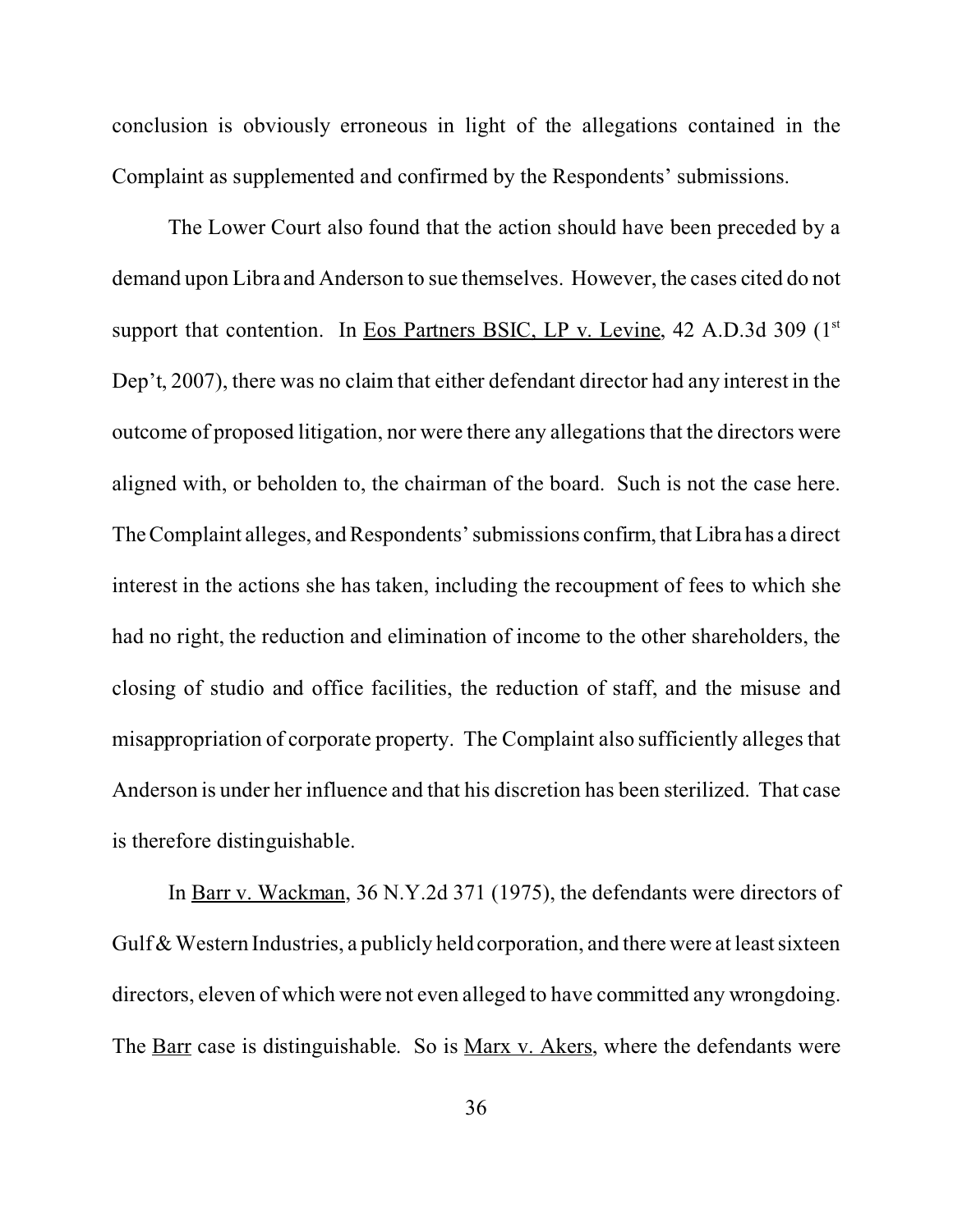directors of another public corporation, to wit, IBM. In Glatzer v. Grossman, 47 A.D.3d 676 (2d Dep't, 2008), the plaintiff simply named a majority of the directors without any apparent basis for doing so. Under those circumstances, a demand was properly required. However, such is not the case here.

In Bansbach v. Zinn, 1 N.Y.3d 1 (2003), as here, the plaintiff alleged that the board was dominated and controlled by one shareholder, Zinn, who by reason of his position and associations with the other directors, had caused them to place Zinn's interests above those of the company. That interest was exemplified by the board's immediate action covering Zinn's legal fees, just the way that Libra's first action was to recover fees here to which she was not entitled. Moreover, in that case, "evidence of post litigation events confirm the assertion that demand on these directives was futile", just as events here confirm the same conclusion. The Court of Appeals held that no prior demand was required. The same result should obtain here.

In Goldstein v. Bass, 138 A.D.3d 556 ( $1<sup>st</sup>$  Dep't, 2016), the complaint did not allege that any board members were interested in the various transactions undertaken, unlike the Complaint here. Additionally, the complaint in that case failed to allege facts such as self dealing, fraud or bad faith, all of which are alleged here. Goldstein is inapplicable.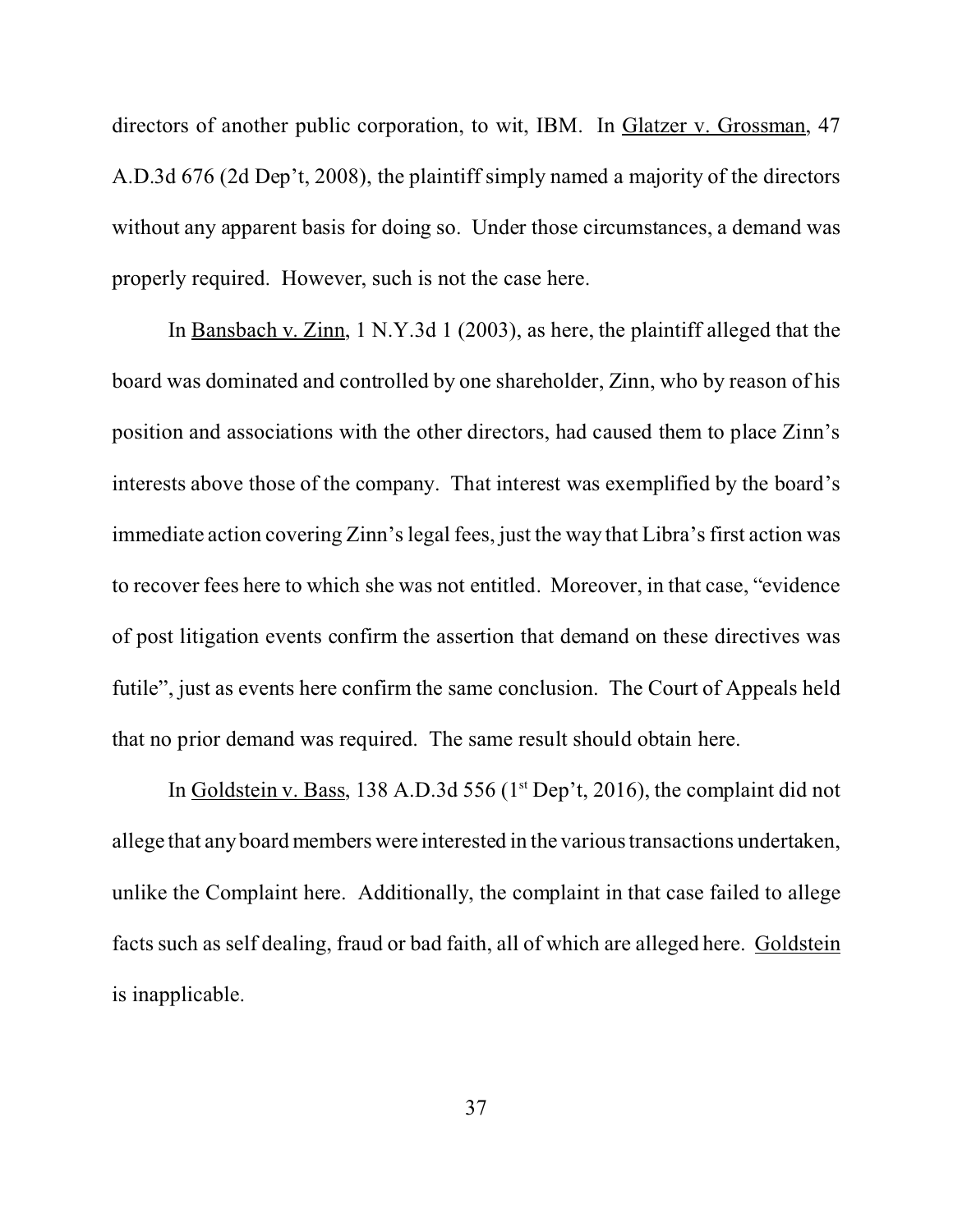The Lower Court also concluded that no breach of fiduciary duty had been sufficiently alleged. That conclusion flies in the face of the allegations recited above, as supported and confirmed by the Respondents' own submissions. In Burry v. Madison Park Owner, LLC, 84 A.D.3d 699 (1<sup>st</sup> Dep't, 2011), the defendant failed to meets its burden as the movant on its motion to dismiss, because the very documentary evidence under which that motion was premised undermined its entitlement to dismissal. Such is the case here. To the extent the claims were dismissed, the Court found them to be, in essence, fraud claims and not breach of fiduciary duty. Such is not the case here.

In Swartz v. Swartz, 145 A.D.3d 818 (2d Dep't, 2016), the complaint failed to plead the existence of a fiduciary duty. That argument is not available here as Respondents had such duties, which were properly pled.

In Amfesco Industries, Inc. v. Greenblatt,  $172$  A.D.2d  $261$  ( $1<sup>st</sup>$  Dep't, 1991), the motion to dismiss the amended complaint was denied by this very Court. That case supports the position of the Appellant. In Kamin v. American Express Company, 86 Misc.2d 809 (Sup. Ct., N.Y. Co., 1976), the complaint was dismissed because the only question presented was the decision to pay dividends, rather than take some other course of action vis a vis a public company, i.e. American Express. That case is thus distinguishable.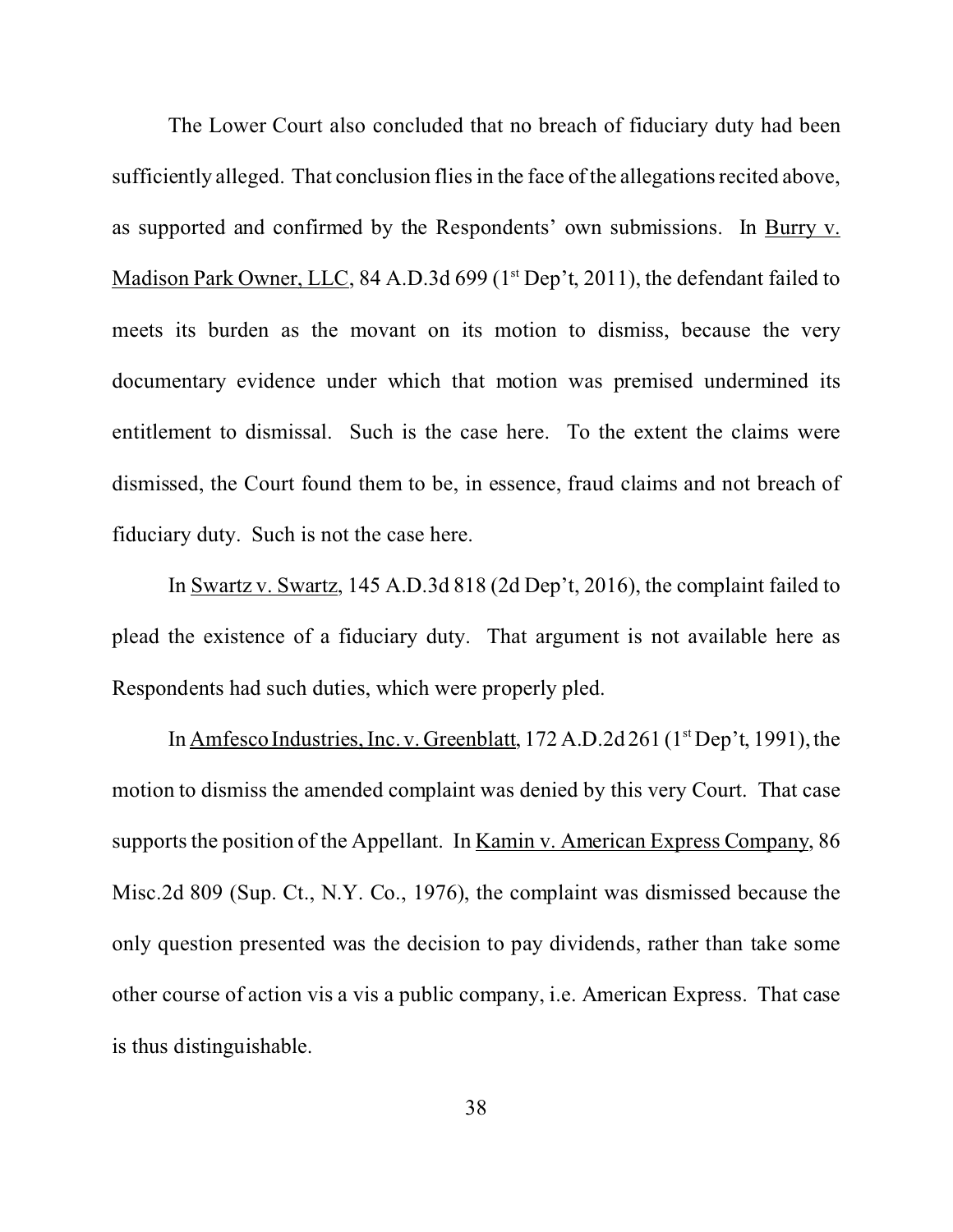As noted above, the Lower Court relied on The New York Times article as documentary evidence sufficient to flatly contradict the allegations of the Complaint, even though the article was not admissible evidence in the first instance. The cases cited do not support the Lower Court's conclusion. In Herman v. Greenberg, 221 A.D.2d 251 ( $1<sup>st</sup>$  Dep't, 1995), the Court found that an offer of proof supplementing the complaint was insufficient in a case that had been pending for a decade. No such facts are presented here. In Franklin v. Winard, 199 A.D.2d 220 (1st Dep't, 1993), the action was dismissed, but no documentary evidence was involved. Instead, the threadbare complaint simply did not survive. Once again, such is not the case here.

Benedict v. Whitman Breed Abbott & Morgan, 110 A.D.3d 935 (2d Dep't, 2013), went to trial, and pleading allegations were simply not at issue. That case is inapplicable.

The Lower Court also found that the negligence claim was subject to dismissal as duplicative. In Alper v. Seavey, 9 A.D.3d 263 ( $1<sup>st</sup>$  Dep't, 2004), the plaintiff brought an action for rescission and at the same time sued for breach of contract, thereby seeking identical relief two branches of relief that contradicted one another. Such is not the case here. Simply put, intentional conduct and grossly negligent conduct are different and Respondents here are liable for both. Thus, both claims should be sustained.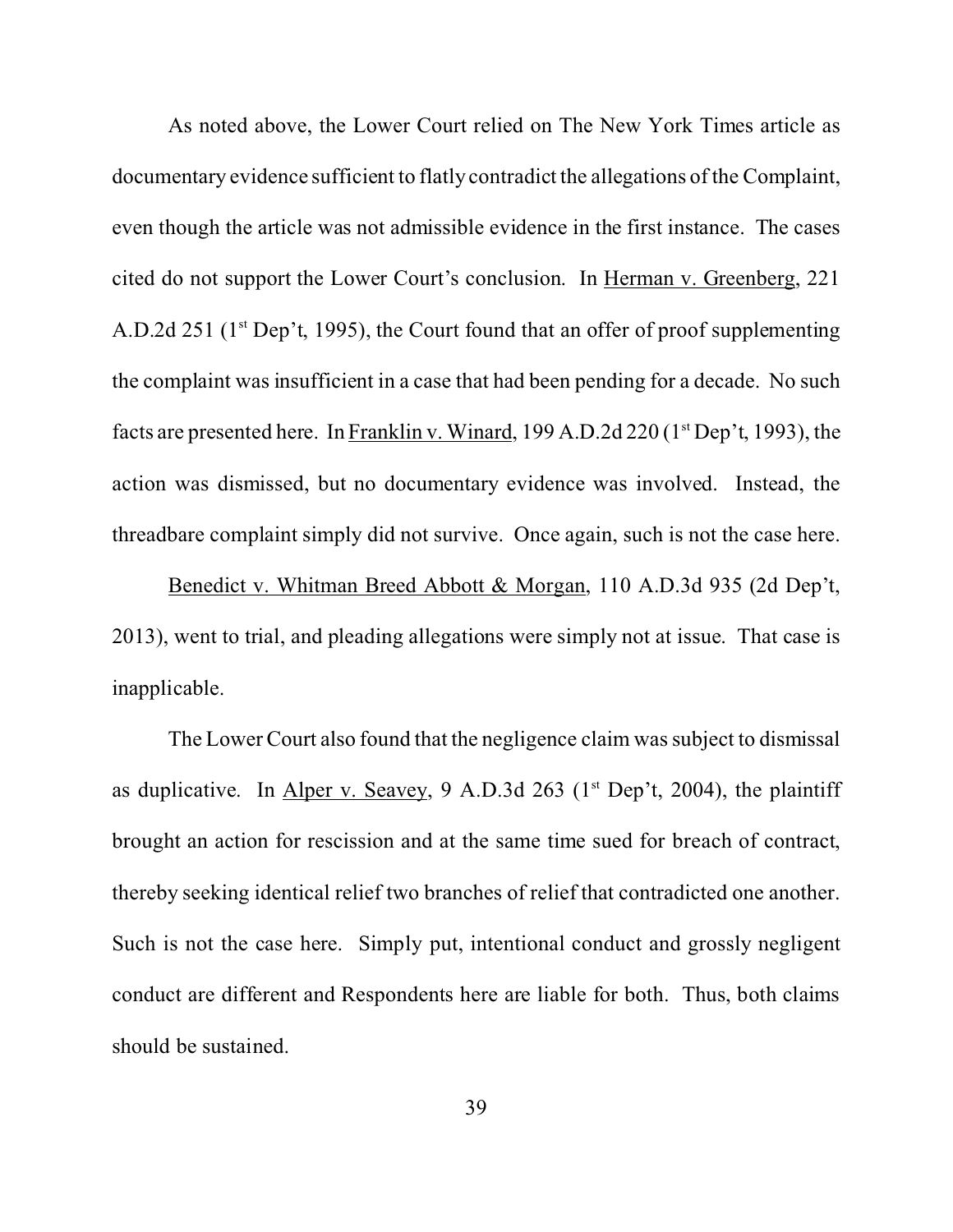In Palazzo v. Palazzo, 121 A.D.2d 261 (2d Dept, 1986), an after trial judgment imposed a constructive trust. No such issues are presented here. In Lemle v. Lemle, 92 A.D.3d 494 ( $1<sup>st</sup>$  Dep't, 2012), the Court held that the allegations in the complaint, i.e., the defendants' use of corporate funds to pay personal expenses, excessive compensation, and other acts of self dealing, were sufficient to survive dismissal. Here, the Respondents have misused corporate funds, and reduced or eliminated income to the other shareholders so that more income are available to be paid to Libra, in an amount not yet discovered. Thus, Lemle supports our position.

The Court in Lemle also held that at such an early state of litigation, the business judgment rule did not protect the defendants, and that pre discovery dismissal of pleadings was inappropriate where, as here, those pleadings suggest that the directors did not act in good faith. The Lemle case supports our contentions. This very Court cited CPLR Rule 3211(d) in denying the motion, acknowledging, that, as here, the plaintiff had set forth a reasonable basis to believe that additional discovery would develop sufficient facts to establish the claims asserted in the complaint. This was especially so as the plaintiff had not been provided with full access to corporate books and records, despite unsuccessful requests for same, just like the Appellant at bar.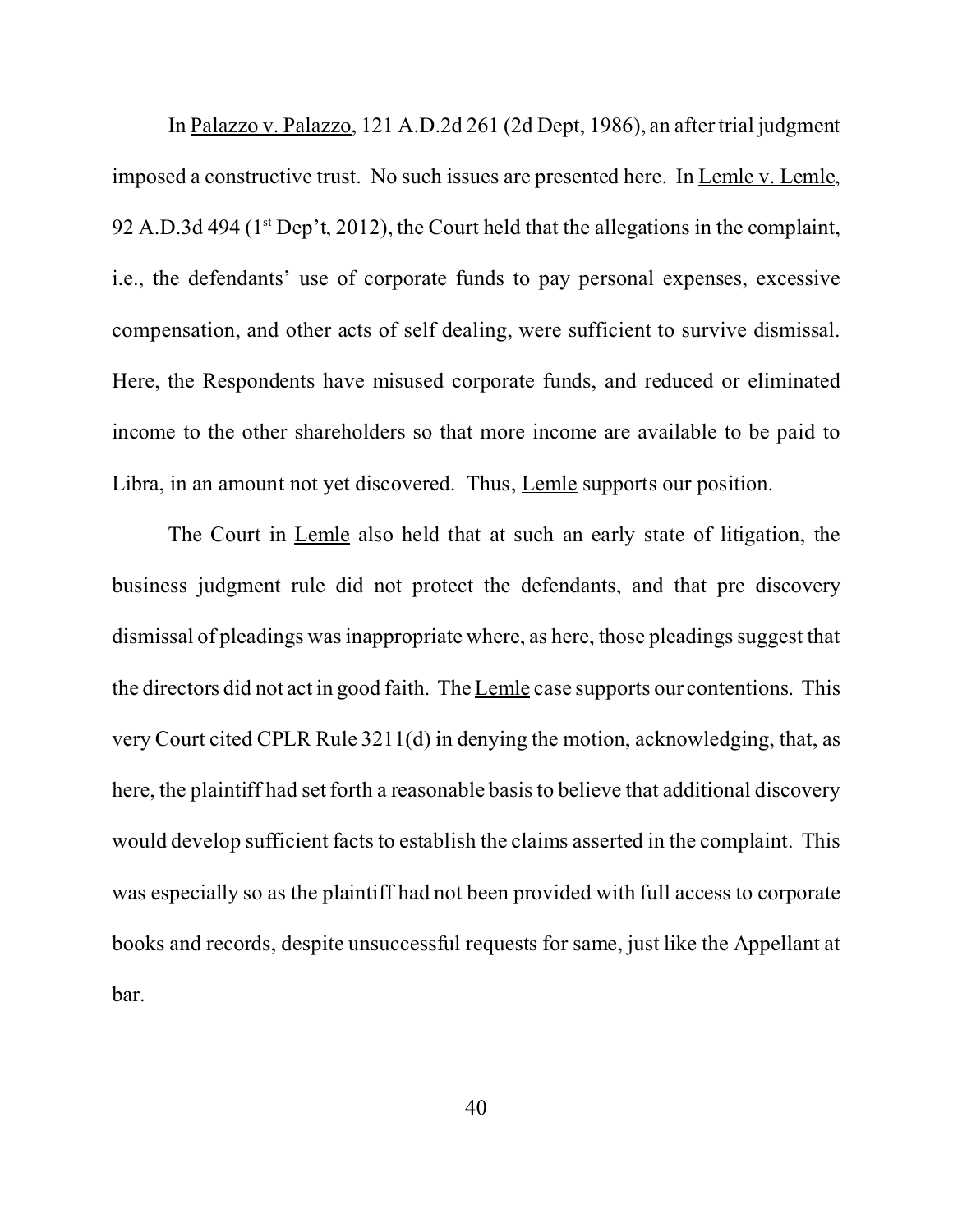<span id="page-50-0"></span>Although the cause of action for appointment of a temporary receiver in Lemle was dismissed, we seek appointment of a receiver under the Business Corporation Law wherein such an appointment is part of the claim itself. The Order appealed should be reversed as it is based upon authorities which are distinguishable and analysis and conclusions that are contrary to law.

#### CONCLUSION

The Order appealed should be reversed, the Respondents' motion denied in its entirety, and the action remanded to the Lower Court for further proceedings.

Dated: Williston Park, New York October 26, 2021

Respectfully Submitted,

CAPETOLA & DIVINS, P.C.[

 $By: \quad \Box$ 

ROBERT P. JOHNSON Attorneys for Plaintiff-Appellant Two Hillside Avenue, Building C Williston Park, New York 11596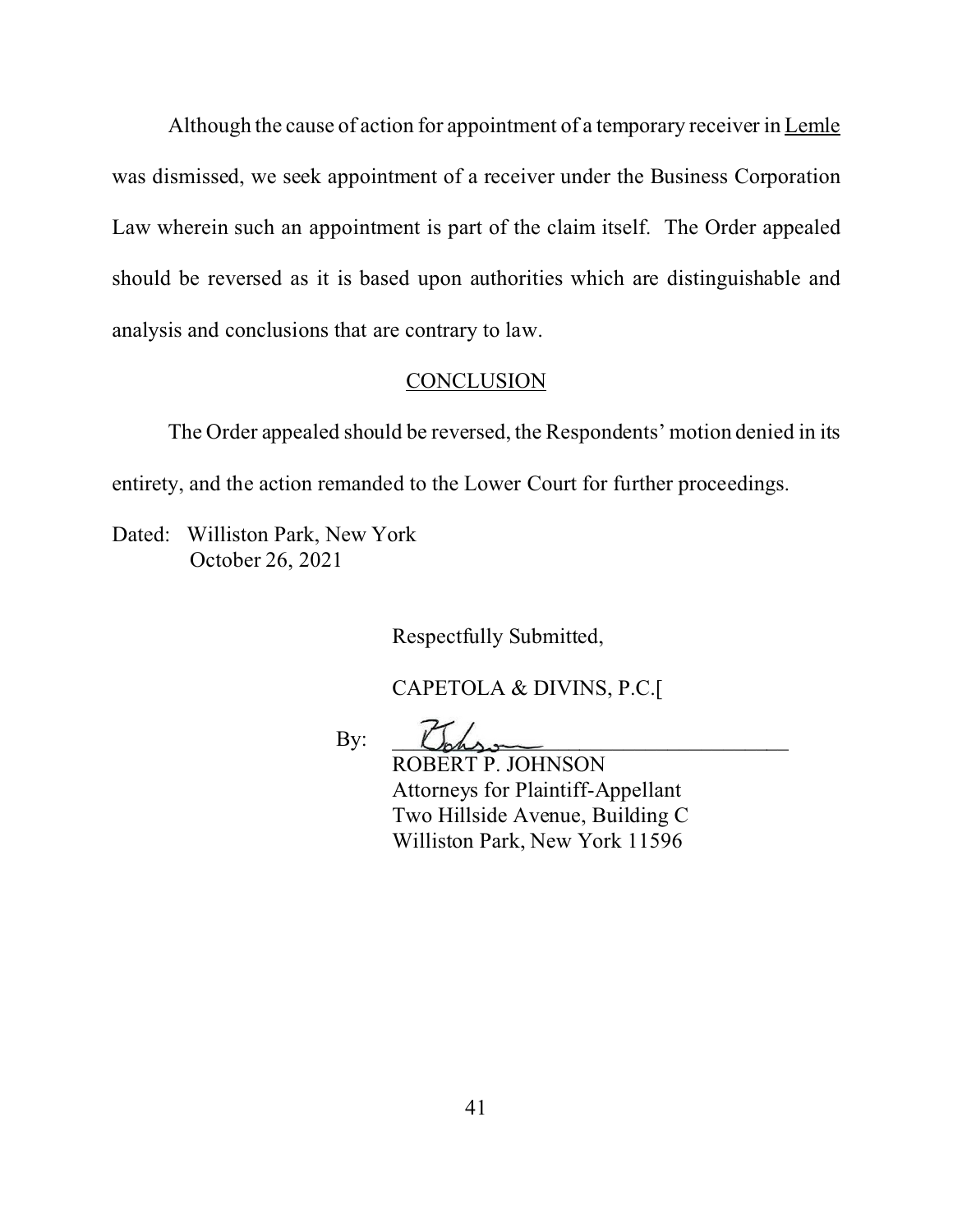# **PRINTING SPECIFICATIONS STATEMENT**

<span id="page-51-0"></span>I hereby certify pursuant to 22 NYCRR 1250.8(j) that the foregoing brief was prepared on a computer using Microsoft Word.

*Type.* A proportionally spaced typeface was used, as follows:

| Name of typeface: | Times New Roman                         |
|-------------------|-----------------------------------------|
| Point size:       | 14 point (except footnotes at 12 point) |
| Line spacing:     | Double                                  |

*Word Count.* The total number of words in this brief, inclusive of point headings and footnotes and exclusive of pages containing the table of contents, table of citations, proof of service and this Statement is 9,481.